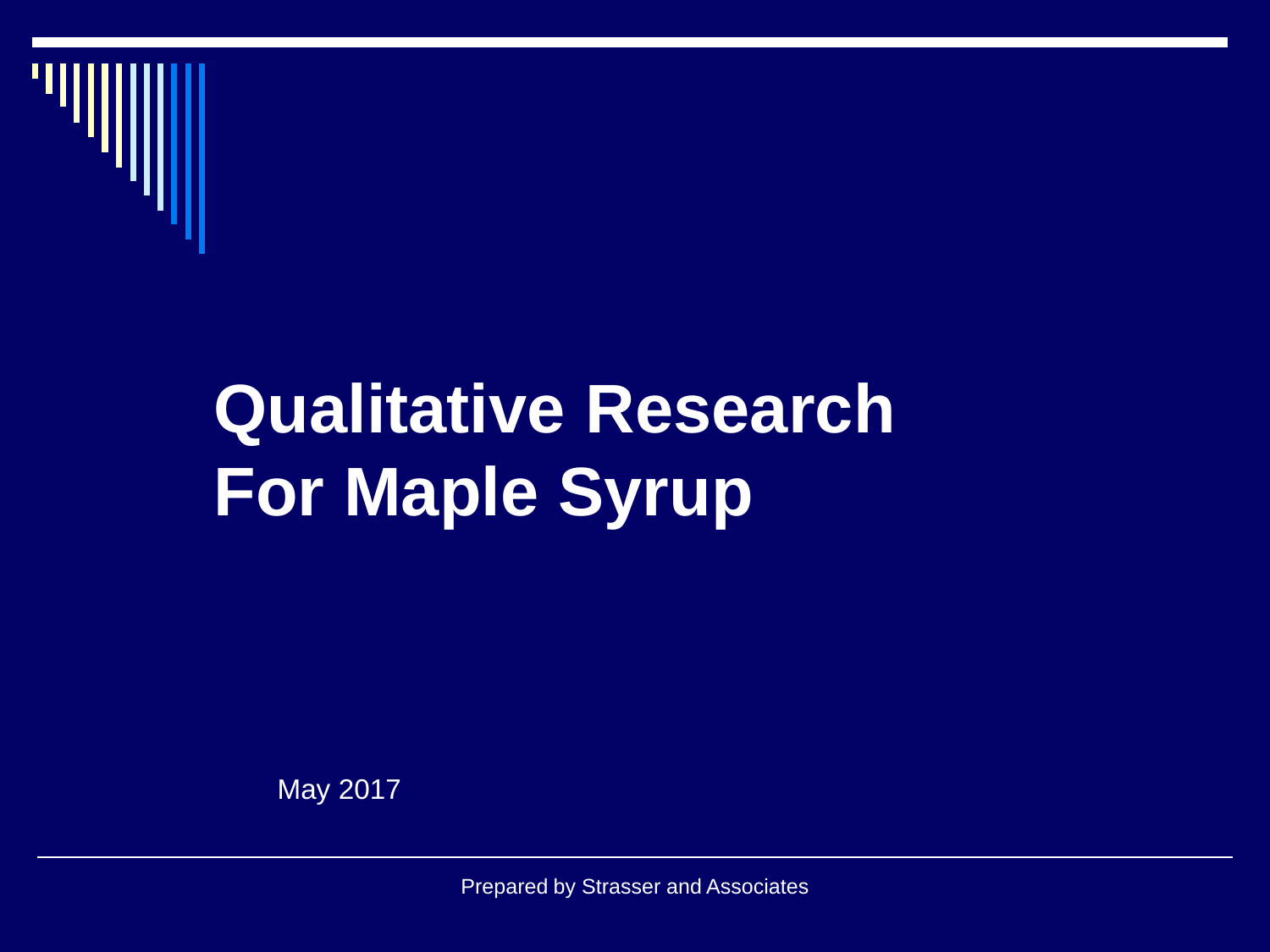#### Table of Contents

| <b>Background</b>                             | 3  |
|-----------------------------------------------|----|
| <b>Objectives</b>                             | 4  |
| Methodology                                   | 5  |
| <b>Respondent Specifications</b>              | 6  |
| <b>Statement of Limitations</b>               |    |
| <b>Summary of Findings</b>                    | 8  |
| <b>Maple Syrup Associations &amp; Imagery</b> | 22 |
| Maple Syrup Awareness & Usage                 | 25 |
| <b>Maple Syrup Sources</b>                    | 30 |
| Usage/Cookery                                 | 36 |
| <b>Selection &amp; Purchase</b>               | 39 |
| <b>User Segments</b>                          | 45 |
| <b>Maple Syrup ideas and suggestions</b>      | 49 |
| <b>Next Steps/Recommendations</b>             | 53 |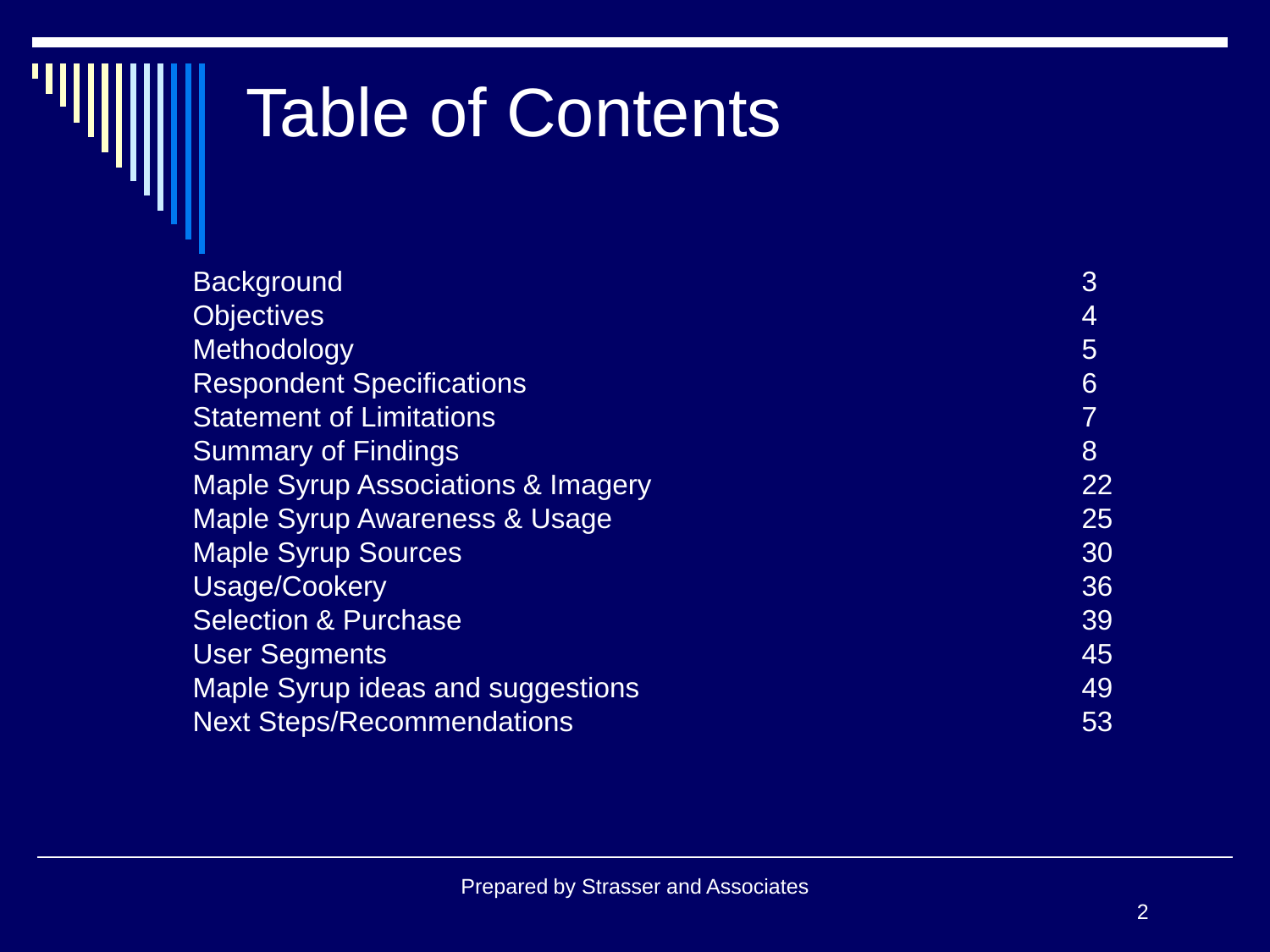#### Background

- The Pennsylvania Maple Syrup Association) is interested in learning more about consumer awareness of and attitudes toward Pennsylvania maple syrup and usage of maple syrup and products made with maple syrup
- $\Box$  In order to gain these insights, focus groups were conducted among key consumer groups in three important Pennsylvania markets - - Philadelphia, Pittsburgh and Lancaster County/Lititz
- Learning from this research may be used in strategic and promotional development, consumer outreach/education and other efforts to help increase Pennsylvania maple syrup awareness, purchase and consumption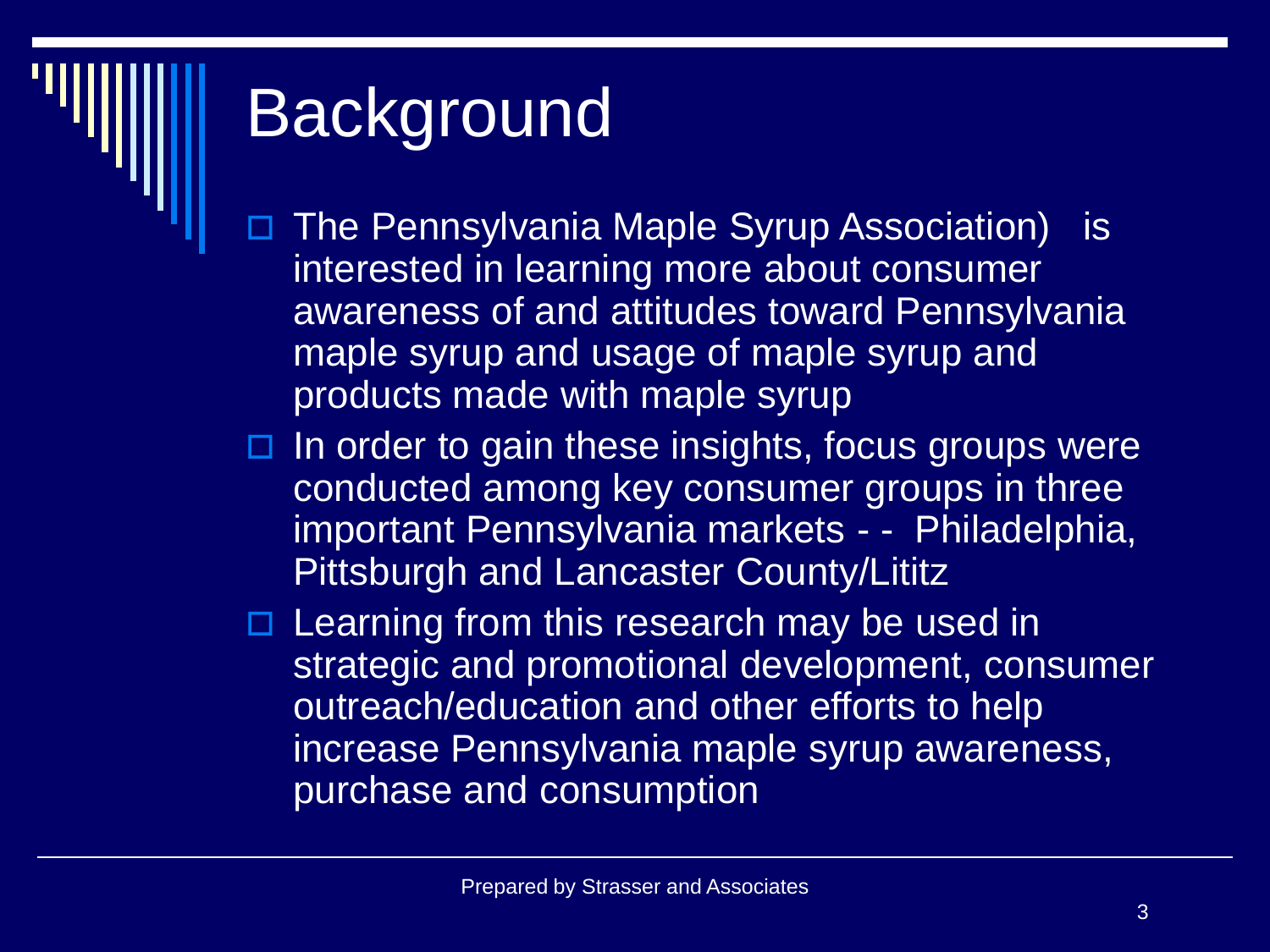#### **Objectives**

Objectives of this research have been to:

- Examine current awareness and knowledge of maple syrup, including - - the difference between "real" maple syrup vs. maple-flavored products, health/nutritional benefits of maple syrup, sources of maple syrup, etc.
- **Examine current use of maple syrup, particularly in** cooking/food preparation and identify information sources for maple syrup usage ideas and recipes
- **Explore awareness of and attitudes toward** Pennsylvania maple syrup, determine meaning and value of "local" when buying maple syrup
- Generate consumer ideas for new products/uses featuring Pennsylvania maple syrup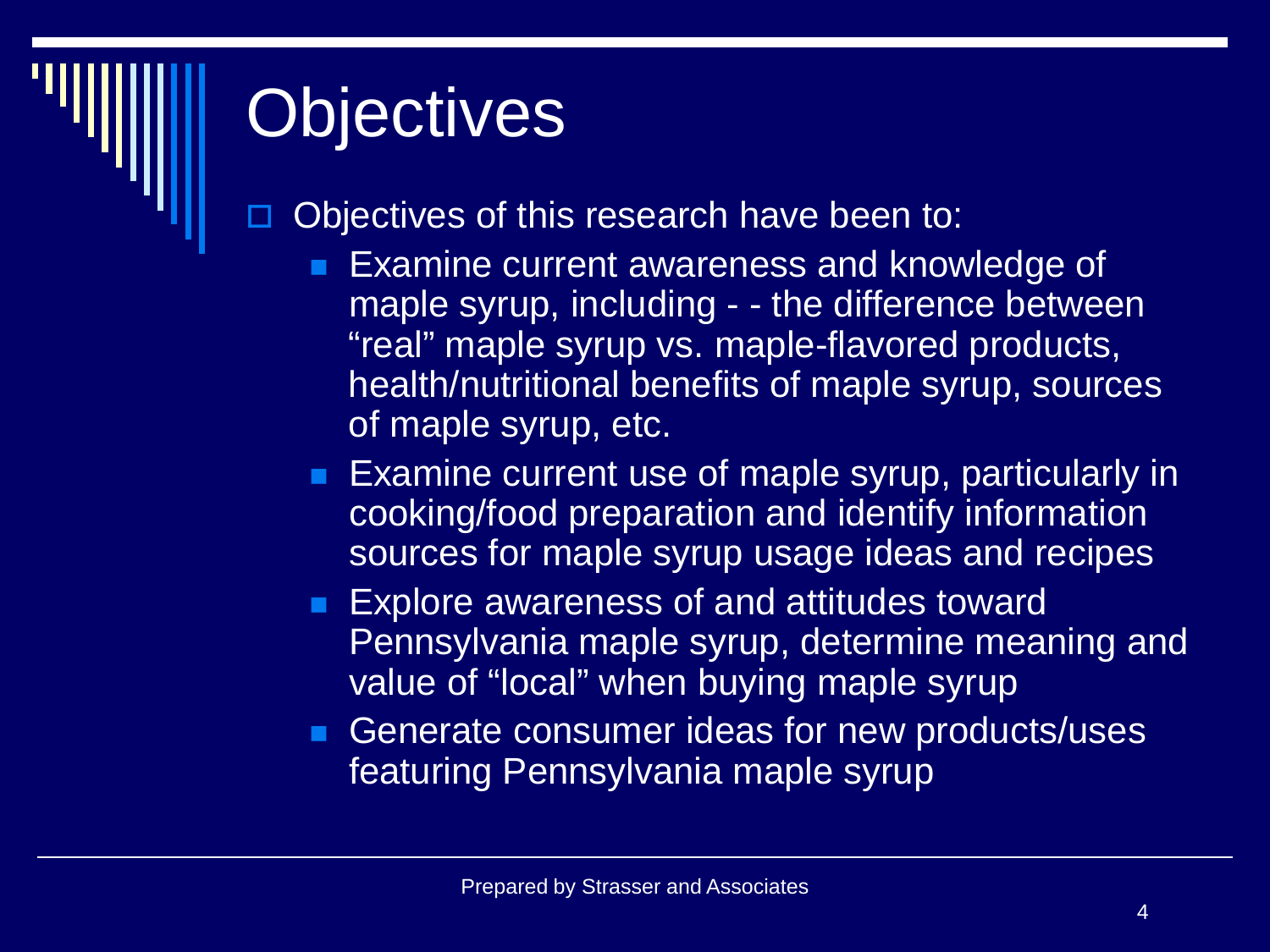

#### Methodology

- Six (6) focus groups were held - two groups per market - - one group among Heavy Users and one with Medium Users
- □ Groups were moderated by Kathryn Coriell on the following dates:
	- December 19, 2016 - Philadelphia PA - 17 participants
	- **December 20, 2016 - Pittsburgh PA - 22** participants
	- March 16, 2017 - Lancaster/Lititz PA - 23 participants
- $\Box$  A total of 62 respondents participated
- Each group was 1  $\frac{1}{2}$  to 2 hours long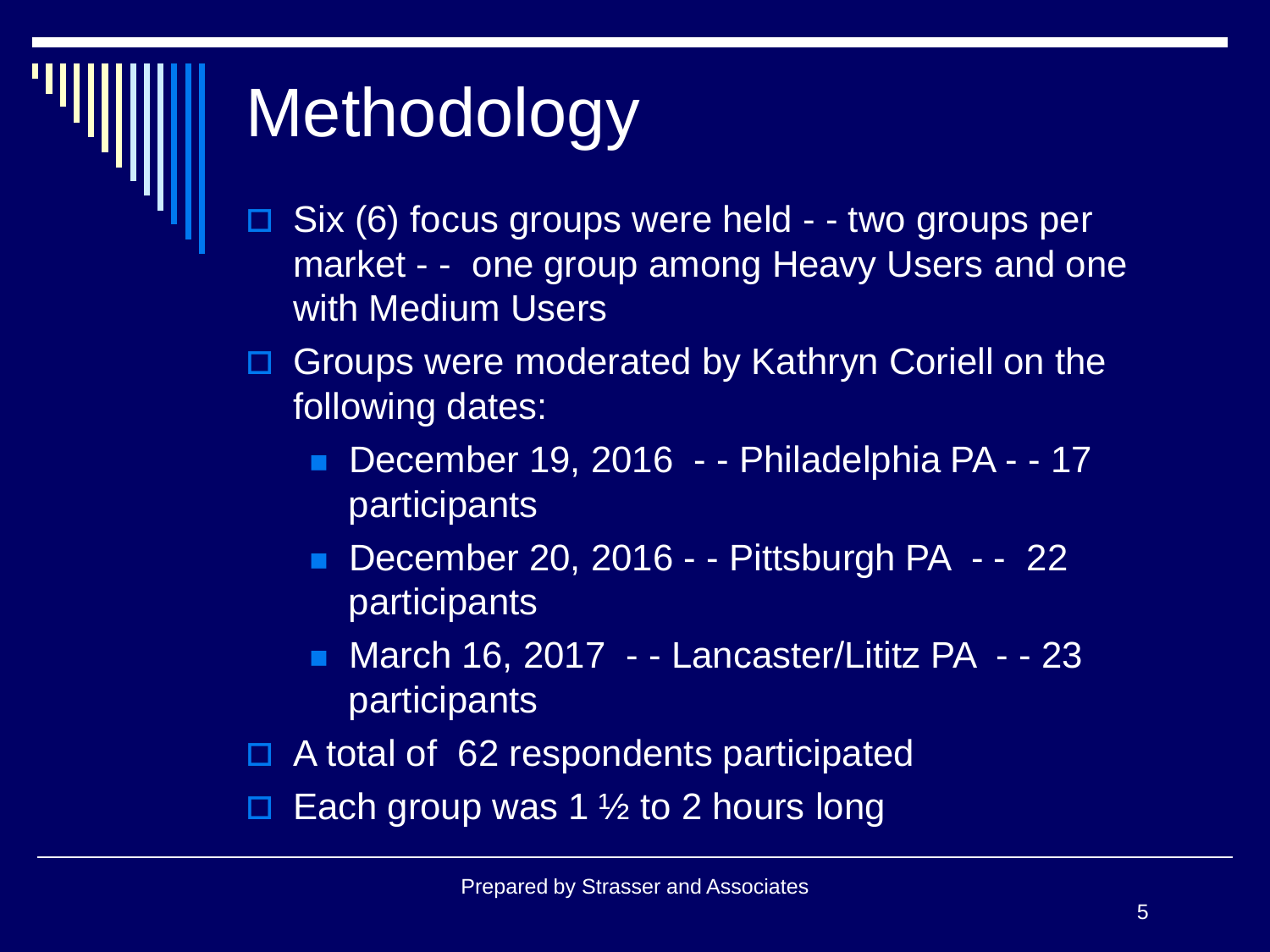#### Respondent Specifications

- Primary or shared grocery shoppers who use maple syrup regularly for purposes other than pancakes/waffles
- $\Box$  All currently and regularly purchase maple syrup and/or maple flavored syrup
- □ Heavy Users - consume maple syrup at least 4x/month
- □ Medium Users - consume maple syrup at least 1x every 2 months
- $\Box$  All groups - mix of gender, age, occupation, education, income and ethnicity represented
- $\Box$  All screened for security, past participation, articulateness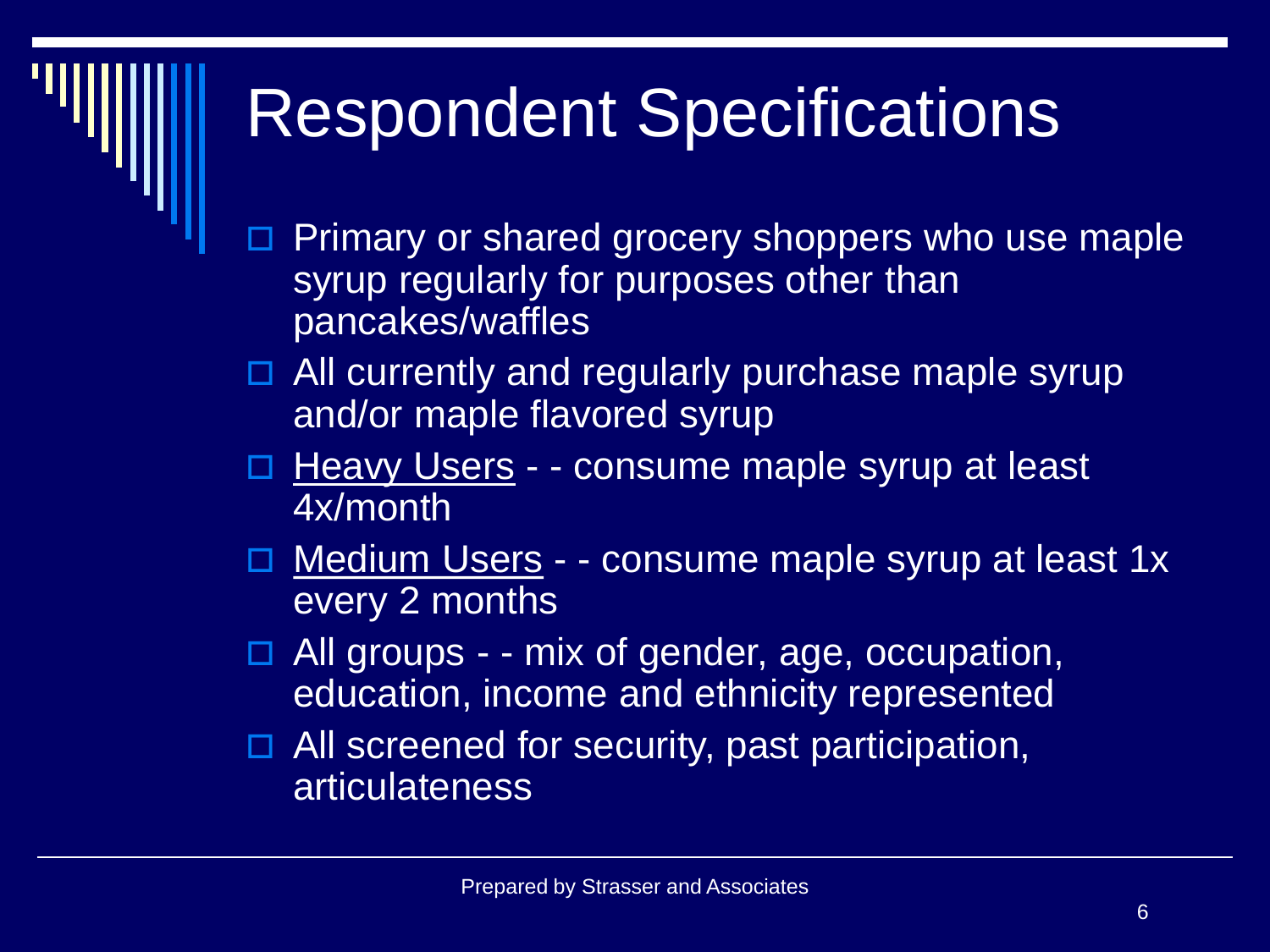#### Statement of Limitations

 Research findings are based upon qualitative exploration of topics. Conclusions and recommendations are hypotheses, therefore, further broad scale research is needed for verification.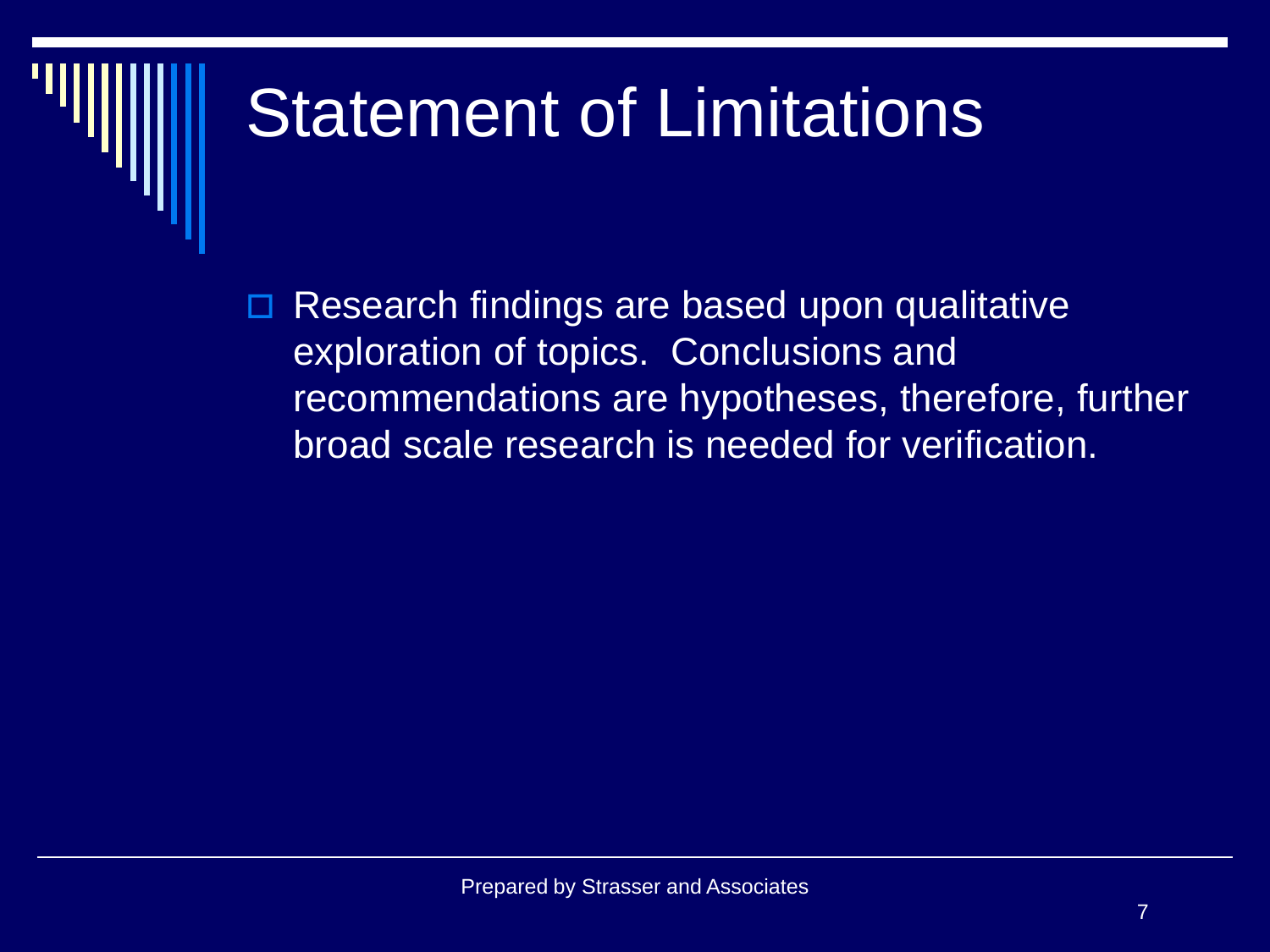

## Summary of Findings

Prepared by Strasser and Associates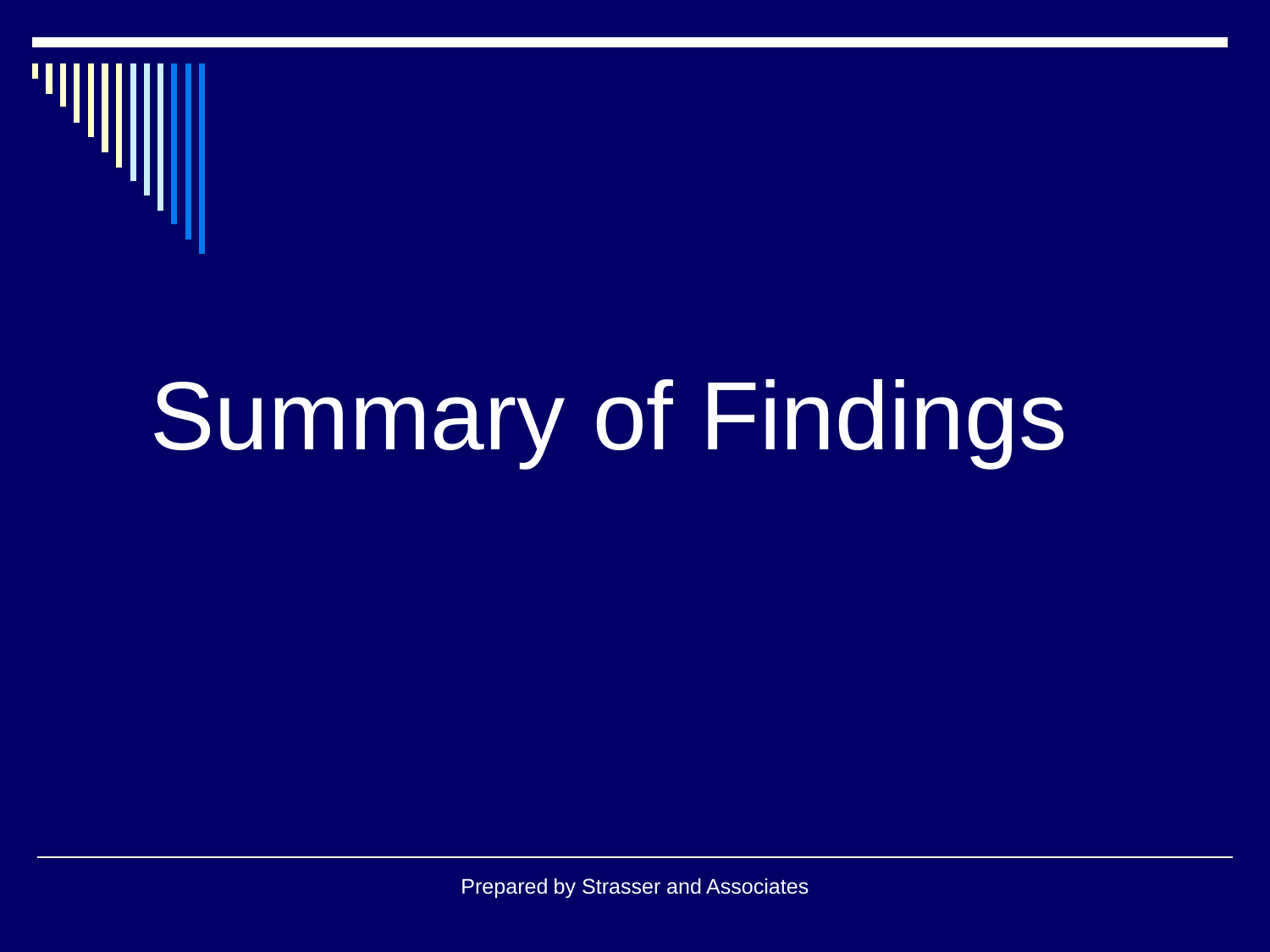#### Overview of Results

 Results of this research support category observations that maple syrup is moving beyond its long-time identity with breakfast and as an essential topping for pancakes, waffles, or French toast

 $\Box$  Maple syrup is currently trending - - its popularity evidenced by:

- **the proliferation of maple syrup and maple flavored products in** supermarkets and other retailers
- **the inclusion of maple syrup as an ingredient in a multitude of** foods and recipes, such as smoothies, cocktails, baked goods, meats, and more
- consumers gravitating to maple syrup as an alternative sweetener
- **health-conscious consumers embracing maple syrup for its** nutritional benefits
- **no maple syrup use expanding to categories such as skincare,** hair care
- **health and gourmet gurus encouraging consumers to use more** maple syrup in publications (print and online) and broadcast (talk shows, etc.)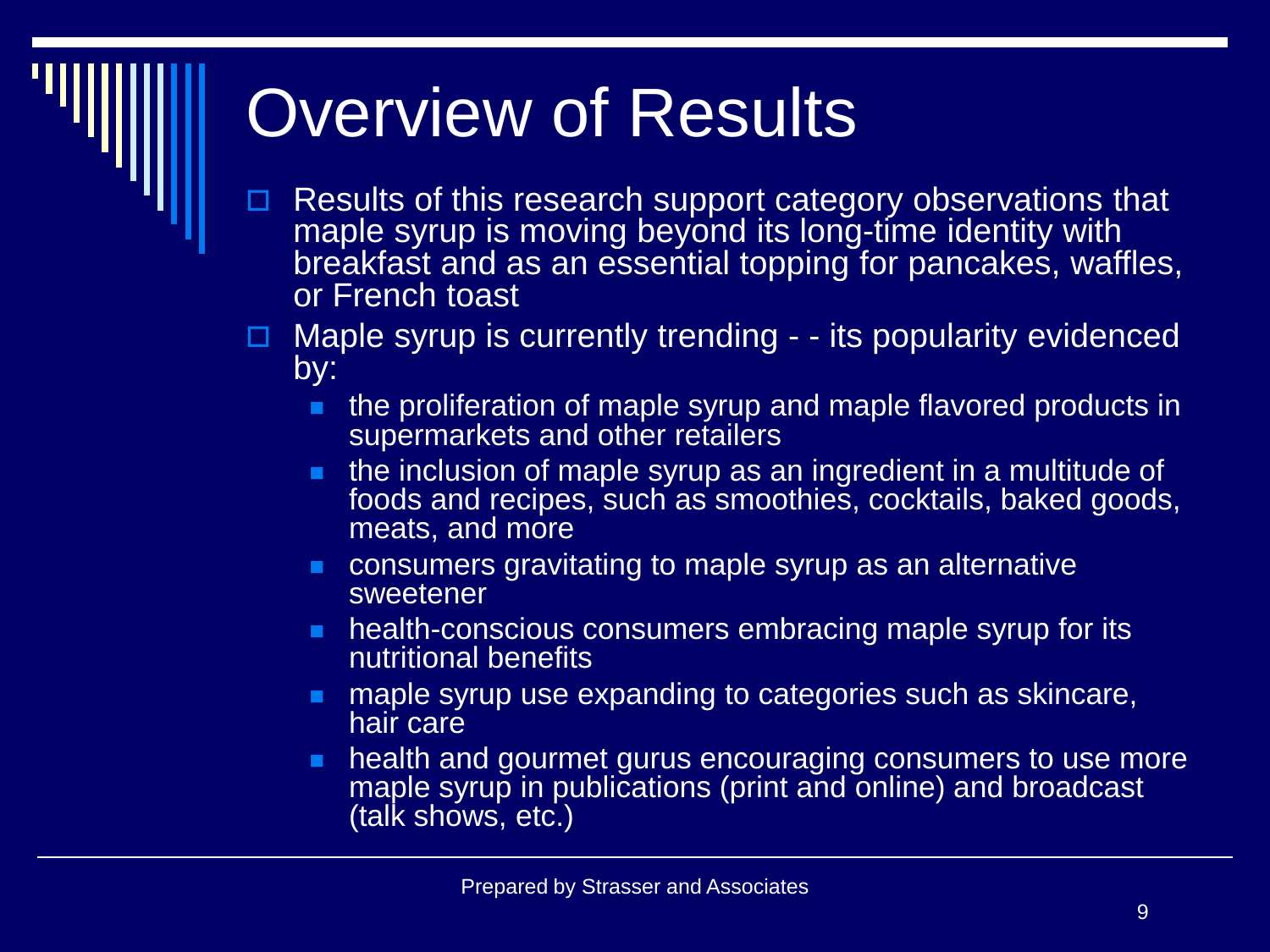#### **Overview of Results**

- $\Box$  In all three markets and segments participants exhibit confusion regarding the identity of real maple syrup
- During introductions and discussion participants often identify and refer to the brand of maple syrup they most recently bought and currently use as Log Cabin, Aunt Jemima or Mrs. Butterworth
- $\Box$  Unaided, participants know maple syrup originates from Canada and the US - - Vermont, Maine, New York, New **Hampshire**
- □ Awareness of Pennsylvania maple syrup is low (only one or two in each group), even in markets such as Pittsburgh and Lancaster/Lititz where production of maple syrup occurs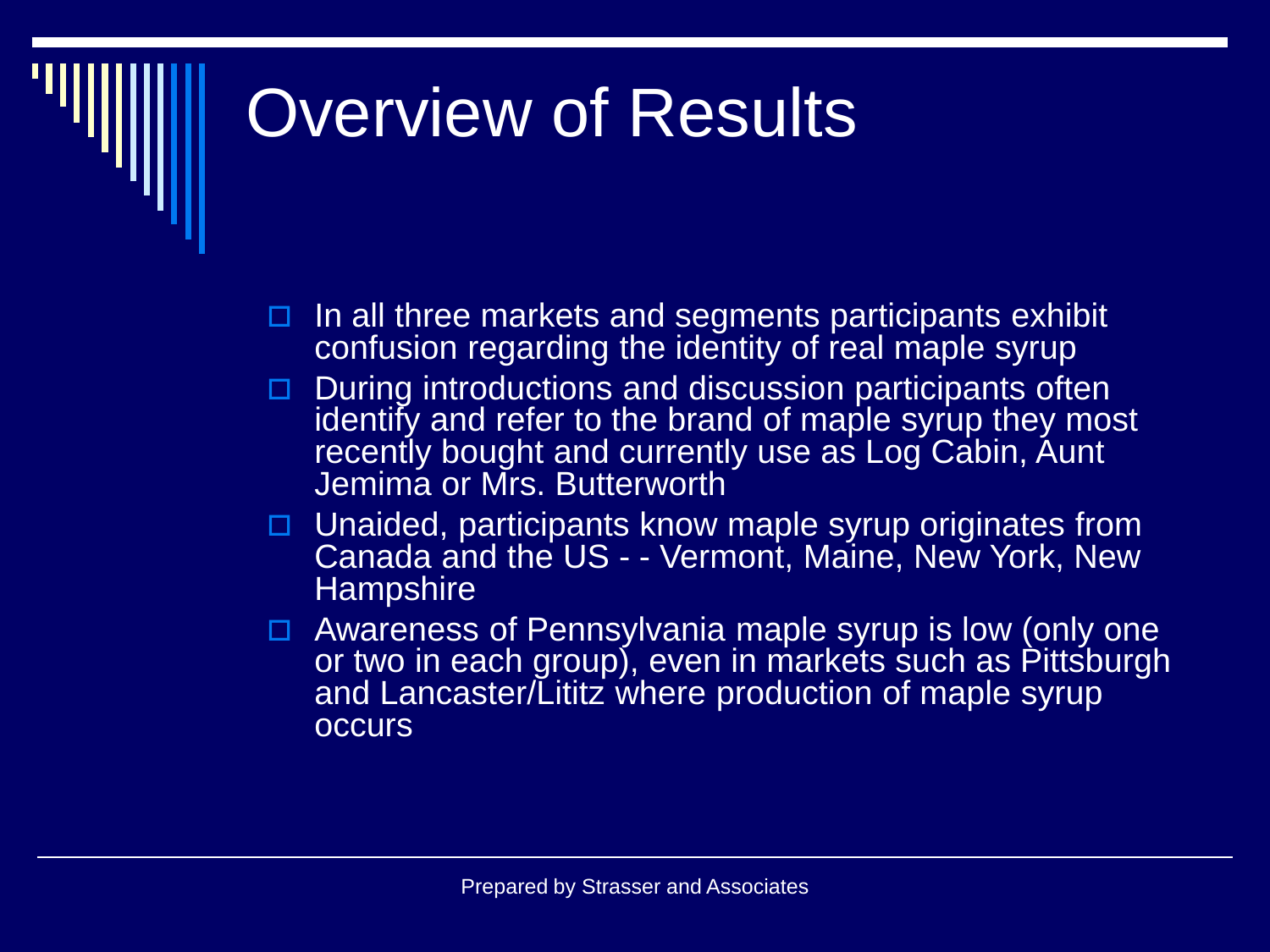#### Overview of Results – cont'd

- Some lifelong Pennsylvania residents admit they had no idea maple syrup was produced in Pennsylvania and express surprise
- The purchase decision for maple syrup mainly occurs at the store shelf with little thought of branding or product attributes
- Most buy whatever is cheapest or on sale, often the store brand
- $\Box$  Brand names of maple syrup are not known or recalled
- Results of this research indicate:
	- **a** a need to raise awareness that maple syrup is produced in Pennsylvania in order to spark consumer interest in Pennsylvania maple syrup and increase sales and usage
	- **no maple syrup is basically considered a commodity which** presents a challenge and opportunity for Pennsylvania maple syrup to distinguish itself, raise awareness, create demand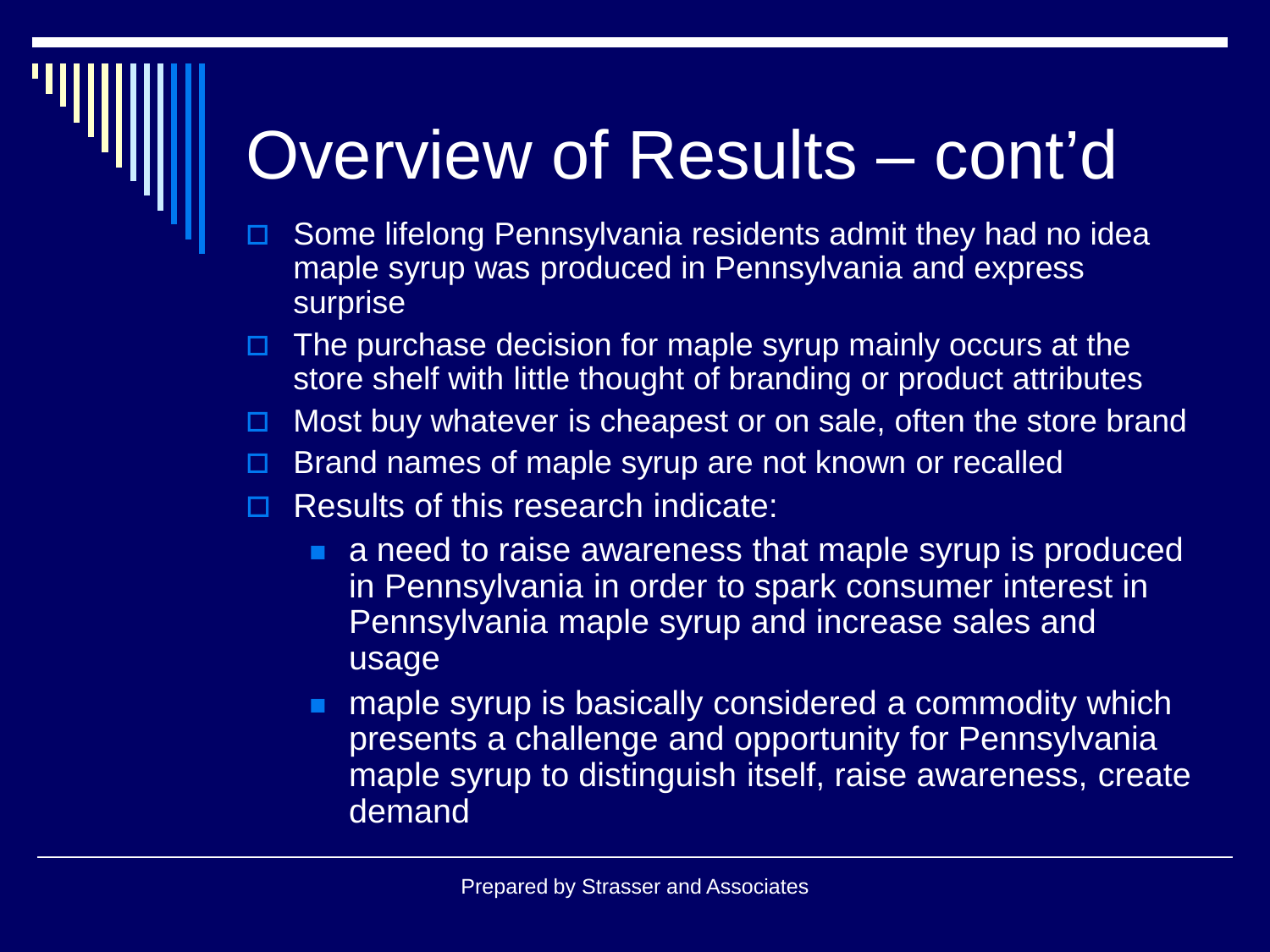#### Overview of Results

- $\blacksquare$  the purchase decision is likely to be made at the time and location of purchase - - therefore, maple syrup shelf presence, labeling and packaging is critical
- **there is consumer interest in purchasing and supporting** locally sourced Pennsylvania products, including maple syrup
- **the meaning of "local" may be only 50-100 miles from** home, suggesting regional labeling, such as Lancaster **County**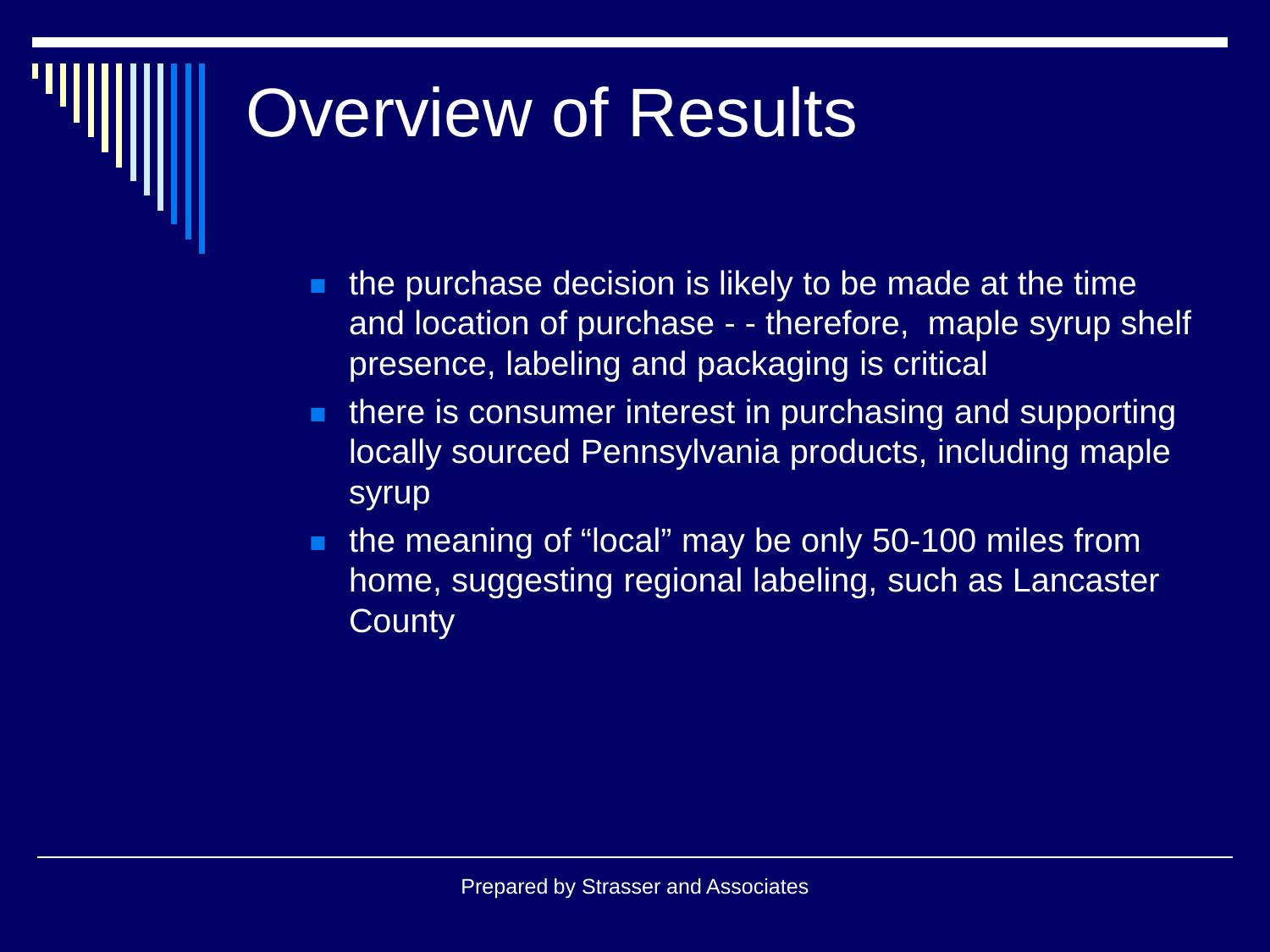#### **Overview of Results**

- Strategically, this learning suggests raising awareness at the grass-roots/community level, utilizing direct consumer contact in retail outlets and communications
	- **Many suggested in- store tastings or cooking** demonstrations
	- Consumers would like recipes or alternatives usages for maple syrup
- Since most consumers are unaware of Pennsylvania maple syrup they are unlikely to reach out to retailers or to sources such as internet/social media to seek out Pennsylvania maple syrup or information about it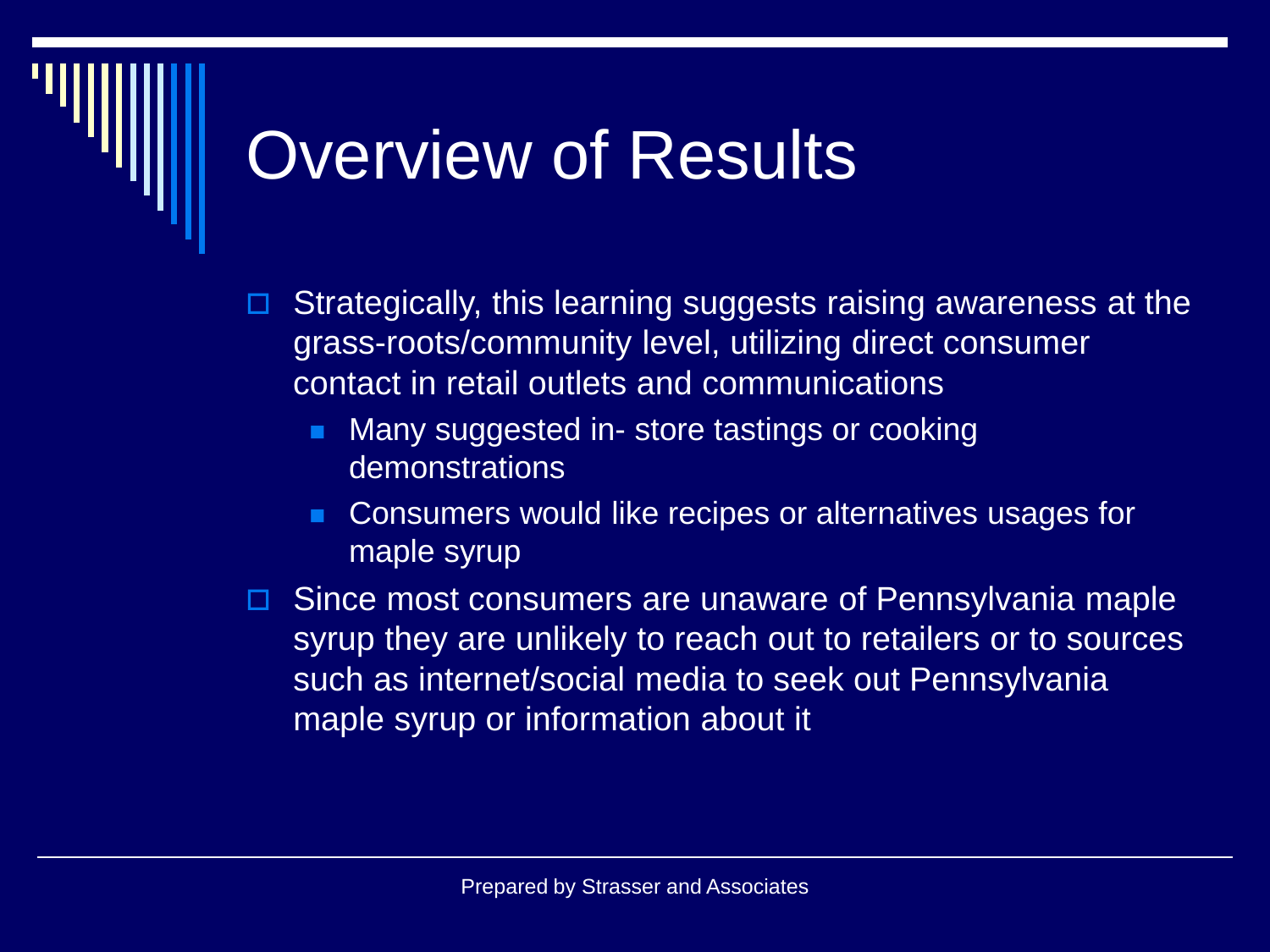

- Results of this research suggest that the following may assist with efforts to raise awareness and increase purchase/use of Pennsylvania maple syrup:
	- Increase retail presence in all supermarkets, big box stores, specialty stores, Farmer's Markets, etc. Consider additional product placement in any location where Pennsylvania souvenirs are sold - - including airports, train and bus stations, state parks, welcome centers, camp grounds, etc.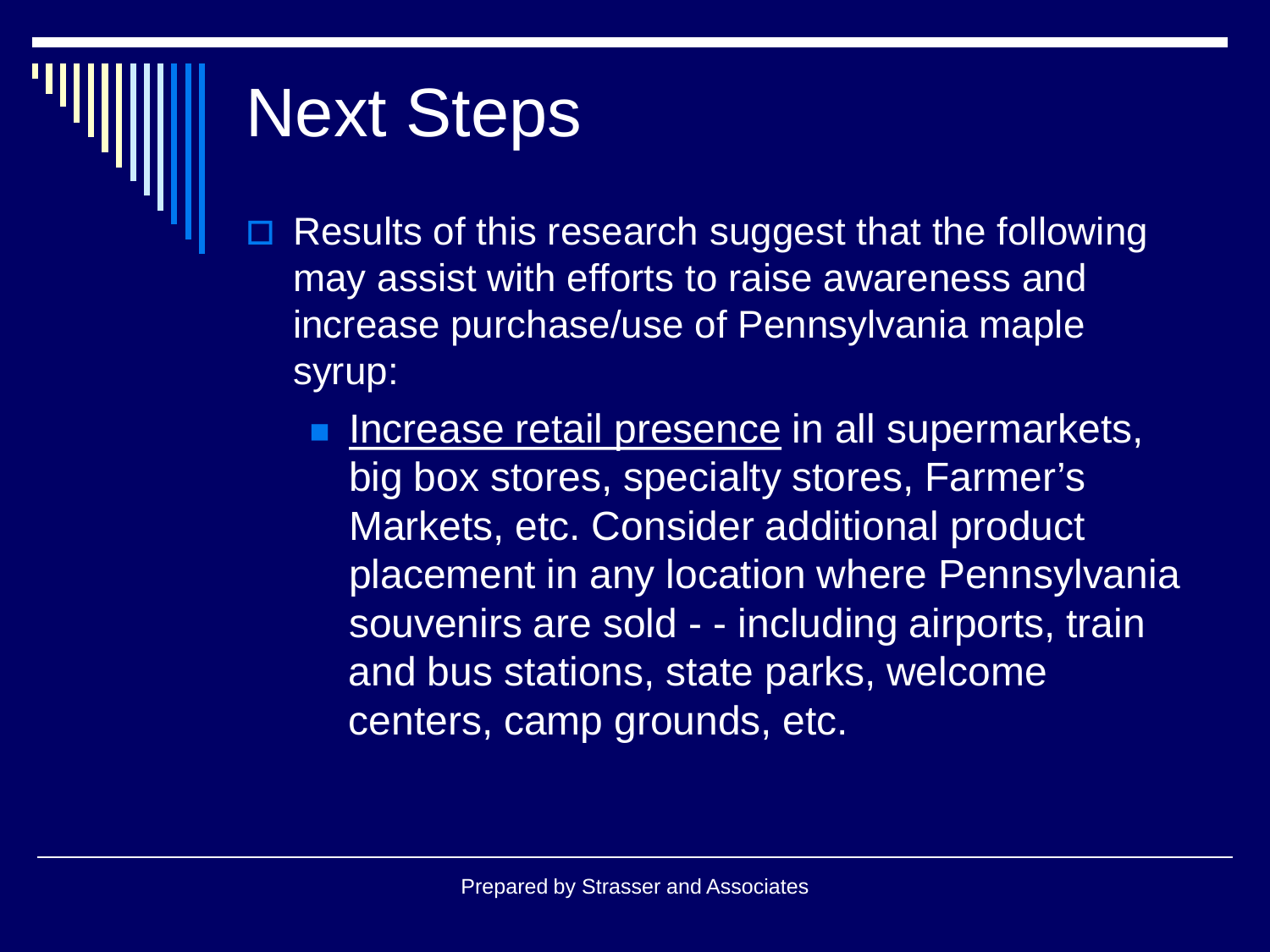Expand retail category shelf presence to include all potentially usage-related aisles/areas such as meat/fish/poultry (basting/ marinade/glaze), sugar/agave/honey (as alternative sweetener), ice cream (with syrups/toppings), baking (recipes/flavoring), salad dressing/condiments (basting/recipes), produce (fruit/veggie recipes), beverage (cocktail mixer), nuts/snacks (recipes for nuts, popcorn), cereal (add to oatmeal, etc.), frozen foods (next to waffles/pancakes), holiday/seasonal displays, PA Preferred shelf/section with other Pennsylvania products, etc.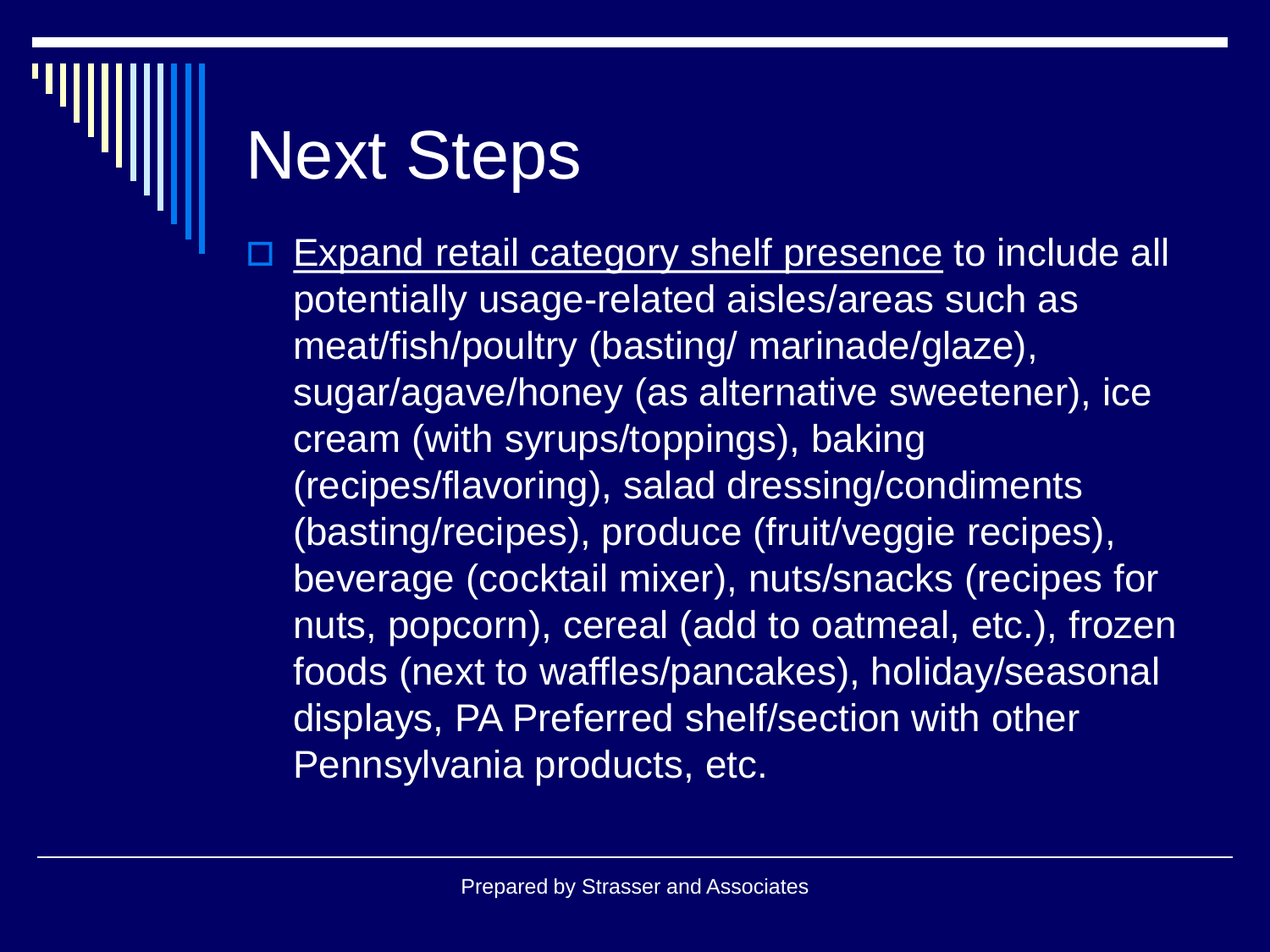- **Emphasize Pennsylvania branding/packaging - call** attention to Pennsylvania origins with strong labeling/ messaging, including images, maps/information about specific origin/location, novelty packaging such as Keystone-shaped bottles, tags with information/history of Pennsylvania maple syrup, POP material that pinpoints and highlights Pennsylvania maple syrup at the shelf in all areas of supermarkets and other retailers
- **In-store demonstrations/sampling/tasting - implement** broad-based regular and frequent Pennsylvania maple syrup sampling/tasting in supermarkets, warehouse clubs, Farmer's Markets, malls/shopping centers, etc. with recipes, usage ideas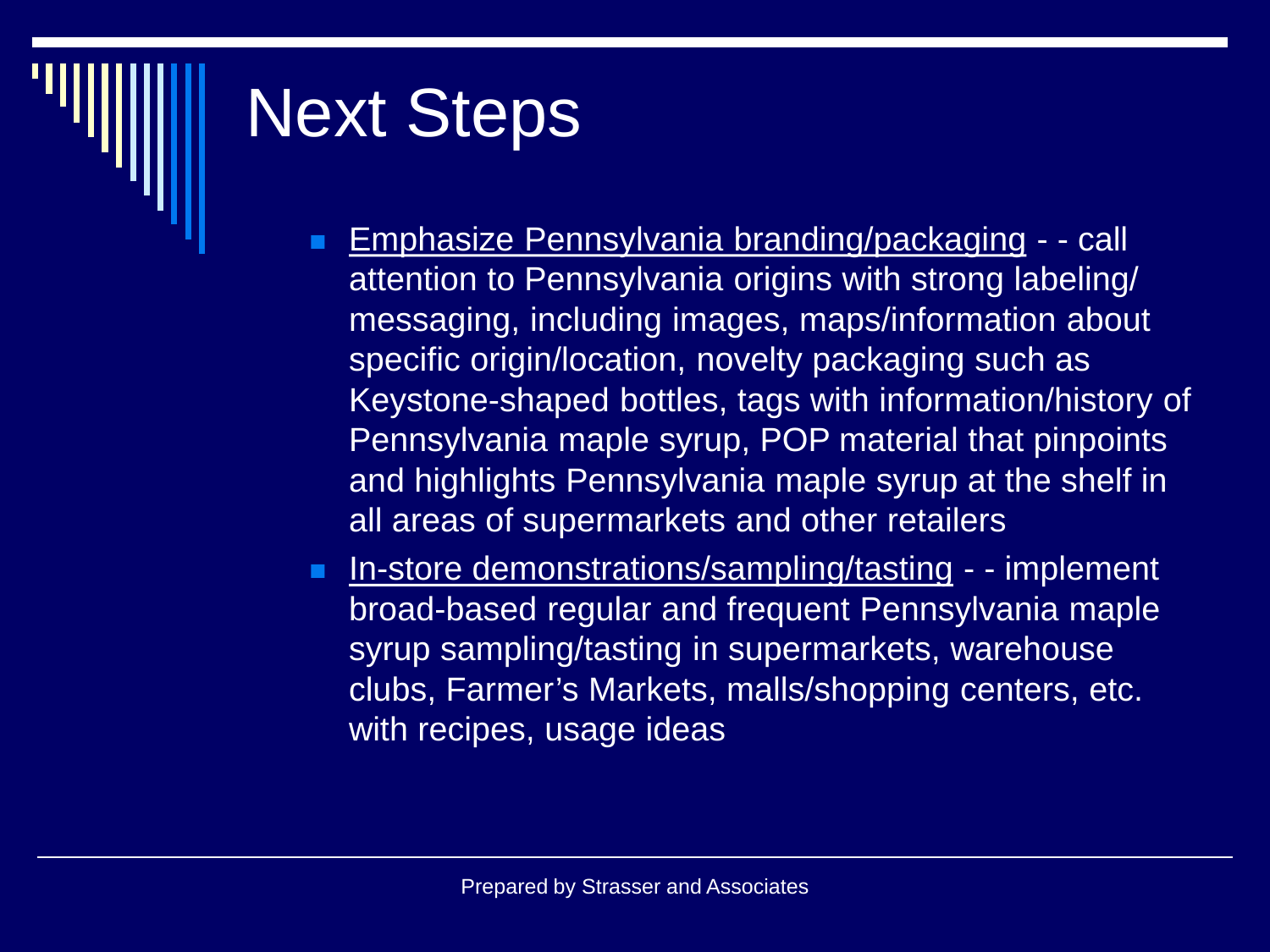- **Media - capitalize on the fact that Pennsylvania** maple syrup is likely to be news to most residents and use it as an opportunity to increase state-wide media efforts in print, broadcast (local talk shows and radio/TV spots), billboards, direct mail, etc.
- Education - consider school programs statewide, providing lesson plans/classroom materials, field trip opportunities, etc.
- **Pennsylvania Private Label partner with food and** grocery chains headquartered in PA to provide PA maple syrup for their private label products. Currently using maple syrup from NY, VT and Canada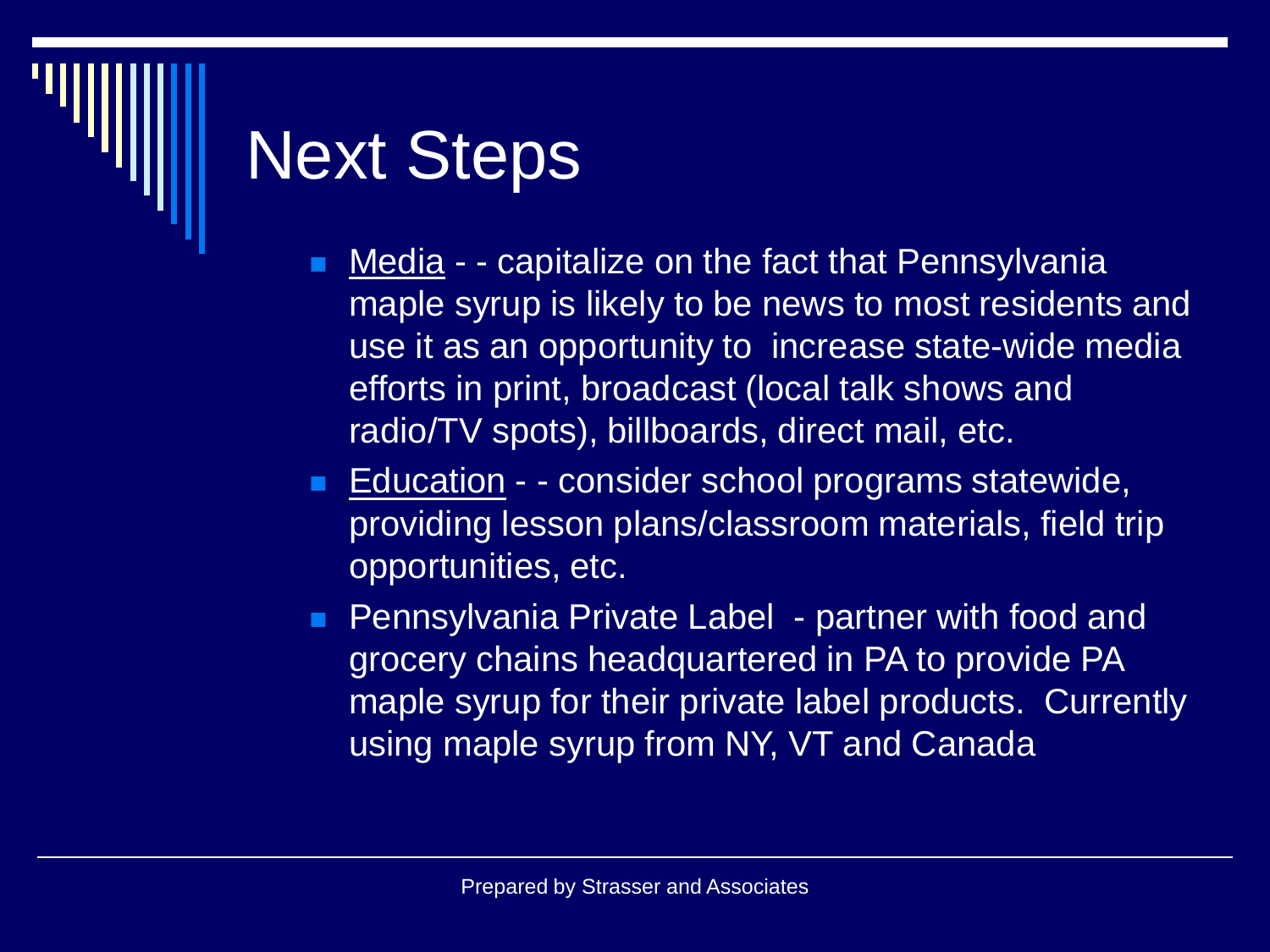- Travel/tourism - develop/promote maple syrup tours similar to those offered in other maple-producing states. Partner with local inns, B&B's (see New York Times, March 19, 2017 Travel section) and Pennsylvania tourism bureau
- **Partner with other products/brands, such as ice cream,** bacon, ham, snack foods (chips/nuts/pretzels, popcorn), etc. - - include Pennsylvania maple syrup as a key ingredient and feature it prominently on the label. Consider Pennsylvania and national brands
- **Partner with restaurants, particularly those embracing** the current trend to prepare and serve locally-sourced healthier foods. Give them the opportunity to feature Pennsylvania maple syrup in recipes and promote and sell product as well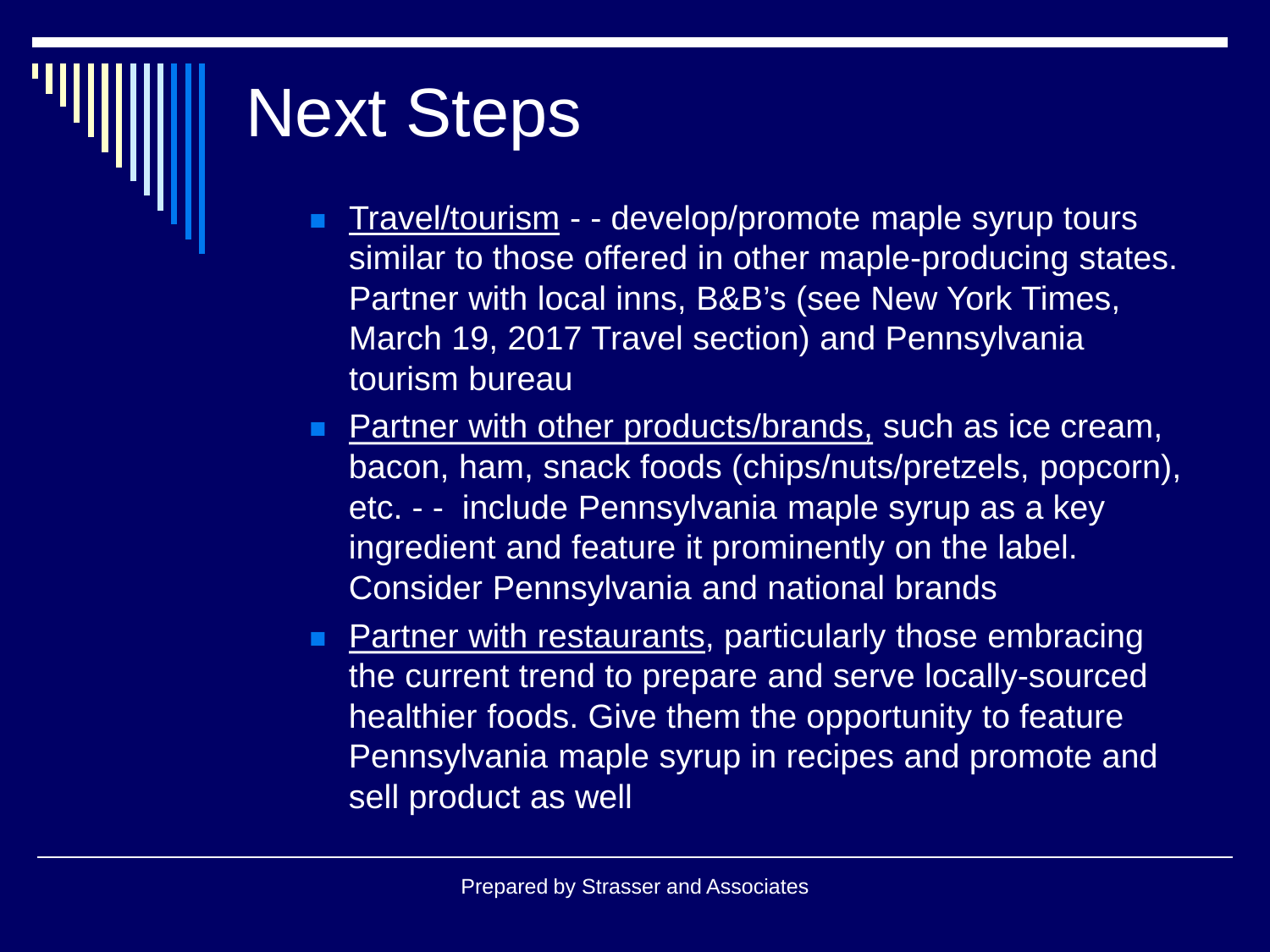- Food expos/fancy food/farm shows - make appearances at as many agricultural and fancy food shows as possible to distribute information, sample product and network with retailers
	- **D** This would include shows where Pennsylvania products are showcased or has a dedicated aisle
- Sports - consider opportunities to become the "official" maple syrup of Pennsylvania college and professional teams. Promote this distinction with package labeling, retail signage, game day sampling, giveaways, etc.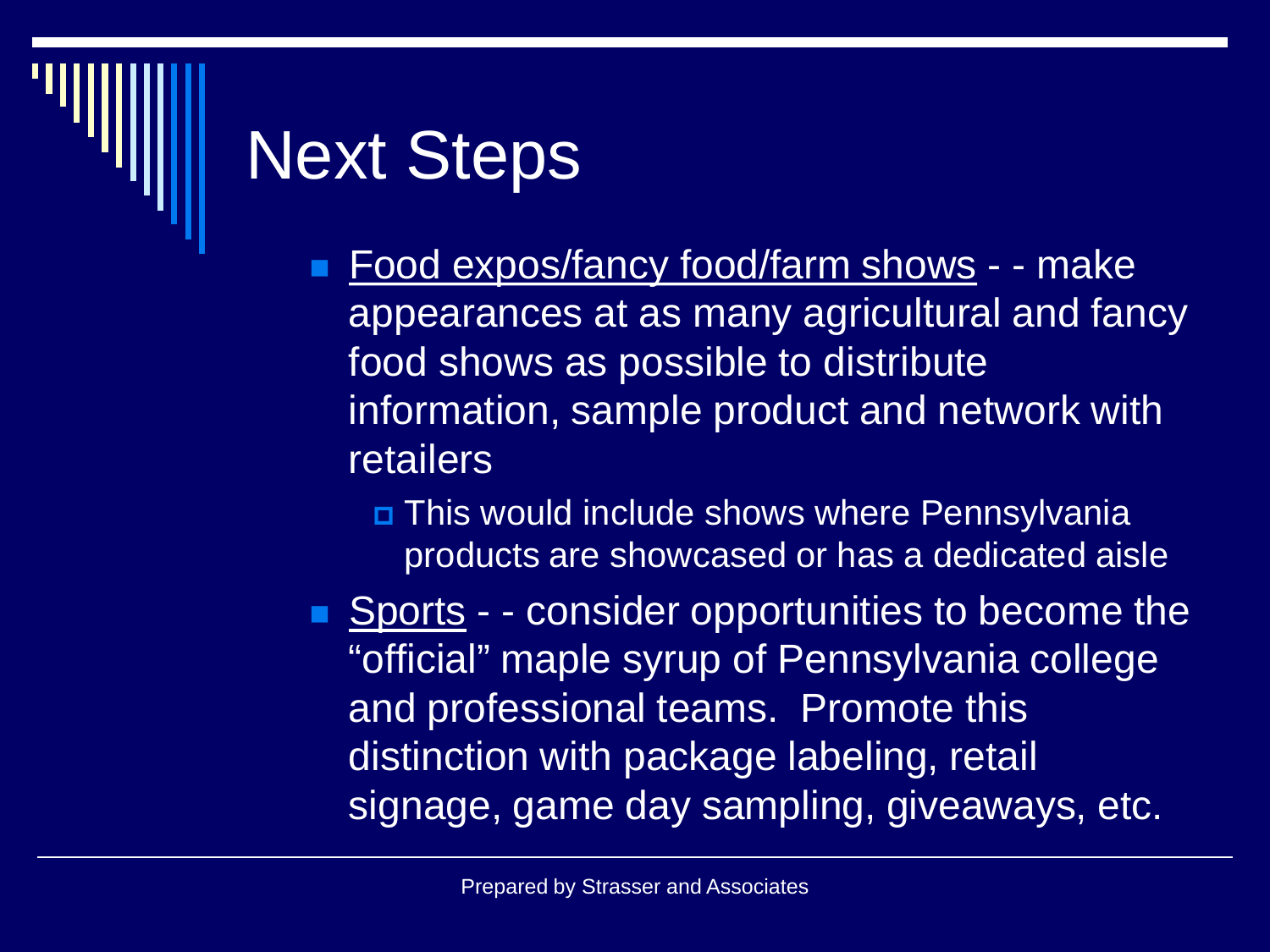#### Target Users for Pennsylvania Maple Syrup

- Results of this research suggest the relative potential among several consumer segments
- $\Box$  High potential for Pennsylvania maple syrup:
	- Maple syrup loyals - committed to using "real maple syrup", recognize and reject maple-flavored syrups as imitation, perceive them as unhealthy, poor tasting, processed, full of chemicals
	- **Maple syrup loyals/locavores - committed to "real** maple syrup" and local products - - the closer to home the better. This segments represents an opportunity on several levels - - locavores who value and proactively support the local farms/economy and food purists who seek out superior natural or organic products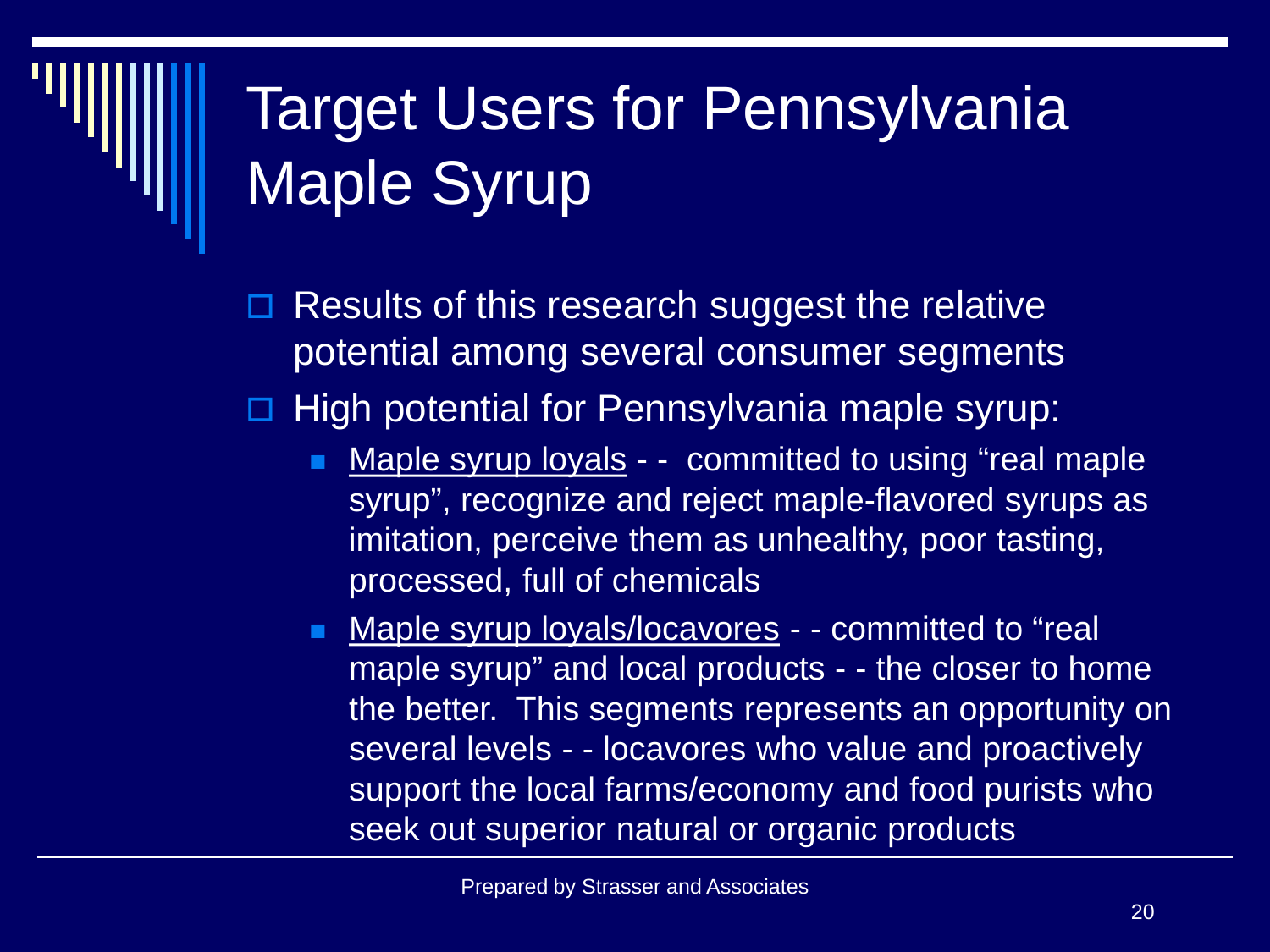#### Target Users for Pennsylvania Maple Syrup

Moderate potential for Pennsylvania maple syrup:

■ Dual users - - consume both real maple syrup and maple-flavored syrups. Purchase maple-flavored syrups for daily pancake/waffle use and use by kids. Purchase and use real maple syrup for self, recipes, special occasions, guests, etc. Potential for Pennsylvania maple syrup to capture a greater share of their maple syrup use

Low potential for Pennsylvania maple syrup:

Maple syrup rejecters and/or maple-flavored syrup regular users - - admit they prefer the taste/texture of maple-flavored syrups, express brand familiarity/loyalty to Log Cabin or Mrs. Butterworth that they grew up using, perceive real maple syrup as too expensive, not really worth the price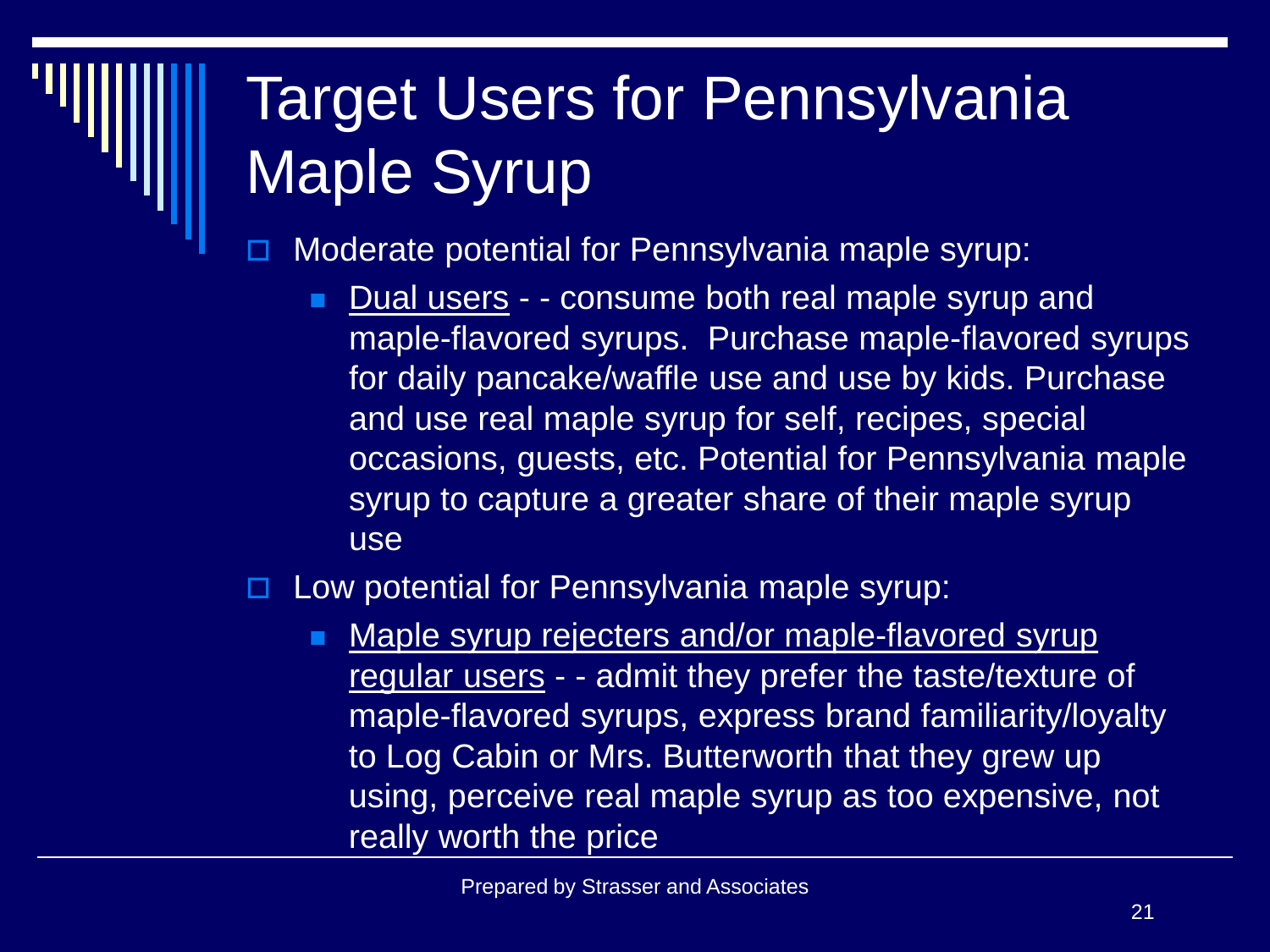

## Maple Syrup Associations & Imagery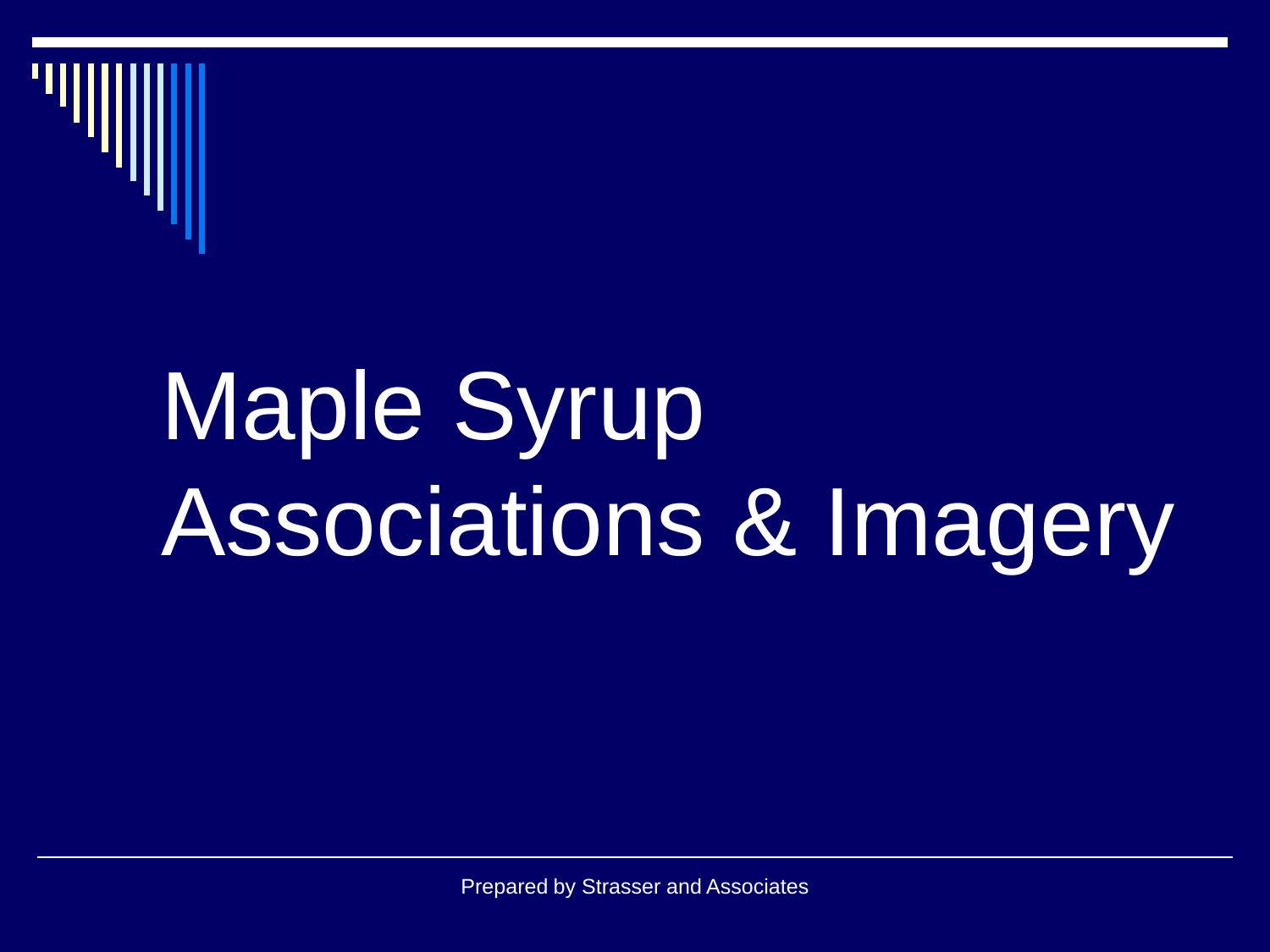## Maple Syrup Associations/Imagery

- Unaided top-of-mind associations for maple syrup are consistent across groups, segments and markets
- □ Associations reveal the multi-faceted and broadly dimensional product personality of maple syrup
- $\Box$  Associations are rich and offer potential for creative mining in promotional efforts
- Product related - sweet, sticky, thick, flavorful, aromatic, rich, expensive
- $\Box$  Emotional - comfort food, cozy food, holidays, memories, souvenir/memento of travel to Canada, **Vermont**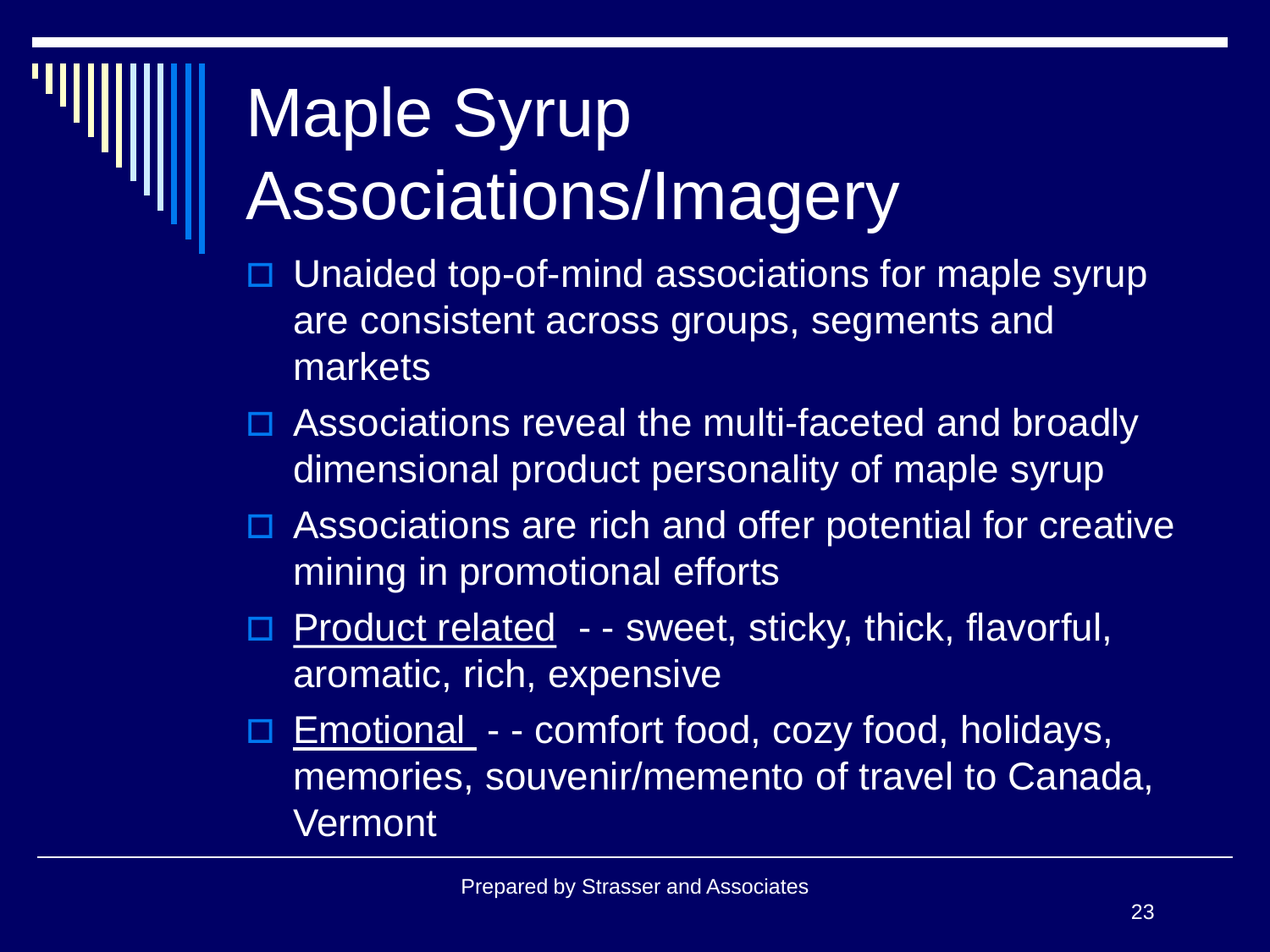### Maple Syrup Associations/Imagery

- **Seasonal/event - holiday meals/recipes and** (mainly in Pittsburgh/Lancaster/Lititz) maple festivals, maple queen, tree tapping, school field trips
- □ Packaging - maple-leaf or log-cabin shaped glass bottles, tins, jugs
- Foods/meals - breakfast, brunch, foods such as waffles, pancakes, French toast; ham/sausage/bacon, fudge/candy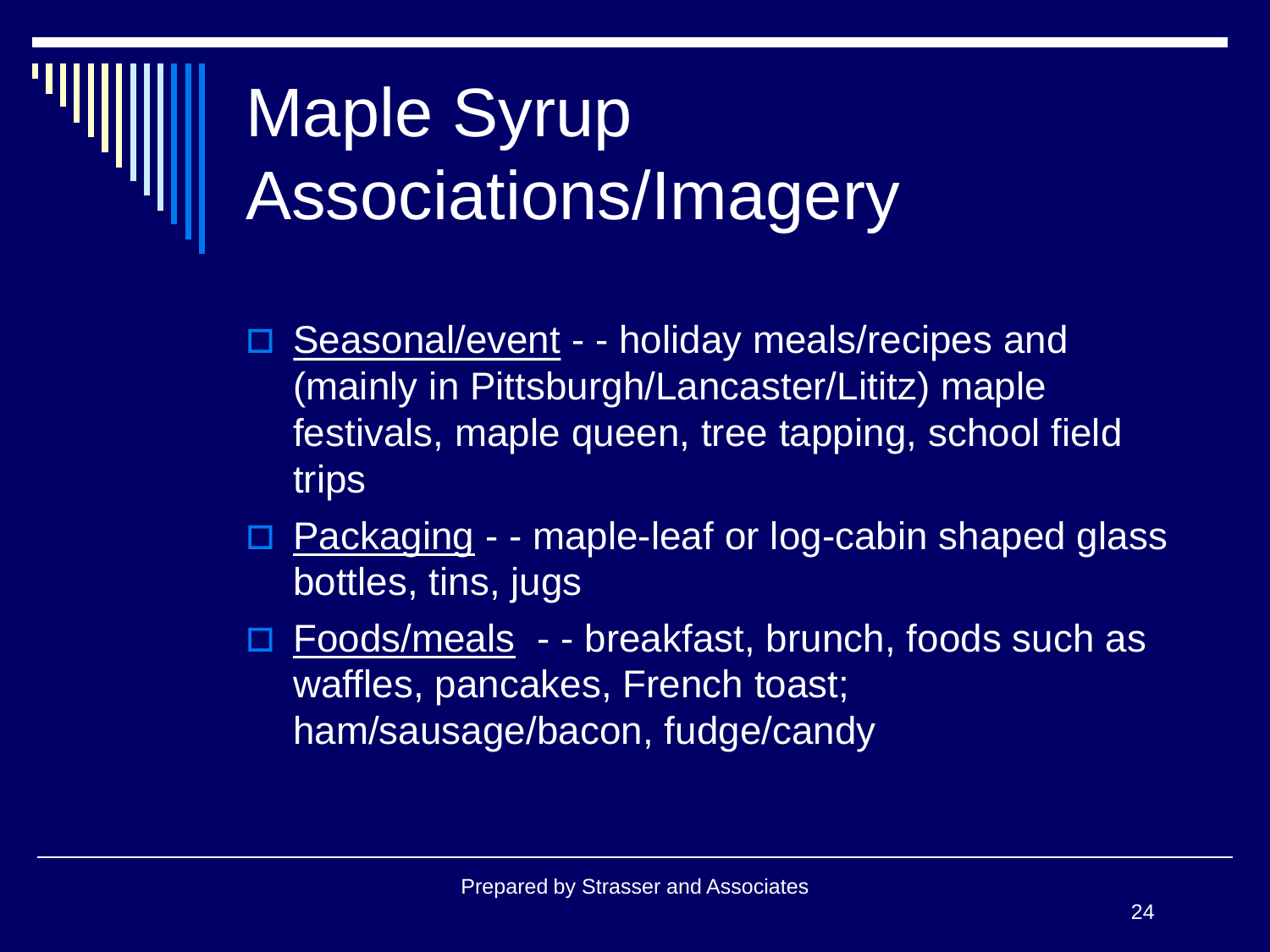

## Maple Syrup Awareness and Usage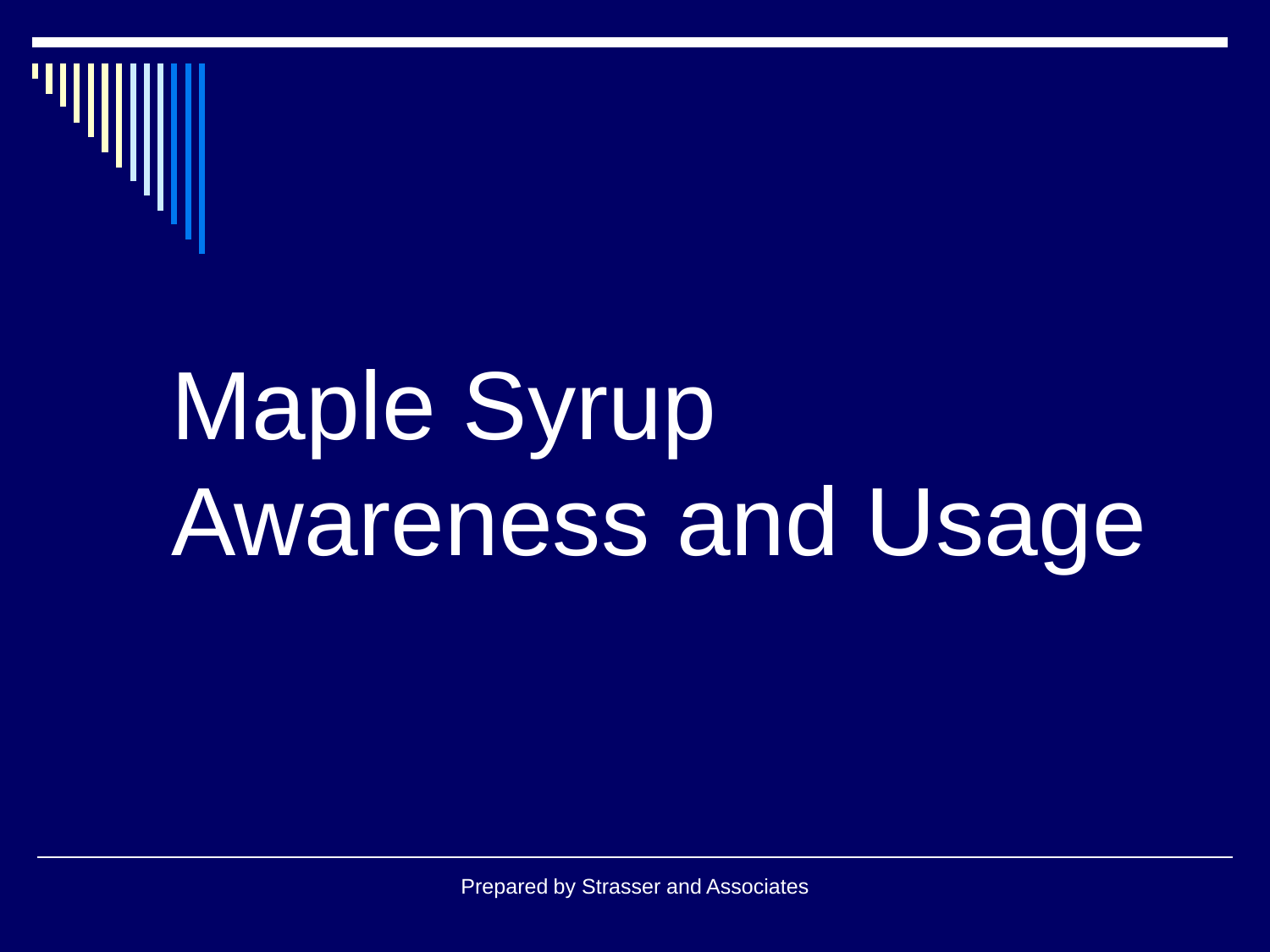#### Awareness & Usage

 Real maple syrup vs. maple-flavored syrup - - awareness and understanding of what constitutes real vs. imitation syrup among participants is often inconsistent and/or inaccurate:

#### *"Syrup is syrup to me" Pittsburgh Medium User*

- □ During group introductions, when respondents are asked to identify their brand of maple syrup, Log Cabin, Aunt Jemima and Mrs. Butterworth are often mentioned
- $\Box$  Brand names of real maple syrup are not recalled or known, even among regular loyal maple syrup users
- $\Box$  Real maple syrup is commoditized and referred to as maple syrup while imitation maple syrup is referred to by brand name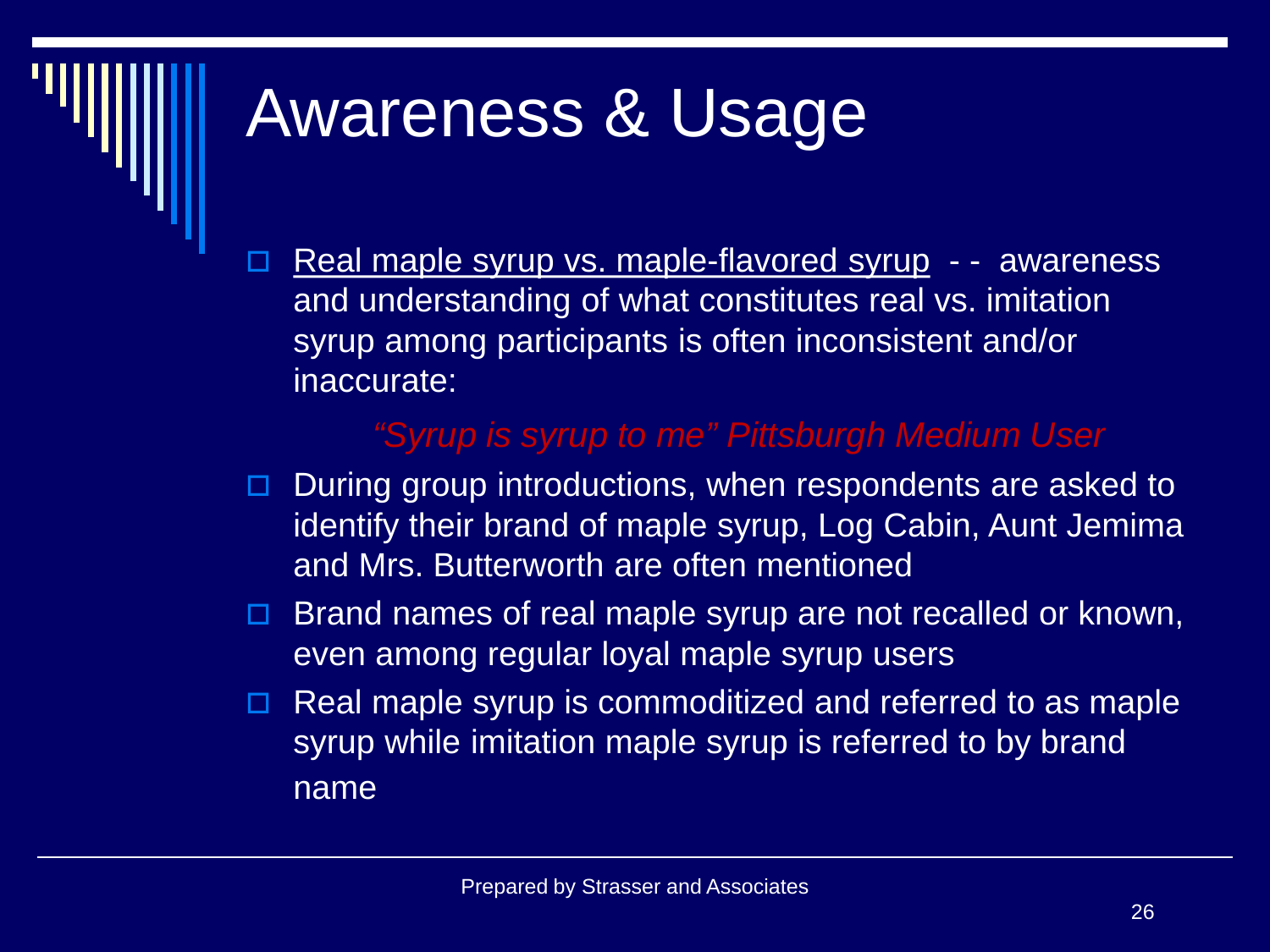#### Awareness & Usage

- Real maple syrup use includes the usual pancakes/waffles as well as cooking/recipes for basting/marinades, baked goods, cereals, ice cream, baked beans, squash, and many more
- $\Box$  Maple syrup is embraced by a few as a healthier alternative to sugar:
	- *"Trying to switch to clean eating, avoiding big name brands, using maple syrup as a sweetener, in cooking and replacing sugar" Pittsburgh Medium User*
- $\Box$  Maple syrup is recognized by a few as containing beneficial ingredients such as magnesium and other vitamins and minerals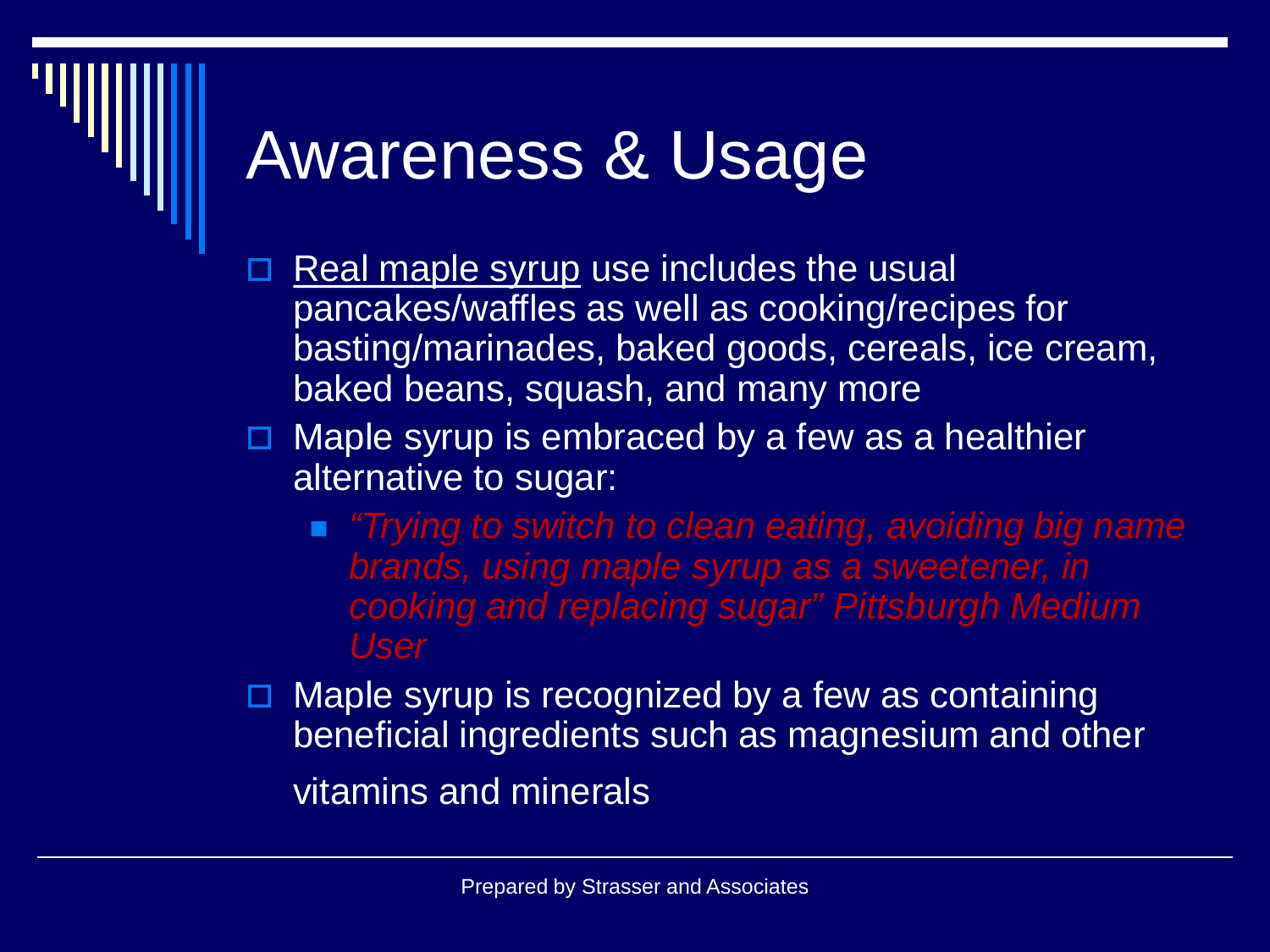#### Attitudes & Usage: Maple-Flavored Syrups

- Maple-flavored syrups are rejected by maple syrup loyal users as unhealthy, poor tasting, processed, imitation
- Dual or sole users of maple-flavored products many believe these syrups contain amounts of real maple syrup and express surprise upon learning they are made wholly from corn syrup
- □ Maple-flavored syrup users may acknowledge this fact on a rational level, yet superficially and emotionally continue to view Log Cabin, Aunt Jemima and Mrs. Butterworth as maple syrup because they grew up with them from childhood. The product heritage contributes to the fact that these brands represent maple syrup to some users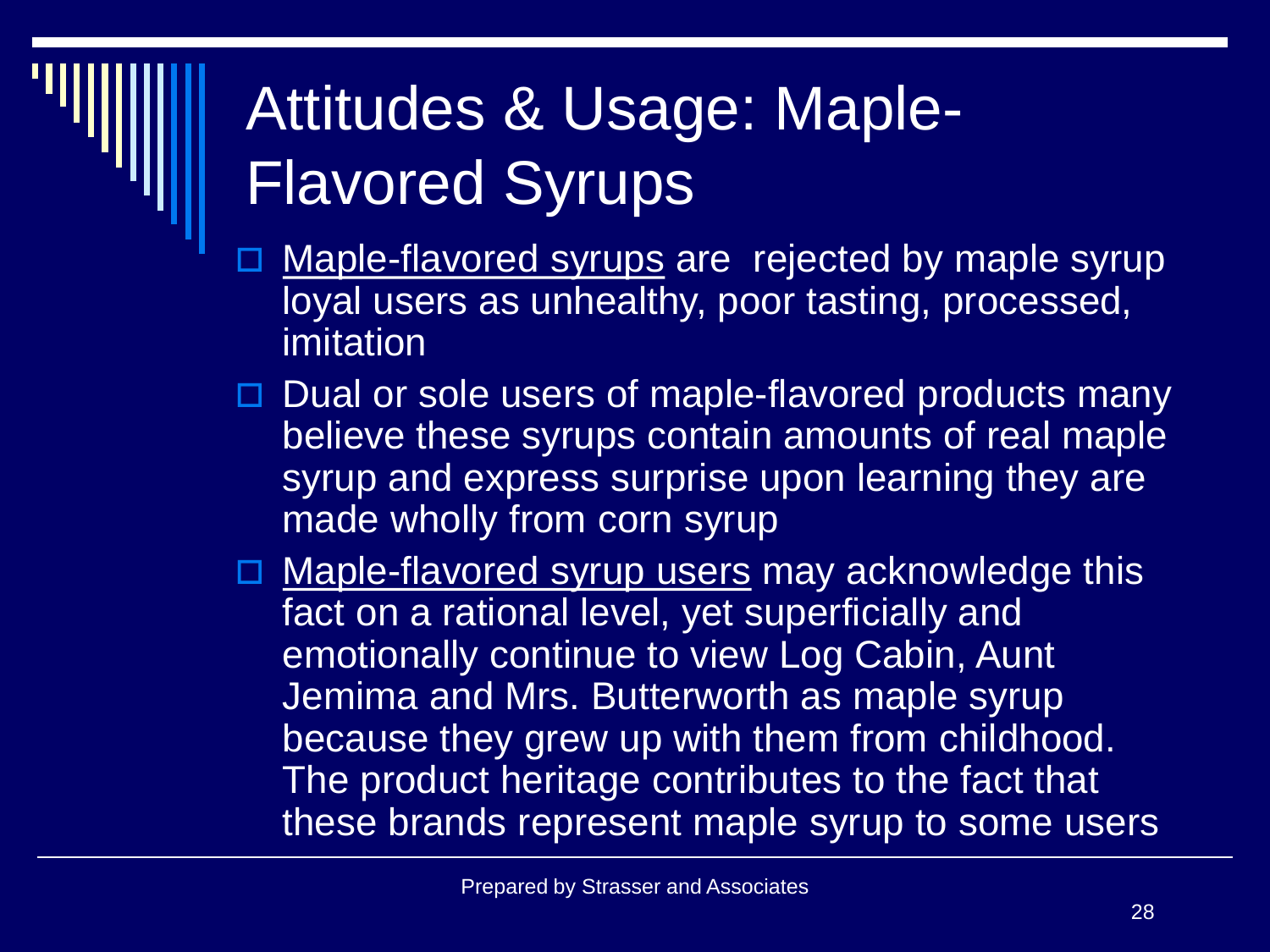#### Attitudes & Usage: Maple-Flavored Syrups

- Maple-flavored syrups are used more often for everyday breakfasts on pancakes/waffles, especially if kids are in the household
- Participants say kids tend to "douse" or "drench" pancakes and real maple syrup is too expensive for daily use:
	- *"Kids don't appreciate real maple syrup, waste it" Philadelphia Heavy User*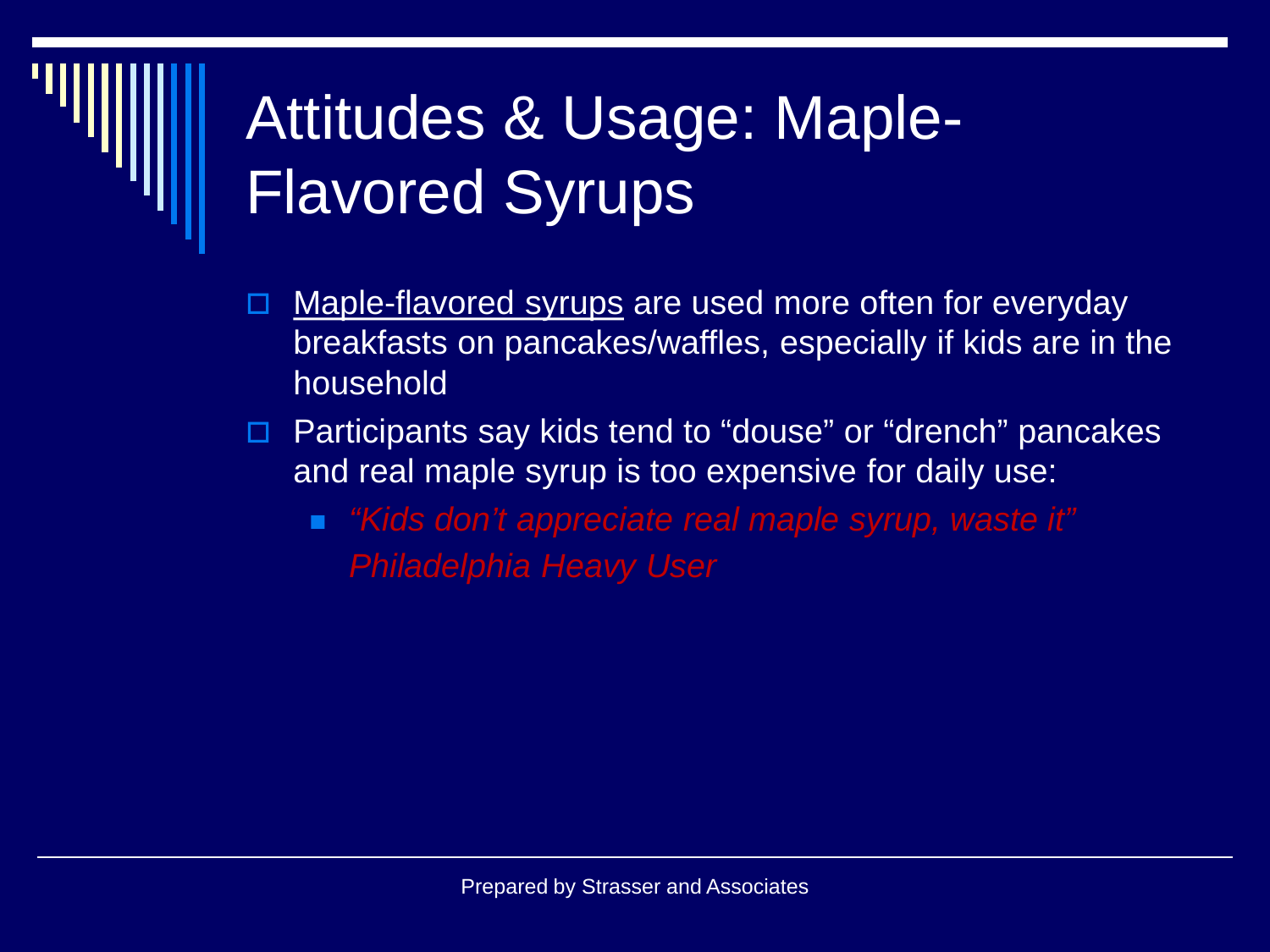

## Maple Syrup Sources

Prepared by Strasser and Associates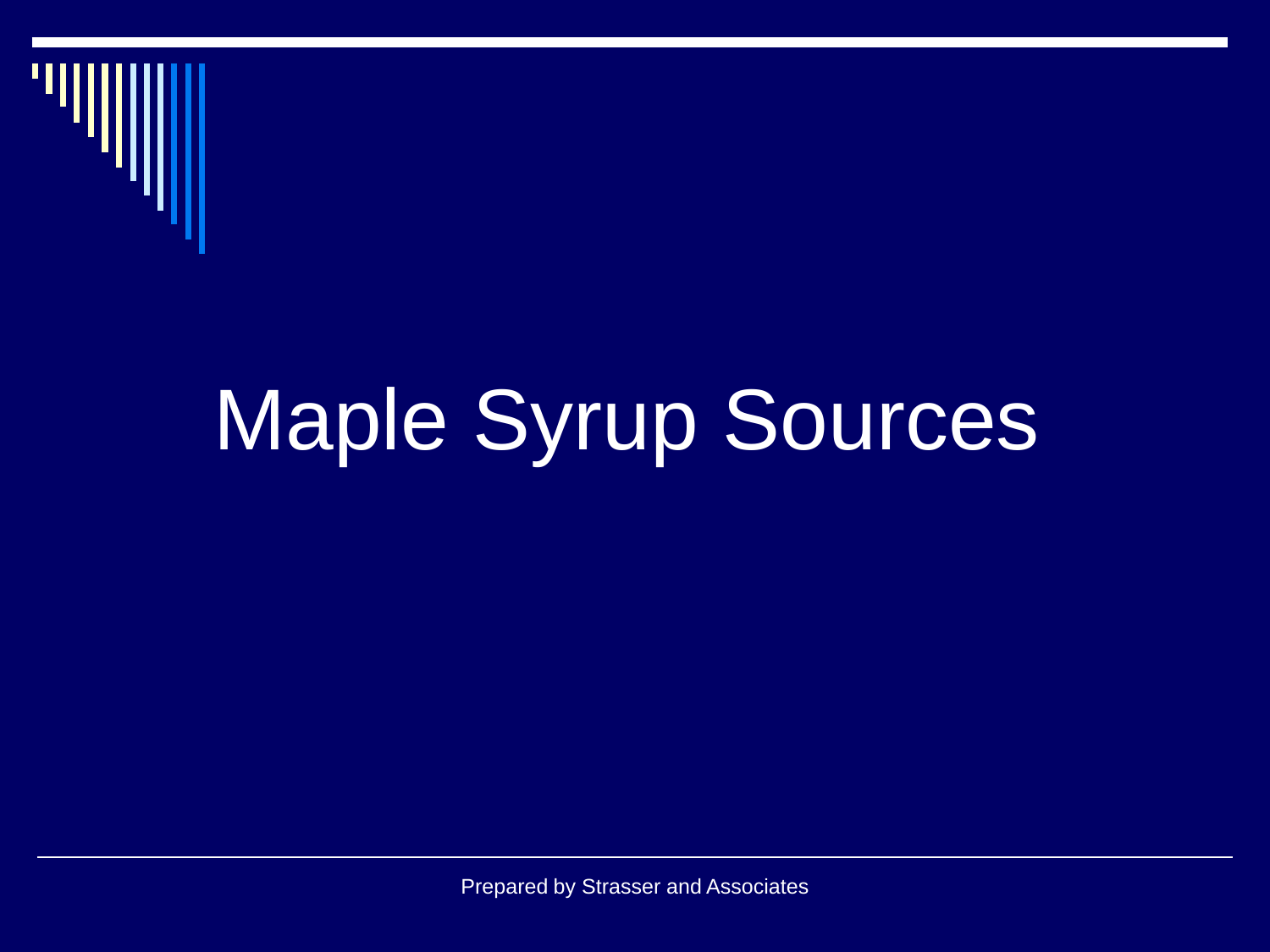#### Sources of Maple Syrup

- Most participants are unaware of the source of the maple syrup they currently buy or the origin of maple syrup sold at area retailers
- $\Box$  A few say they check or may happen to notice labels with country of origin, but usually do not make a point to look
- $\Box$  Canada and the Northeast US are named as primary sources of maple syrup
- $\Box$  Participants believe that these are the sources of the maple syrup they buy
- $\Box$  Pennsylvania is mentioned by a few in each group
- Vermont is virtually synonymous with maple syrup
- $\Box$  Other states mentioned as maple syrup sources - Maine, New York, New Hampshire, Connecticut, Massachusetts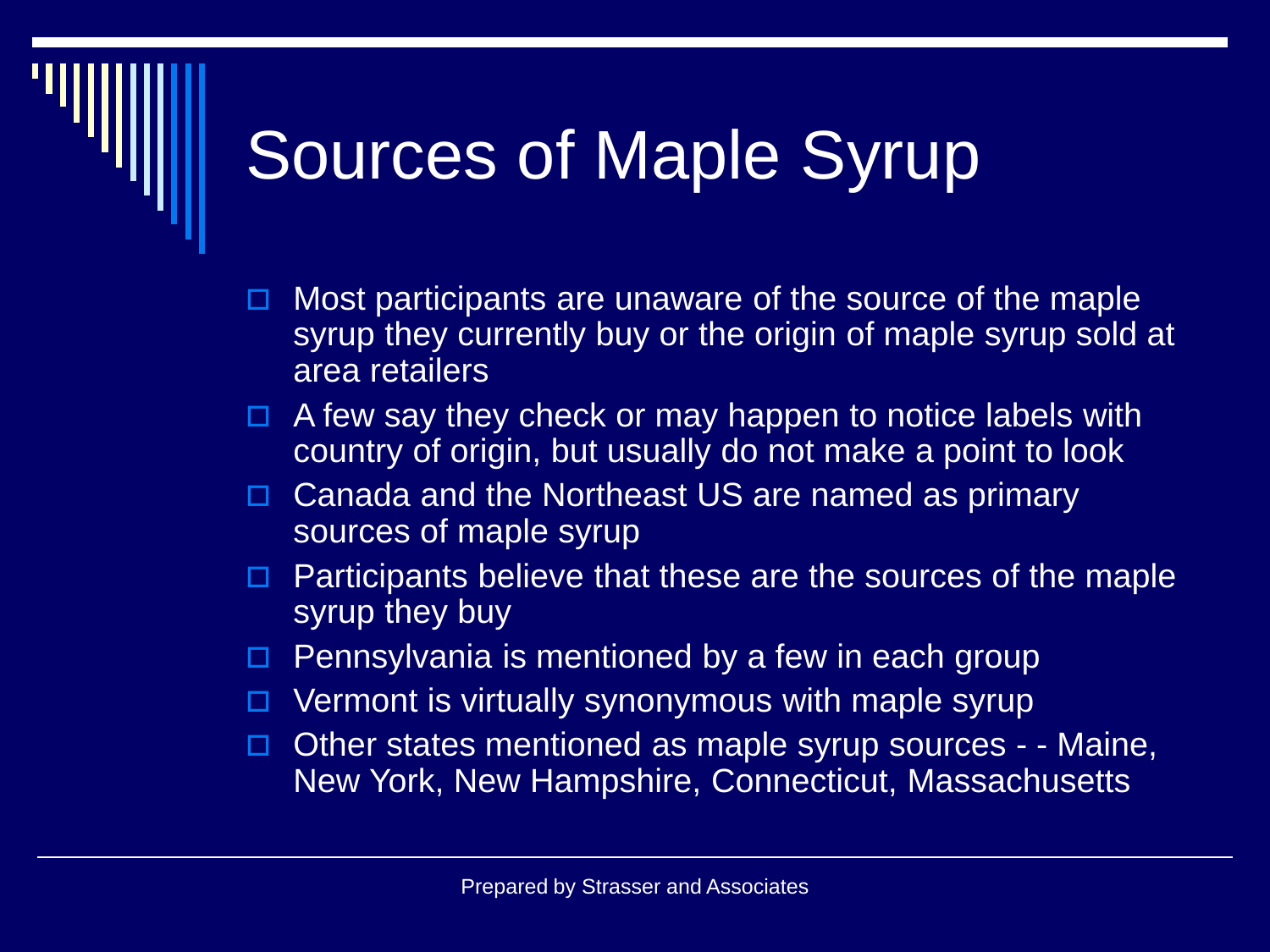#### Sources of Maple Syrup

- Awareness of Pennsylvania maple syrup is low, especially in comparison to other states
- $\Box$  Many are surprised to learn that Pennsylvania even produces maple syrup:
	- *"They're not doing a very good job of telling people about it" Philadelphia Medium User*
- $\Box$  The few participants who are aware of Pennsylvania maple syrup say it can be difficult to find unless they go to Farmer's Markets or local stores such as Stauffer's:
	- *"When I want a gift of Pennsylvania maple syrup I have to search it out at Stauffer's. It's more difficult to find it than it should be" Lancaster/Lititz Heavy User*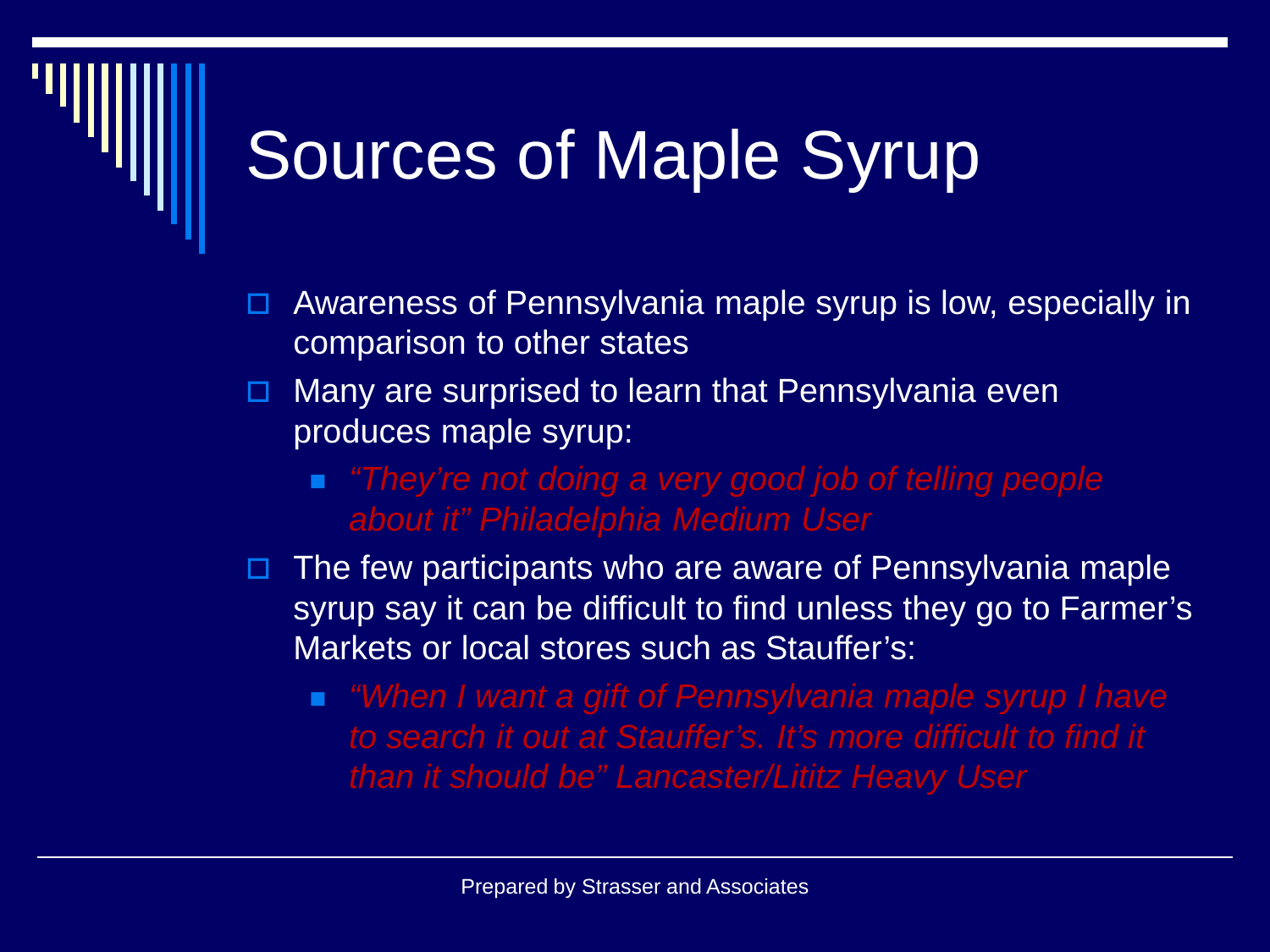#### Concept of Local

- The notion of locally sourced products is appealing to many participants who say they want to "buy local" and make an effort to buy local to support the local economy, etc.
- □ For some, the term "local" means no more than 1-2 hours or a few hundred miles from where they live
- $\Box$  Attitudinally, similarities and differences emerge relative to the concept of "local"
- $\Box$  In all markets, the state of Pennsylvania seems a bit broad and physically large to connote and represent a locally sourced product such as maple syrup:
	- *"Pennsylvania doesn't sound like Vermont. Too big a state" Philadelphia Medium User*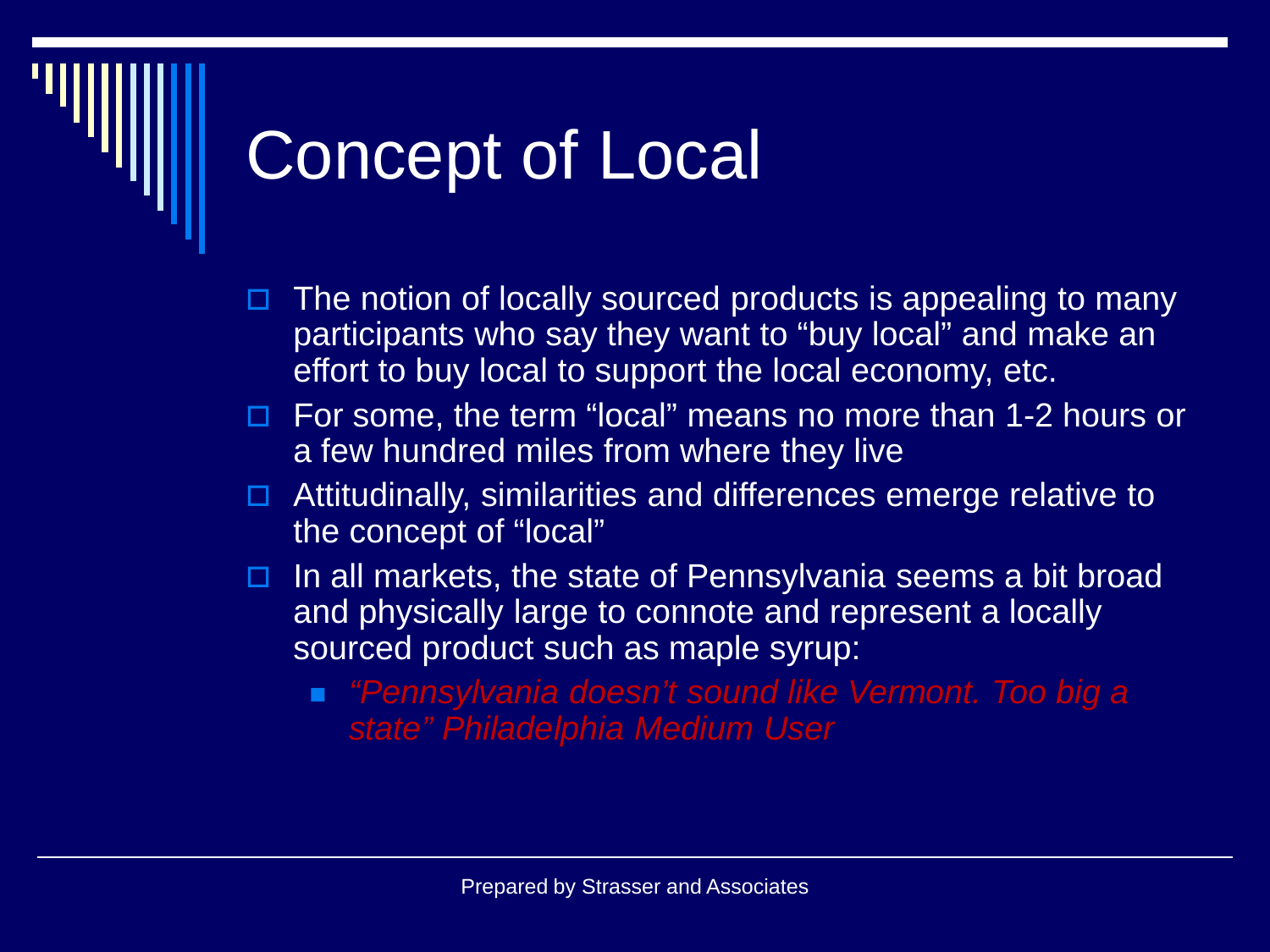#### Concept of Local

- Pittsburgh participants consider local to mean nearby counties (Beaver, Somerset, etc.) and Western Pennsylvania. Some have awareness of maple syrup production in these areas. However, Lancaster County is also mentioned as having "local" connotations and farmlike/rural imagery, despite its distance
- □ Philadelphia respondents would not expect local maple syrup to be from the greater Philadelphia area, but more likely from Lancaster, Western Pennsylvania or "upstate"
- □ In Lancaster/Lititz, "local" is Lancaster County. Participants are accustomed to buying local produce, meats, etc. Local maple syrup is expected here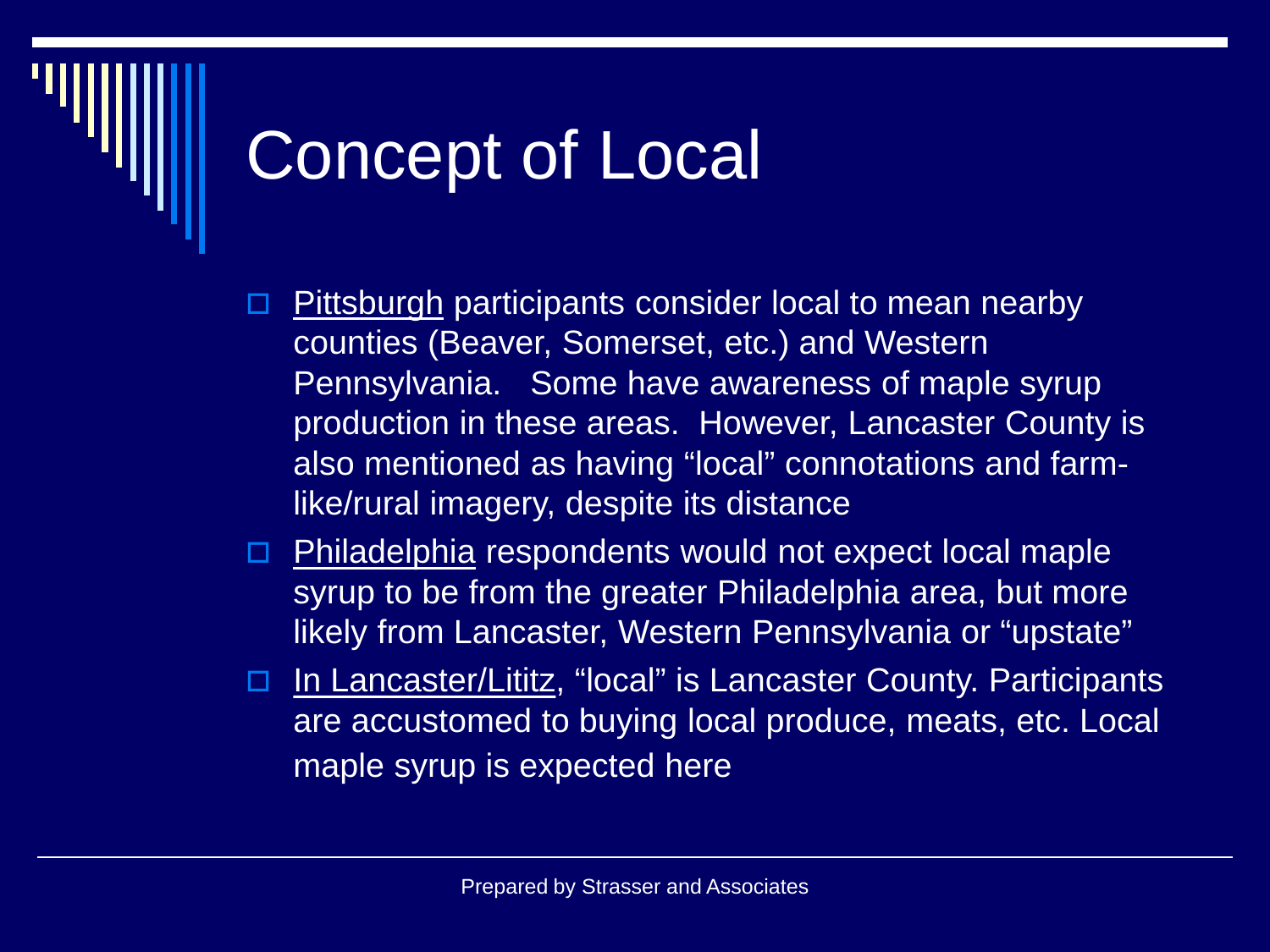#### Concept of Local

- $\Box$  Lancaster County is embraced by all three markets as a familiar and reliable source of locally-grown products
- □ An agricultural and Amish heritage and imagery support Lancaster County as an expected and credible source of Pennsylvania maple syrup
- □ Reactions to and perceptions of "local" suggest opportunities for more specific labeling of Pennsylvania maple syrup - - e.g.
- □ Lancaster County, Somerset County, Lackawanna County and others in Western and upstate Pennsylvania are mentioned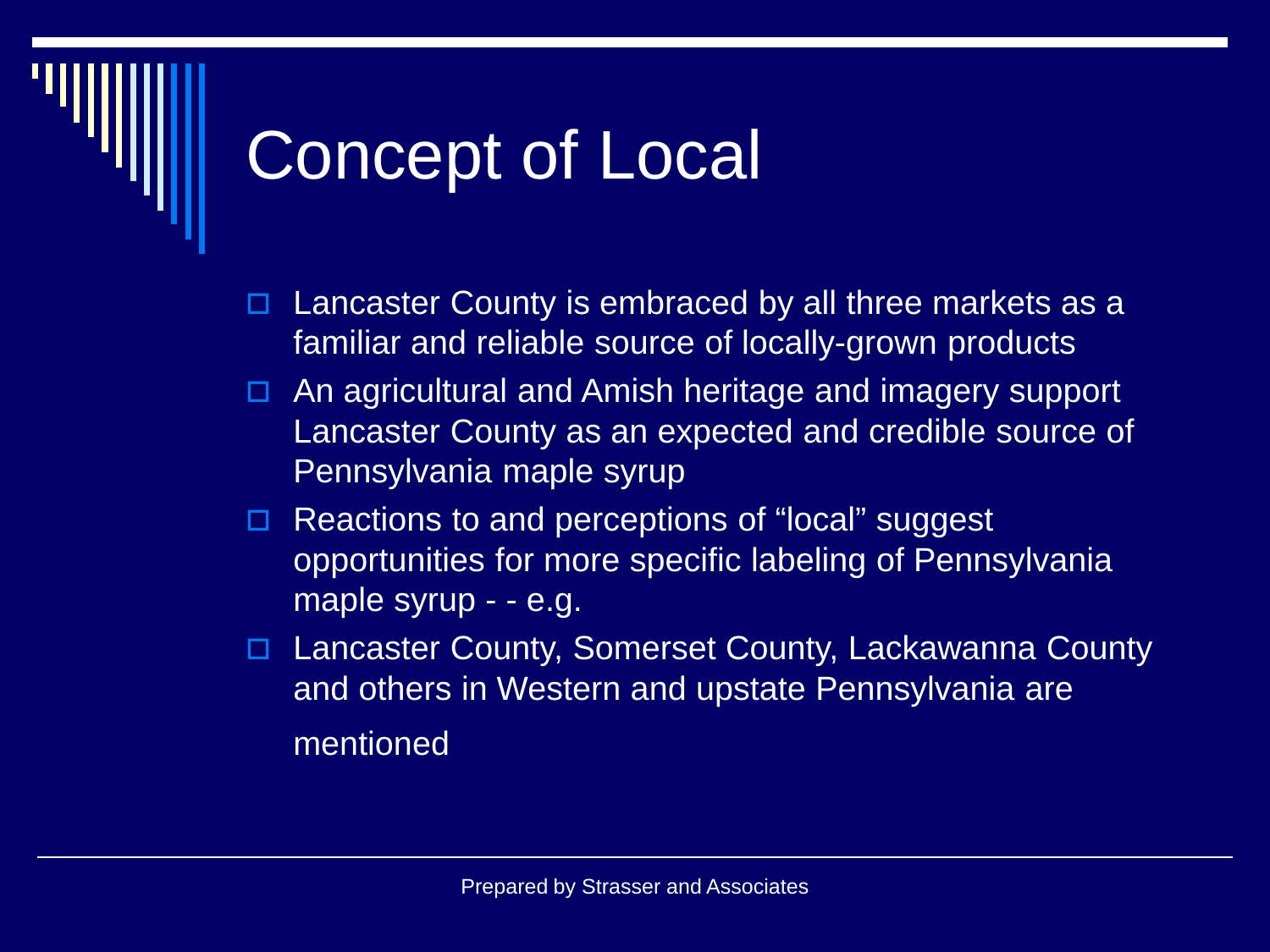

## Maple Syrup Usage/Cookery

Prepared by Strasser and Associates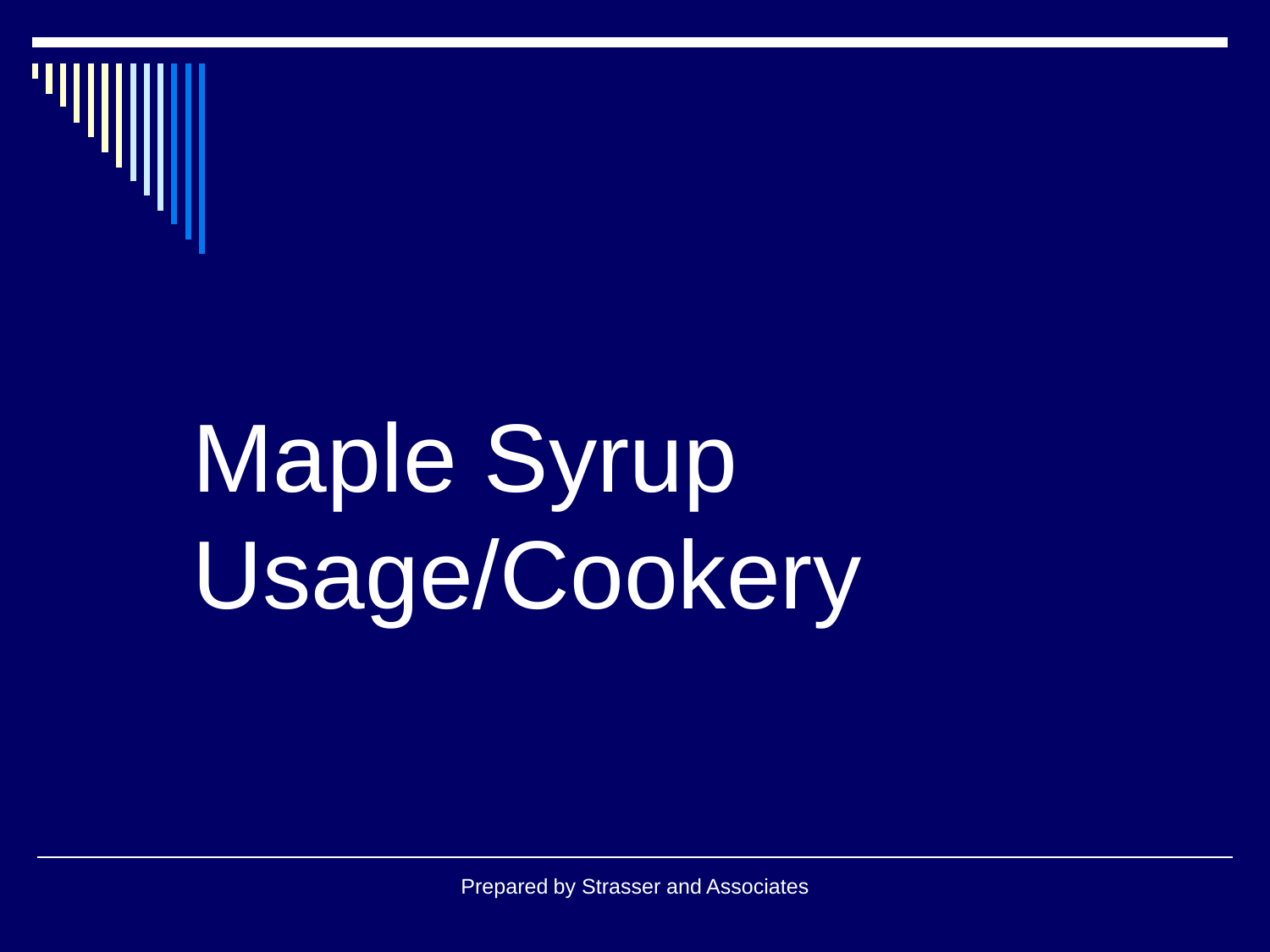#### Usage/Cookery

- Real maple syrup - frequently used in recipes, including smoothies, basting/BBQ sauces, baked goods (muffins, breads), sweet potatoes, baked beans, cocktails, and much more
- $\Box$  Real maple syrup is considered essential for recipes and in cooking:
	- *"Can taste the difference. Important to have the richness of real maple syrup" Pittsburgh Medium User*
- □ Maple-flavored syrup - rejected for use in recipes due to concerns the recipe will fail or not taste good:
	- *"Maple-flavored syrup takes away from the other ingredients" Philadelphia Heavy User*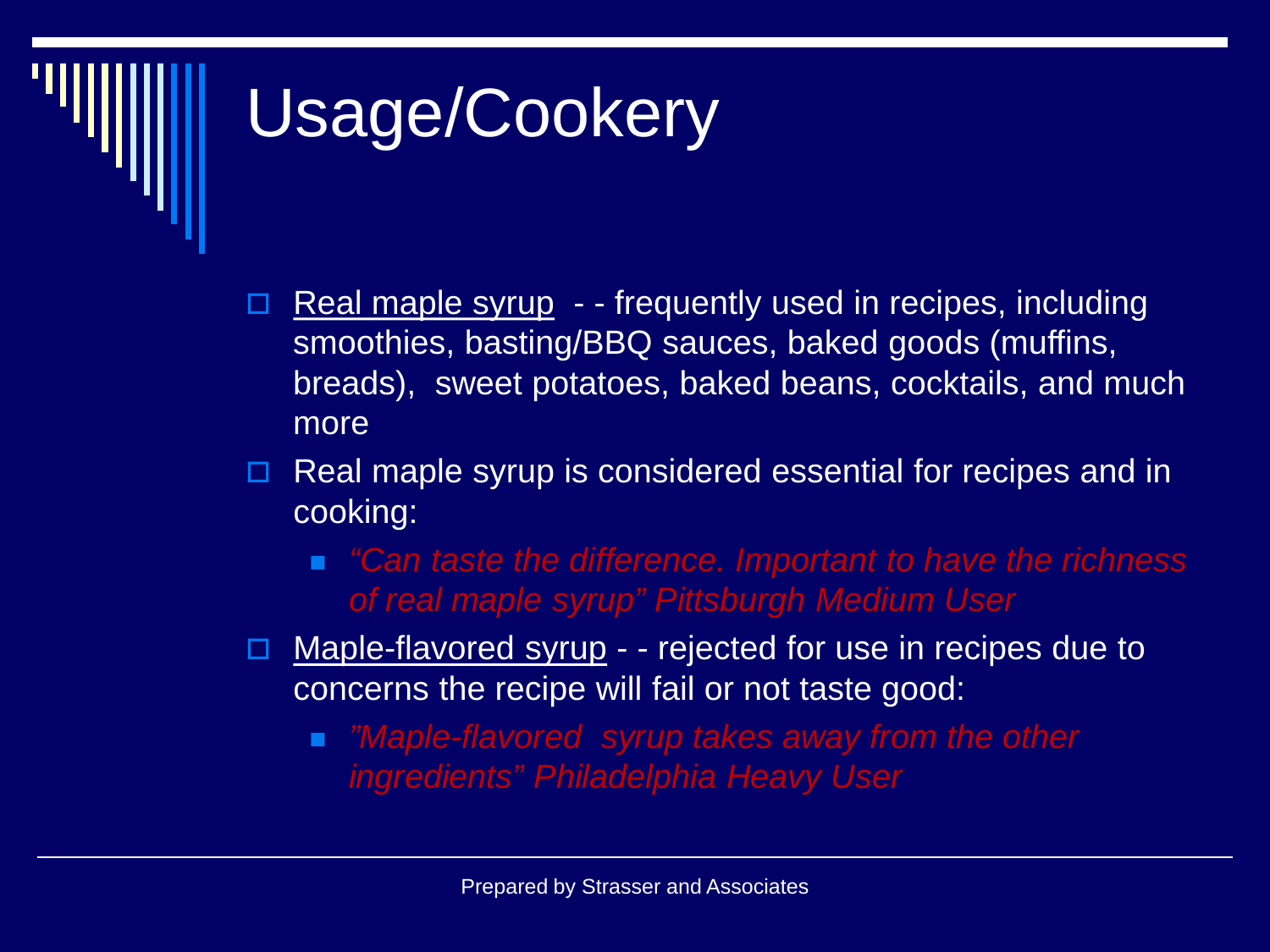#### Usage/Cookery

- Participants in all groups/segments express interest in learning about new ways to use maple syrup in cooking and recipes
- $\Box$  During group discussion, participants indicate that hearing how others use maple syrup in foods/recipes inspires them to want to seek out new uses/ideas for maple syrup
- □ Sources of information about maple syrup use, recipes and products include: word-of-mouth (family, friends, neighbors), internet (food/cooking websites), local newspapers, cookbooks, TV (Food Channel), etc.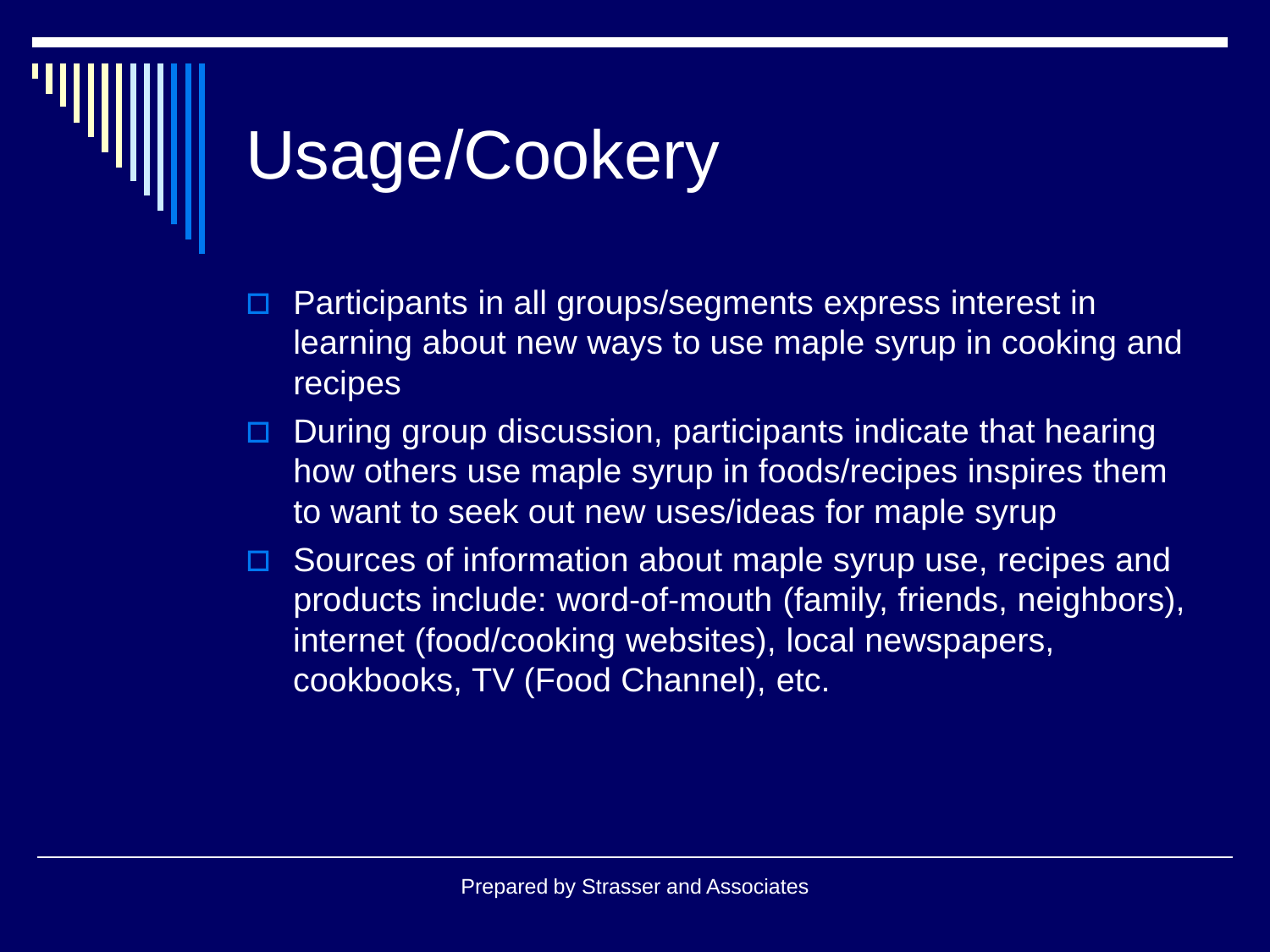

## Selection & Purchase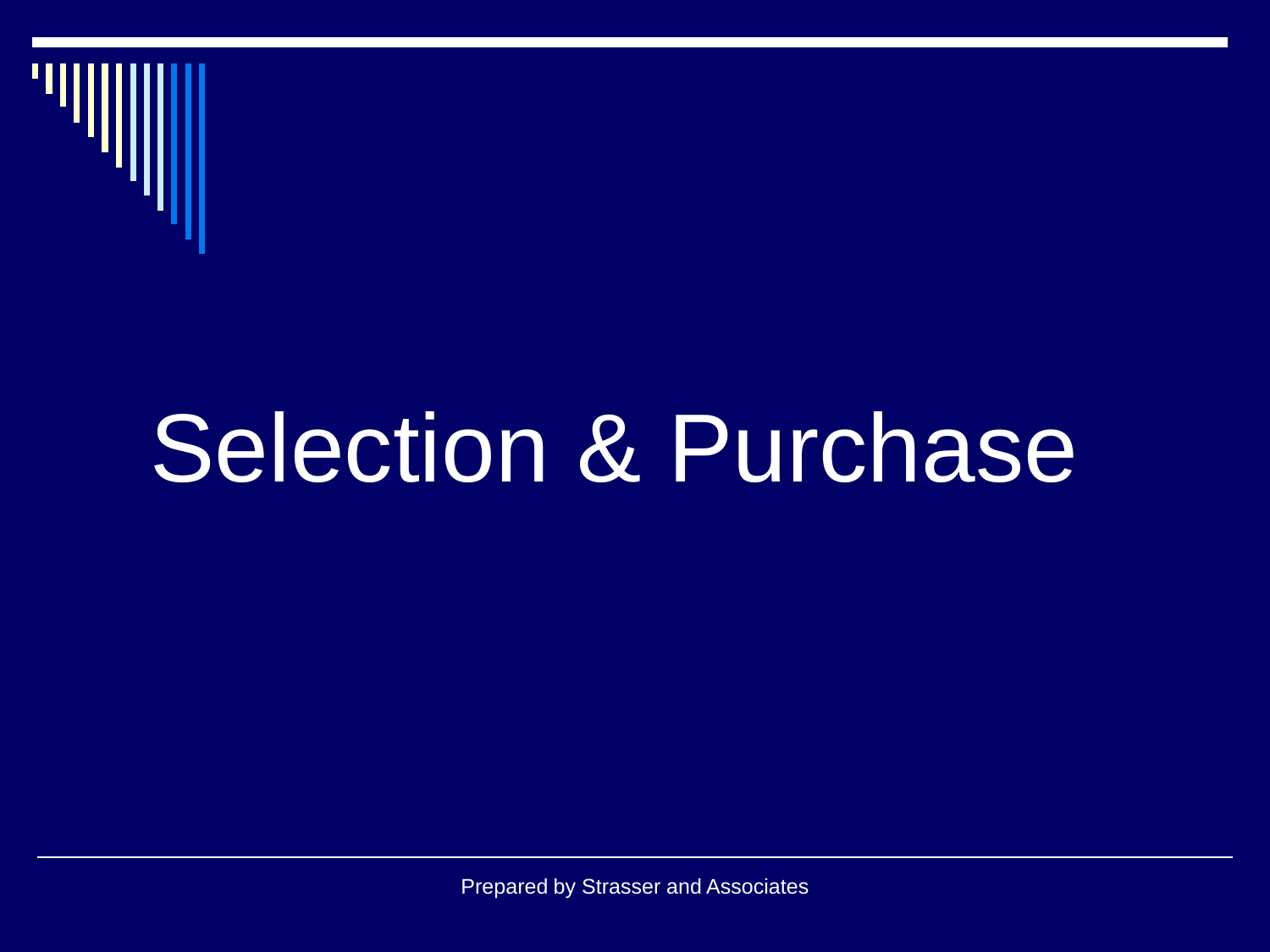- Selecting and buying maple syrup is relatively simple and straightforward - - influenced by habit, price, what is available on store shelves, amount and type of personal/household usage
- Little thought or label reading contributes to selecting maple syrup beyond ascertaining that it is "real", "genuine" or "100%". This messaging provides adequate assurance it is not corn syrup
- **Purchase location - most regularly and usually purchase** maple syrup at supermarkets such as Giant, Acme, Stauffer's or retailers such as Wal-Mart, Costco, Sam's Club, Aldi, Trader Joe's and others specialty stores

□ Some occasionally buy maple syrup at Farmer's Markets

 In Lititz/Lancaster/Pittsburgh a greater number of maple syrup users buy at farmer's markets. A few maple syrup loyals purchase regularly from Farmer's Markets and may have a relationship with the seller/farmer/grower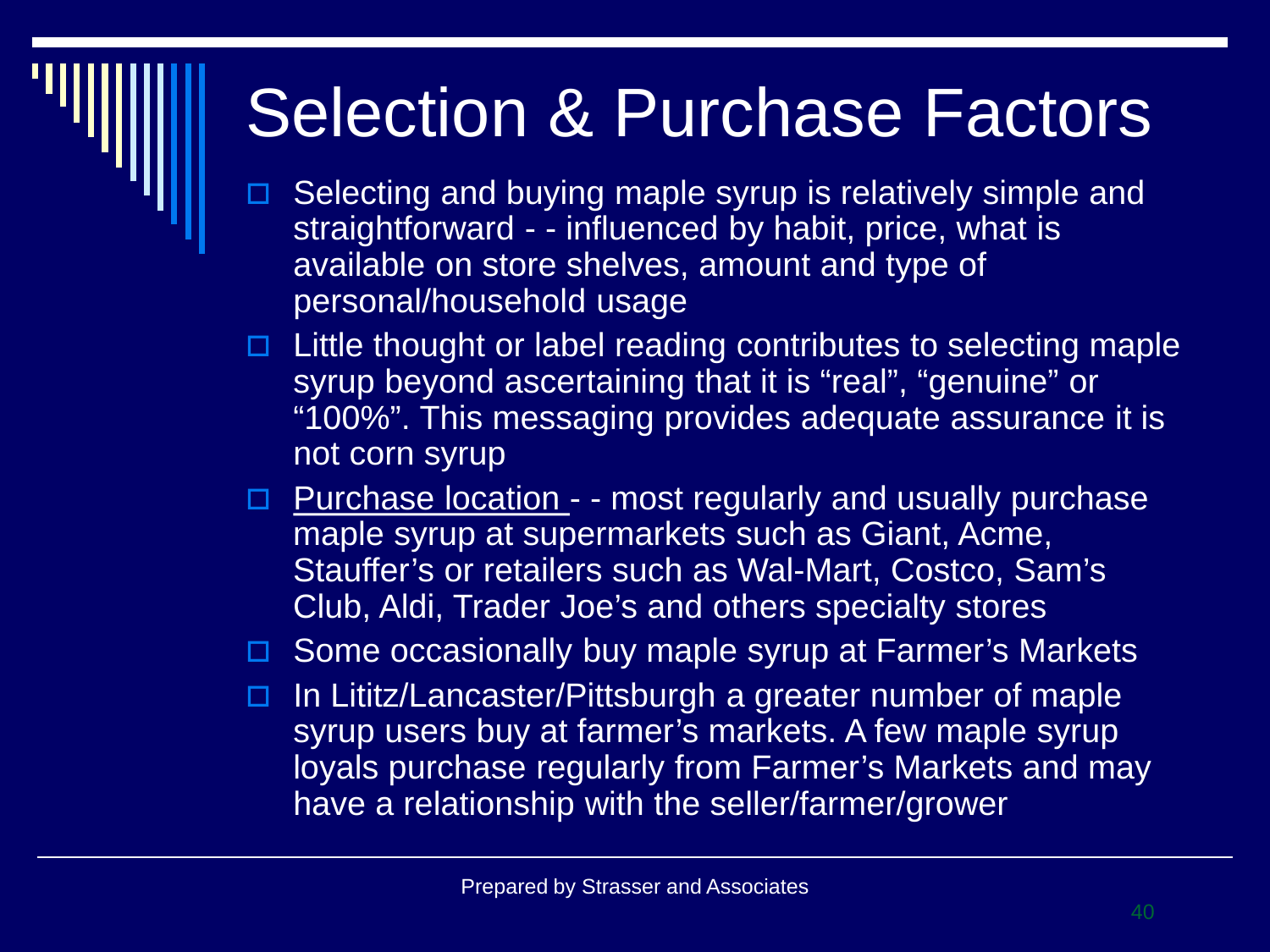- Packaging - not really a meaningful purchase influencer. Glass, plastic, metal are all familiar and accepted. Individual preferences are expressed for plastic jug for large amounts (lighter, no-break), glass for purity or novelty (leaf-shape)
- $\Box$  Price is a driving factor. In supermarkets, most tend to buy the cheapest maple syrup, often the store brand, which is considered fully acceptable, an attitude typical of a commodity product
- $\Box$  There seems to be less price-consciousness when purchasing at Farmer's Markets as there is usually no choice and the seller may be the farmer/grower
- $\Box$  Price is often an indicator of authenticity. A higher price signals that it is real maple syrup:
	- *"I know if it's cheap, it's not real" Lancaster/Lititz Heavy User*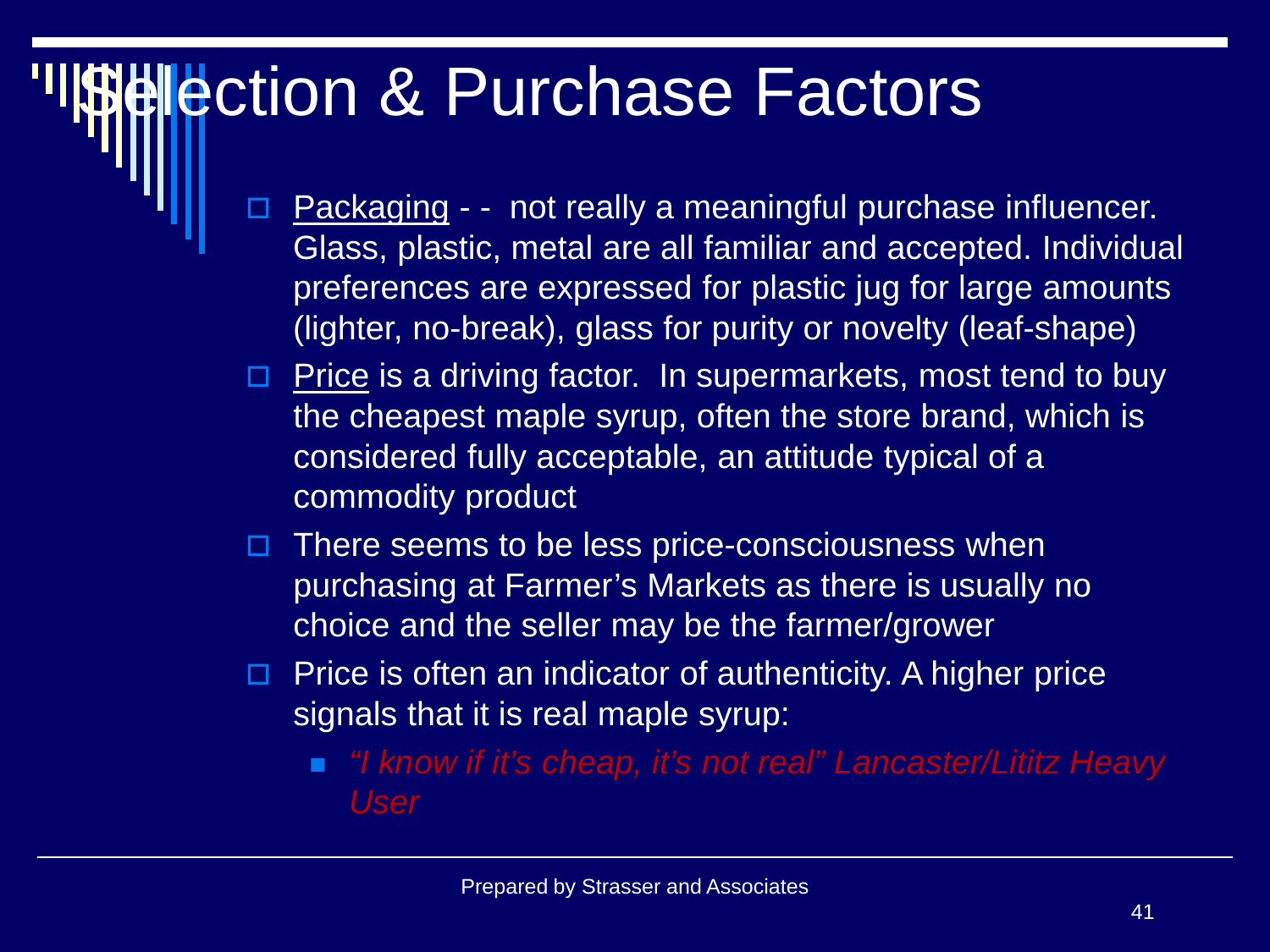- Sell-by/expiration date - most do not bother looking for a sell-by or expiration date
- Maple syrup is believed to have an almost indefinite shelf life, especially if refrigerated
- $\Box$  Most say they trust their stores to stock what is sellable/usable and have never experienced problems with maple syrup being spoiled or "going bad"
- Relative to spoilage, not all refrigerate maple syrup after opening or know if refrigeration is indicated or necessary
- $\Box$  Some say refrigeration makes maple syrup too thick
- $\Box$  Others do not believe maple syrup needs refrigeration, based on past usage experience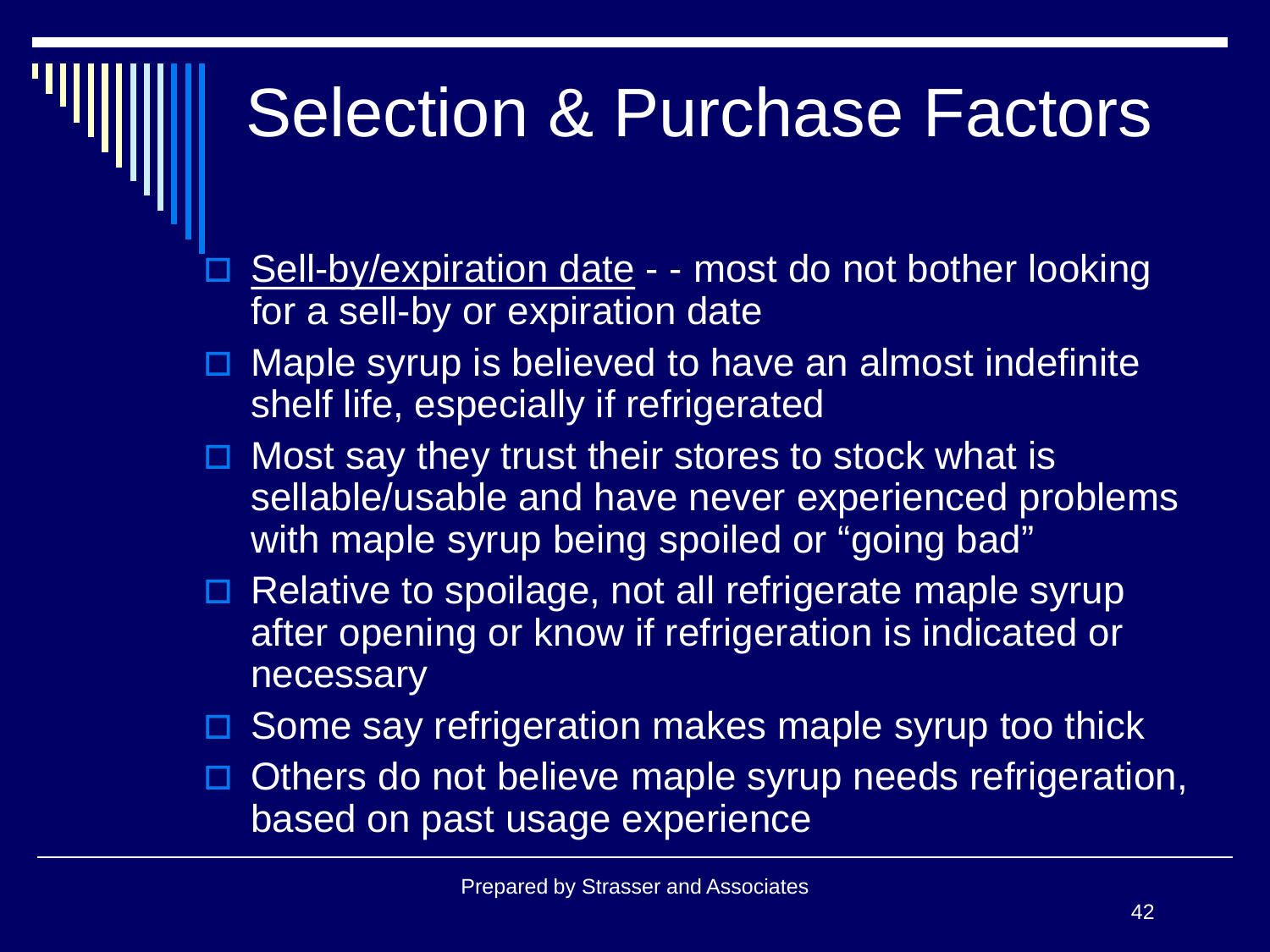- Brand name - branding is not really a factor or influencer in maple syrup purchase. There is no awareness or recall of independent maple syrup brands, although store brands, including Great Value, Costco, Giant, are mentioned
- □ Organic - of interest and sought by only a few. Not a priority in maple syrup. Some believe maple syrup is inherently organic as it comes from within trees:
	- *"Maple syrup is organic by nature" Philadelphia Medium User*
	- *"How could maple syrup not be organic?" Pittsburgh Medium User*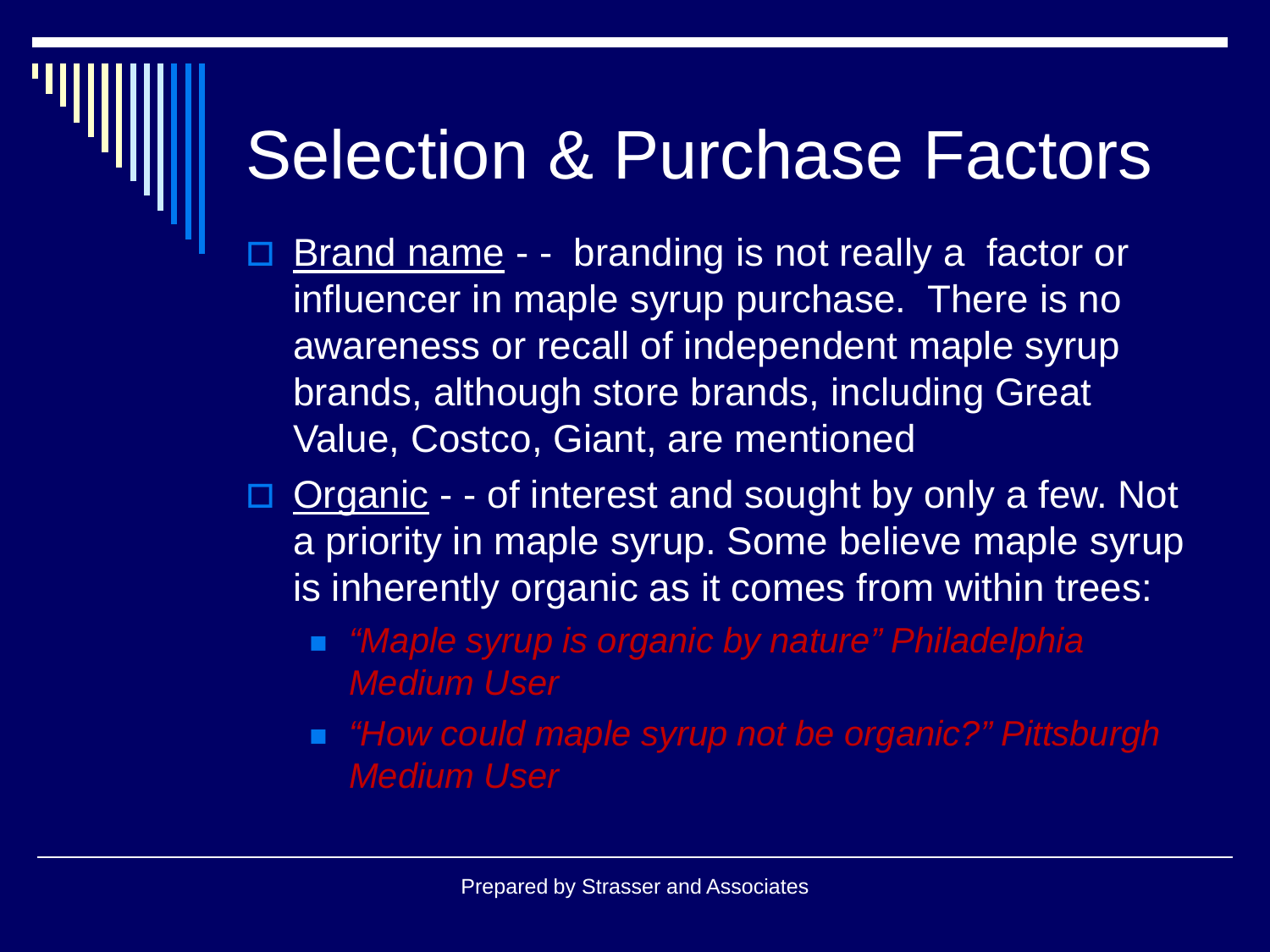- □ Maple syrup grades and colors - knowledge of color and grading systems is sketchy and unclear. Maple syrup users may recall seeing grades A or B and terms such as light, dark or amber, but these do not factor into maple syrup selection and purchase
- **□ Maple syrup is regarded as a commodity, like** honey. Similar to other commoditized products maple syrup does not, in the consumers' minds, possess identifiable and tangible features and attributes that contribute to product comparison in the selection process:
	- *"Maple syrup is maple syrup" Pittsburgh Heavy User*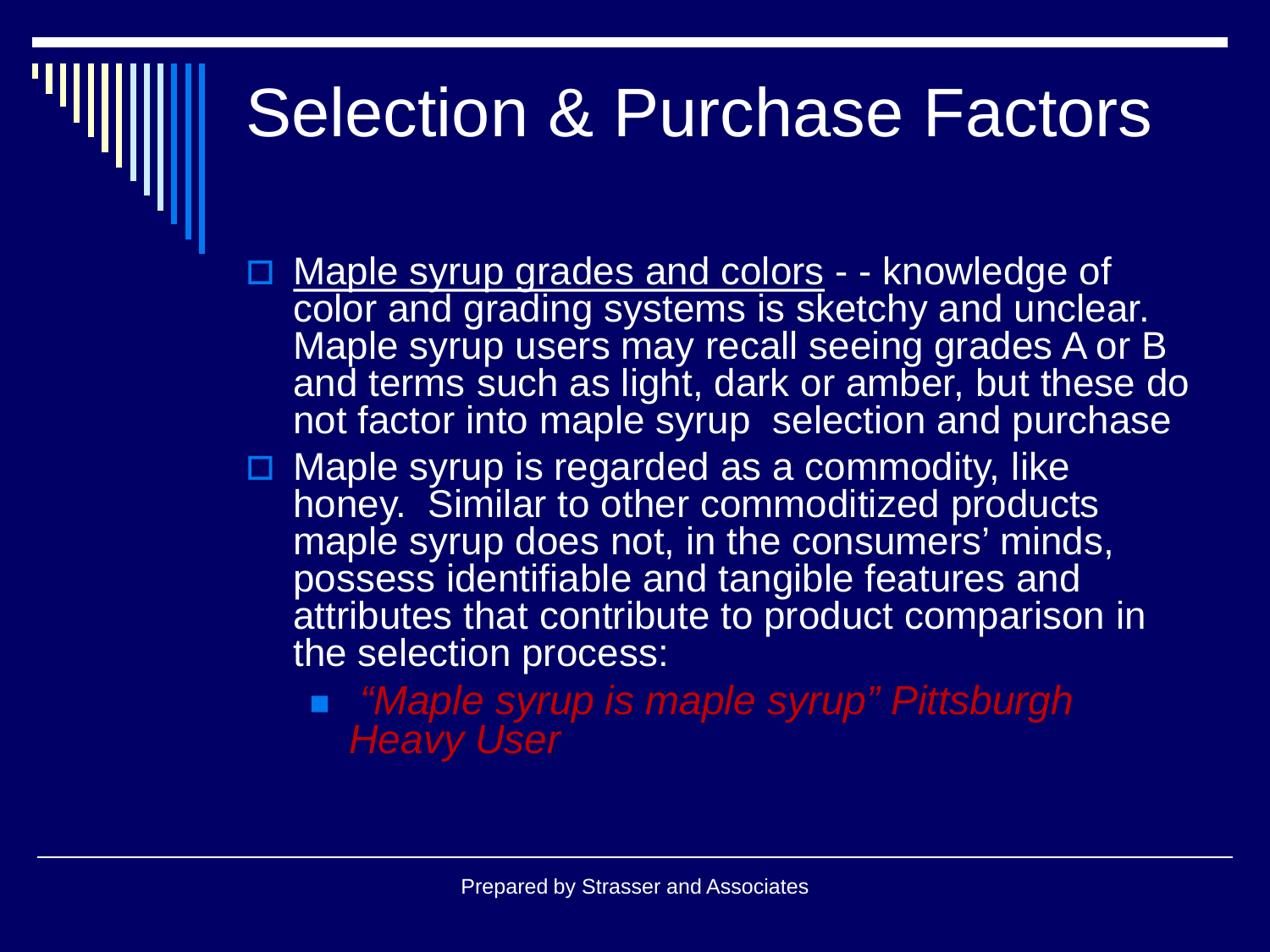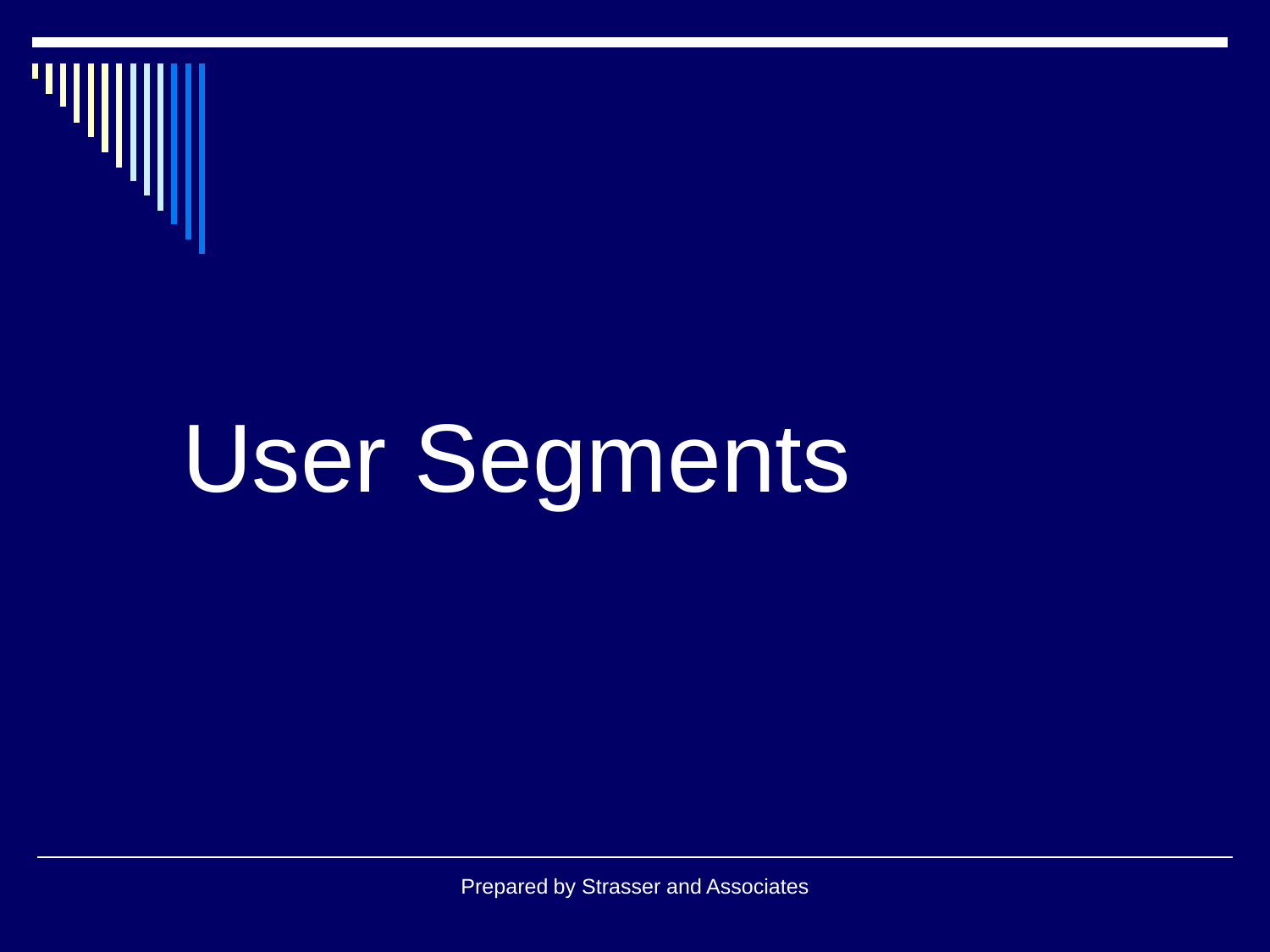- Two different target consumer segments, based on usage frequency, participated in this research - heavy and medium users
- Both user segments are potentially targets for Pennsylvania maple syrup, but may require different approaches and levels of effort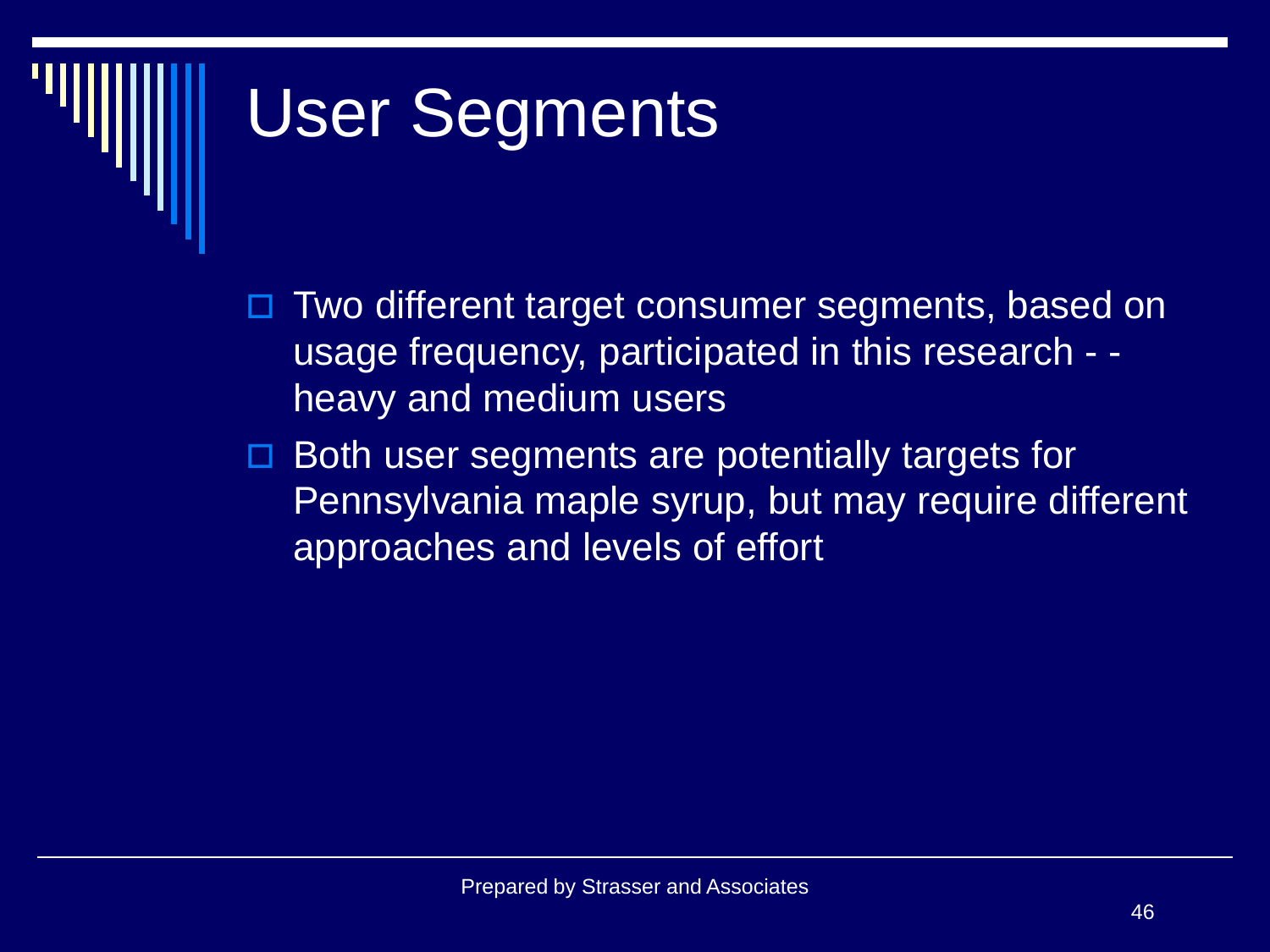- **Heavy Users purchase and consume a greater** amount of maple syrup on a regular basis, tend to be food enthusiasts, health/fitness motivated, committed to and interested in seeking locally sourced food products, value them and are willing to pay more
- $\Box$  A few heavy users purchase Pennsylvania maple syrup at Farmer's Markets (Pittsburgh/Lancaster/Lititz)
- □ Targeting and capturing greater numbers in this segment may be a simple matter of increasing awareness and availability of PA maple syrup
- □ The heavy user segment is more likely to be predisposed to gravitate toward benefits and advantages of PA maple syrup once they learn of its existence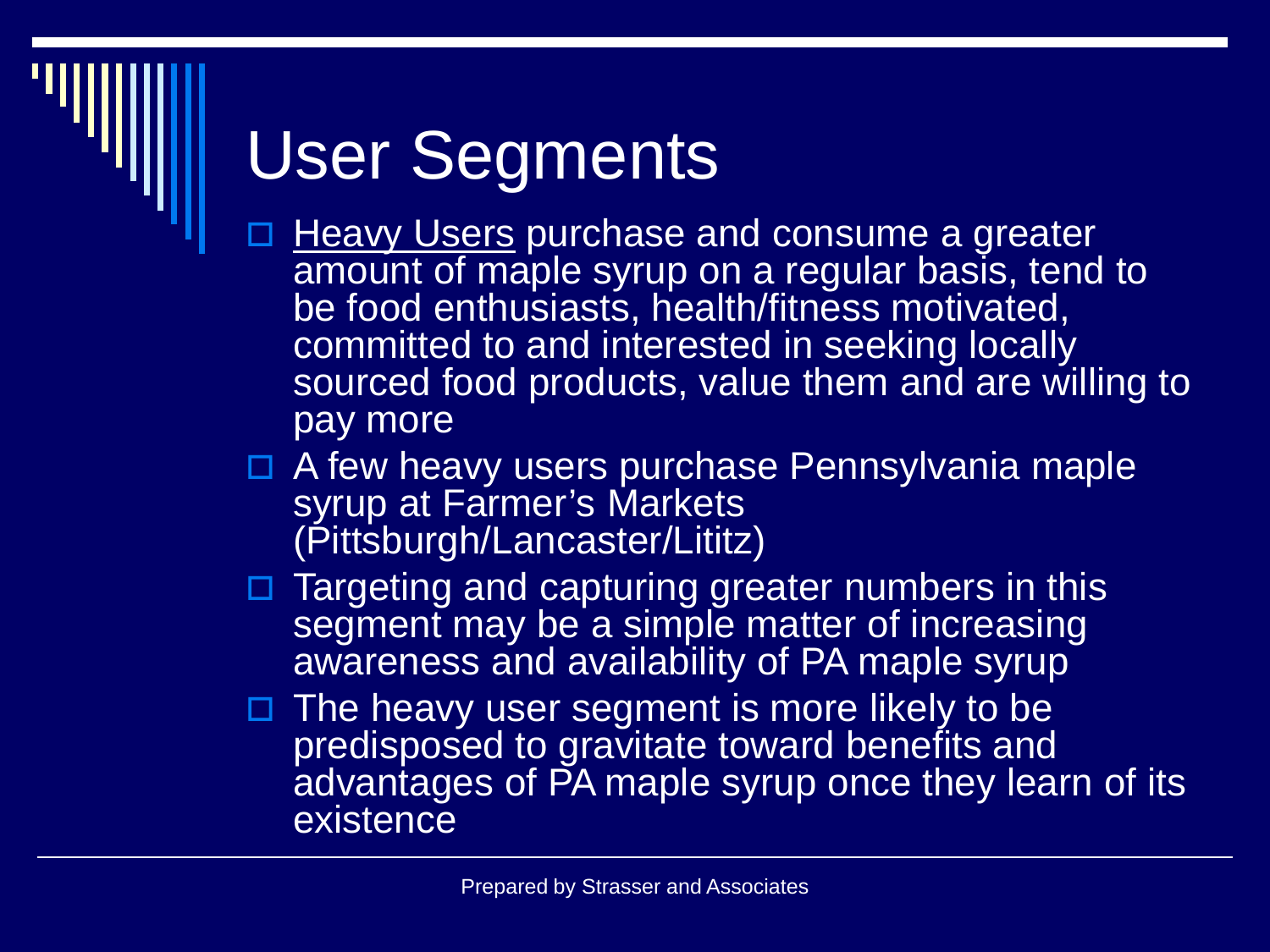- Medium Users consume maple syrup to a lesser degree, are more inconsistently food-involved, not as proactive relative to local produce and less likely to seek out PA maple syrup. Increasing usage among Medium Users may require greater efforts to raise awareness and communicate motivating **benefits**
- □ Geographically - differences emerge in the markets
	- **Philadelphia - lower involvement with, awareness** of and commitment to locally sourced foods,
	- **Pittsburgh and Lancaster County/Lititz are more** similar - - both areas voice greater expectations for Pennsylvania maple syrup to be locally sourced as they are accustomed to buying local and have some awareness of maple syrup production nearby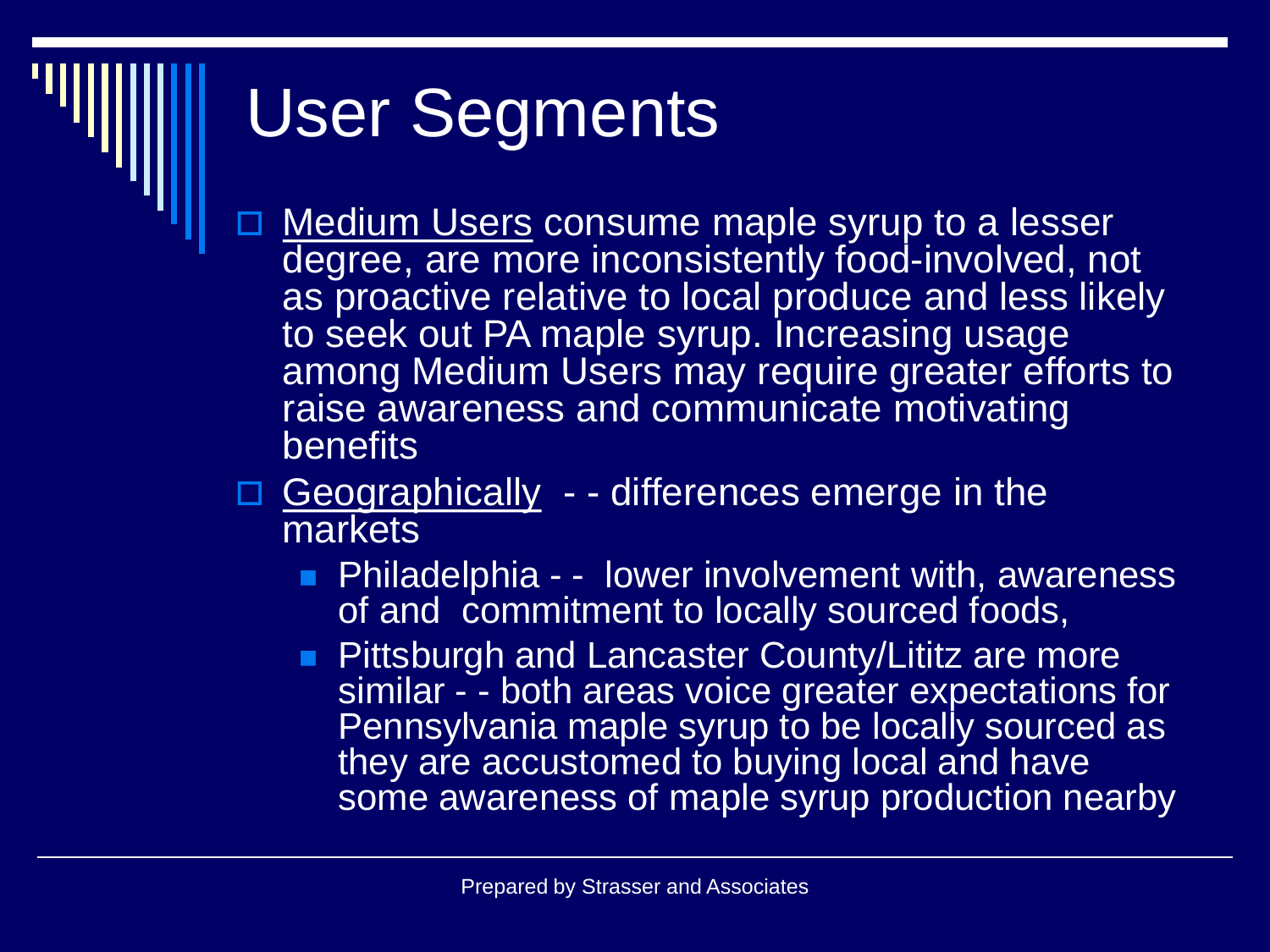

## PA Maple Syrup Ideas and Suggestions

Prepared by Strasser and Associates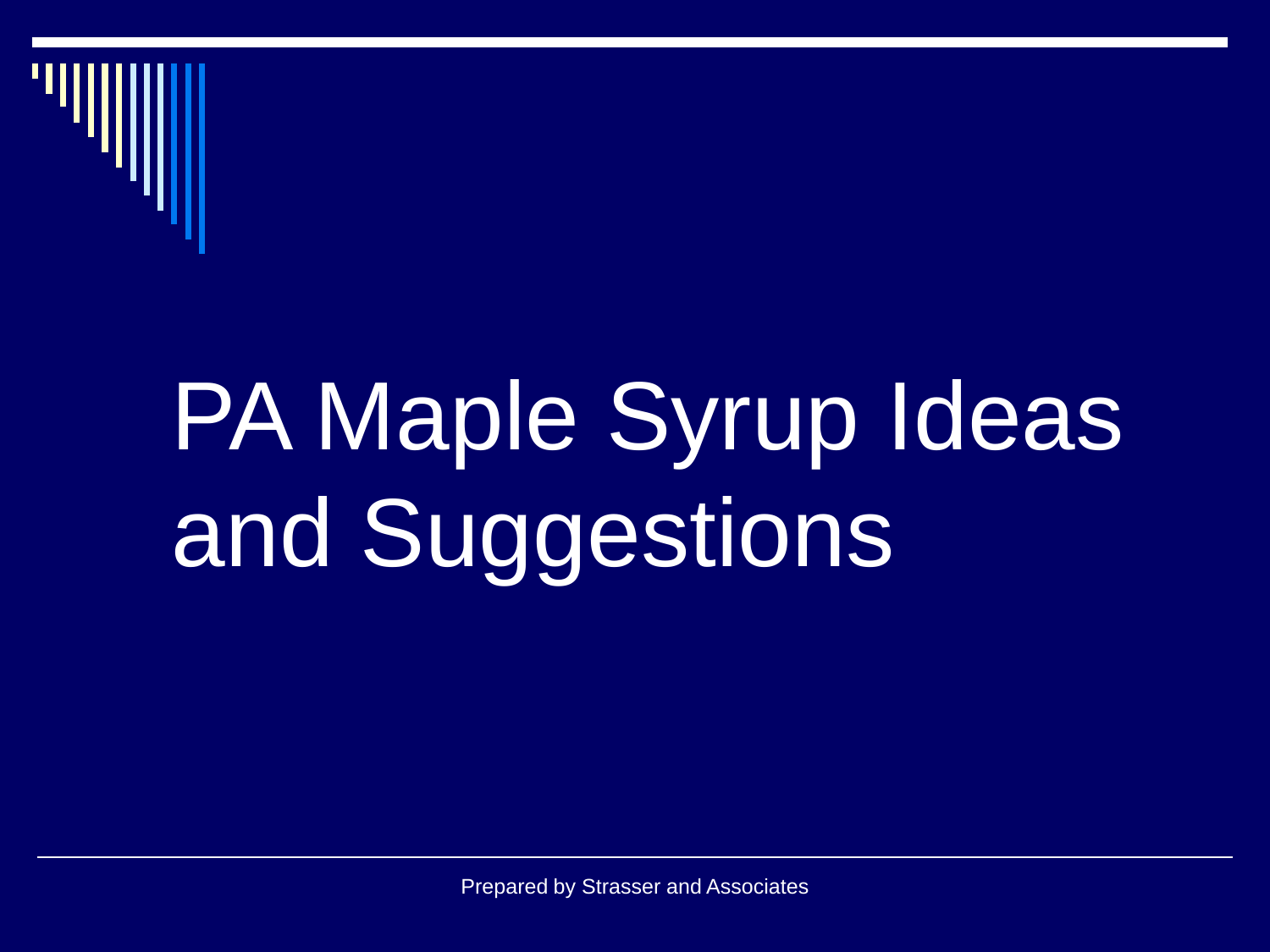#### Participants' Ideas for PA Maple **Syrup**

- $\Box$  At the conclusion of group discussion in each market, respondents were asked to jot down ideas and suggestions for potential products incorporating Pennsylvania maple syrup and/or partnering with compatible products and brands
- Ideas/suggestions are similar across groups/segments and include:
	- Maple spreads - maple butter, maple cream, maple cream cheese, maple cheese
	- Maple milk, maple coffee creamer, maple ice cream, maple yogurt - - partner with local dairies
	- **Naple coffee, maple tea**
	- Maple dipping sauces/salsas (maple-mango) for vegetables, fries/sweet potato fries, etc.
	- Maple ketchup, maple mustard, maple balsamic vinegar, maple BBQ sauce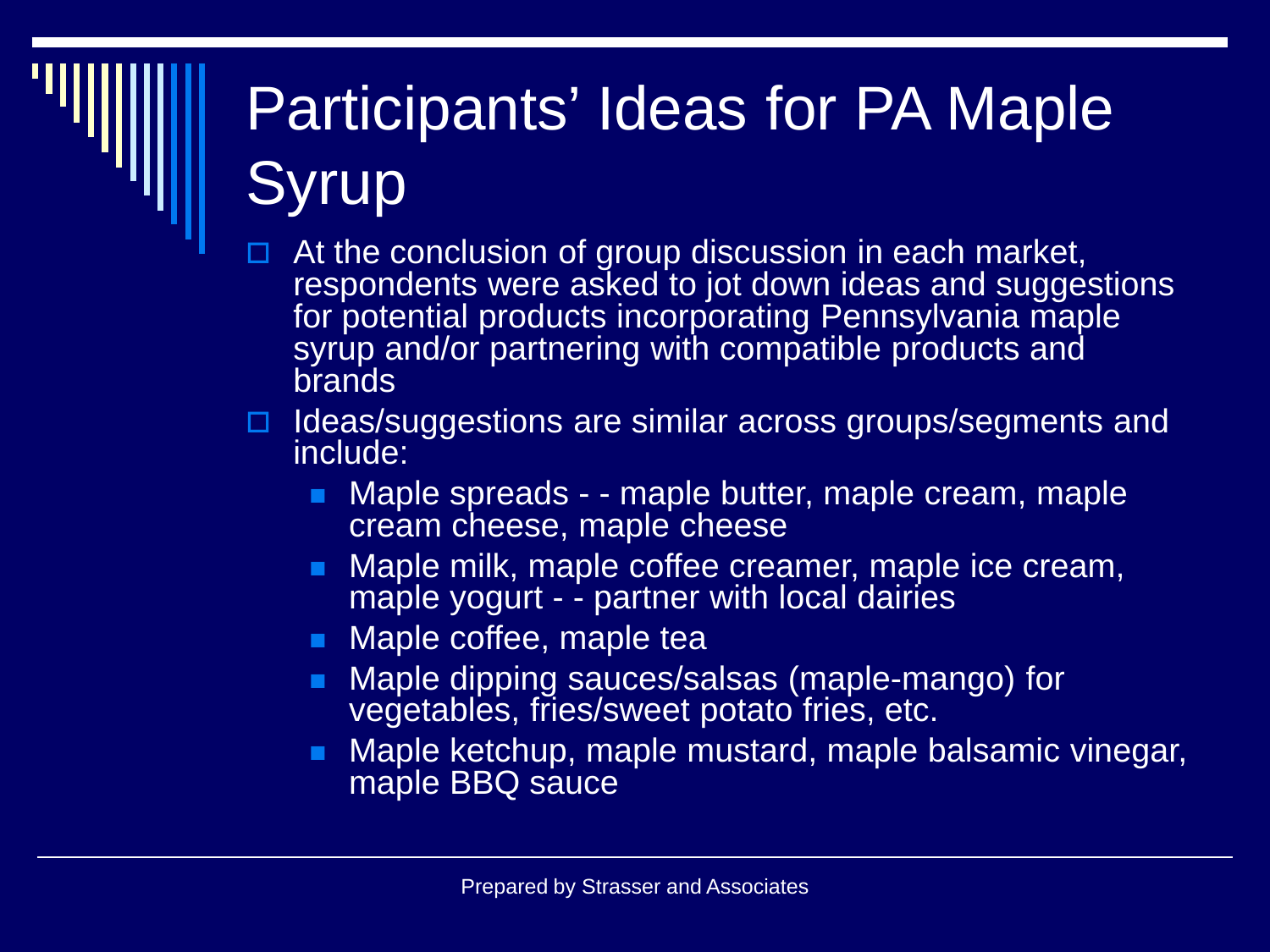#### Participants' Ideas for PA Maple **Syrup**

- Maple popcorn - also pretzels, nuts, chips - partner with PA snack companies such as Utz, Snyder, Herr's
- Maple beer, stout, ale, bourbon, vodka - partner with PA breweries/distilleries
- Maple meats - bacon, ham, beef jerky, sausage, scrapple, hot dogs - - partner with PA meat companies
- Maple baked goods - cakes, donuts, cookies, breads, pies, scones, biscotti, muffins, etc. - - partner with PA bakers (Tastycake, etc.)
- Maple cotton candy - partner with state and local fairs
- **Maple pudding**
- **Maple soft pretzels - partner with Auntie Ann's**
- Maple cocktail mix, maple soda, maple water, maple birch beer
- **Maple throat lozenges, maple candy, maple gum, maple fudge**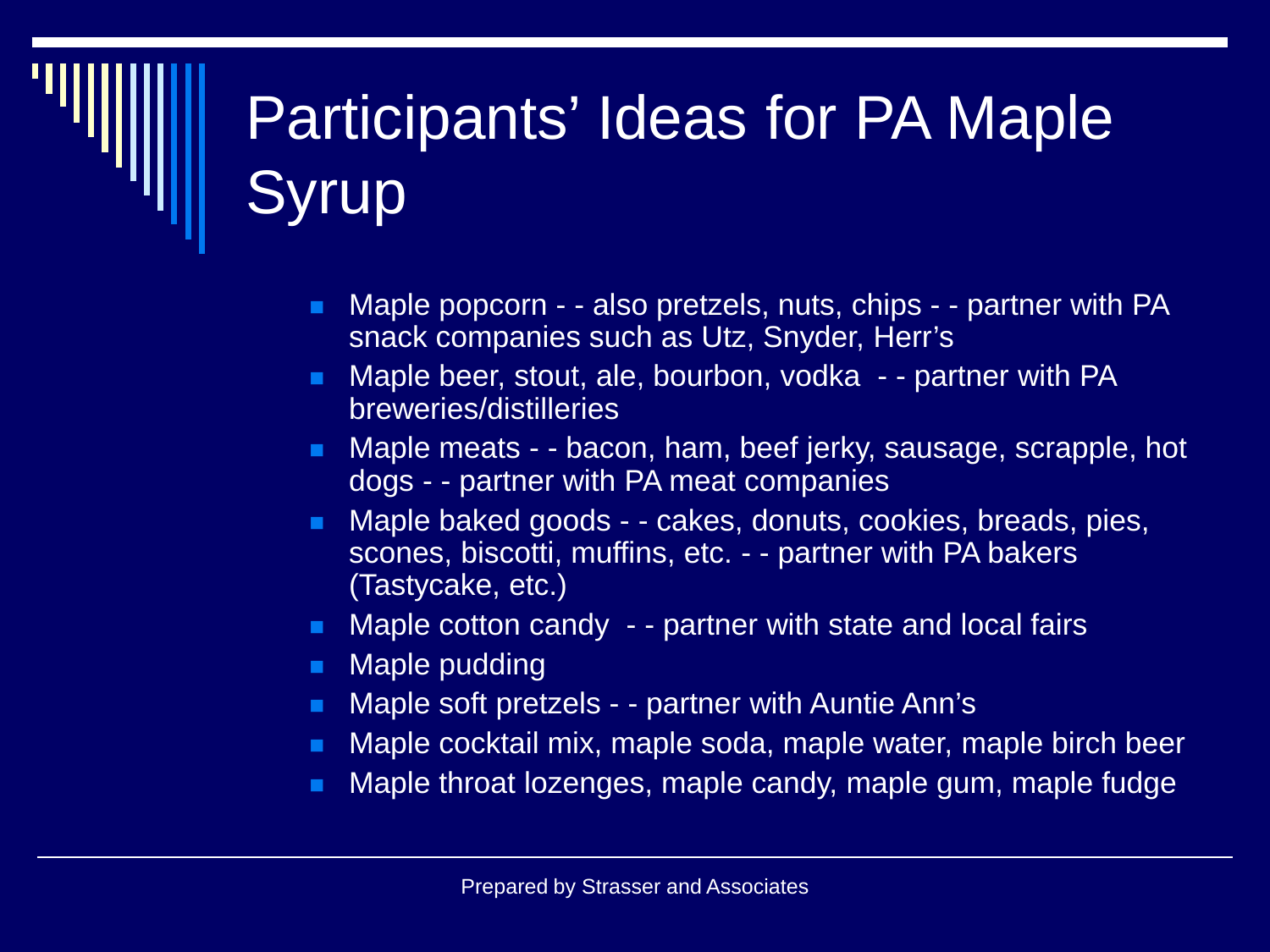#### Participants' Ideas for PA Maple **Syrup**

- In addition to specific foods and recipes respondents suggest:
	- **A** conversion table showing how to substitute maple syrup for sugar and other sweeteners
	- **Personal care products - maple toothpaste,** maple mouthwash, maple soap, maple shampoo, maple chap stick/lip balm
	- Maple tobacco, hookah and vaping flavors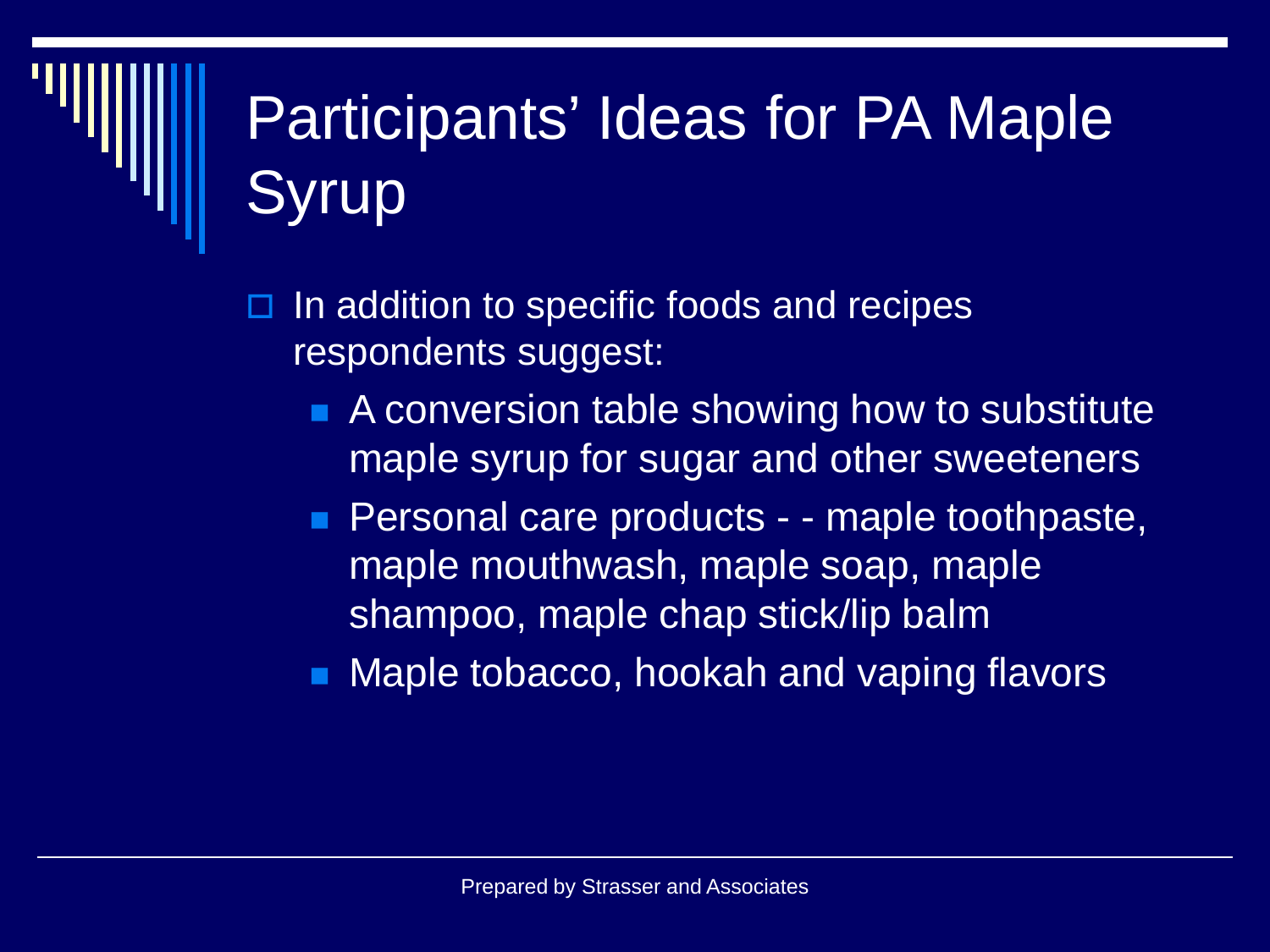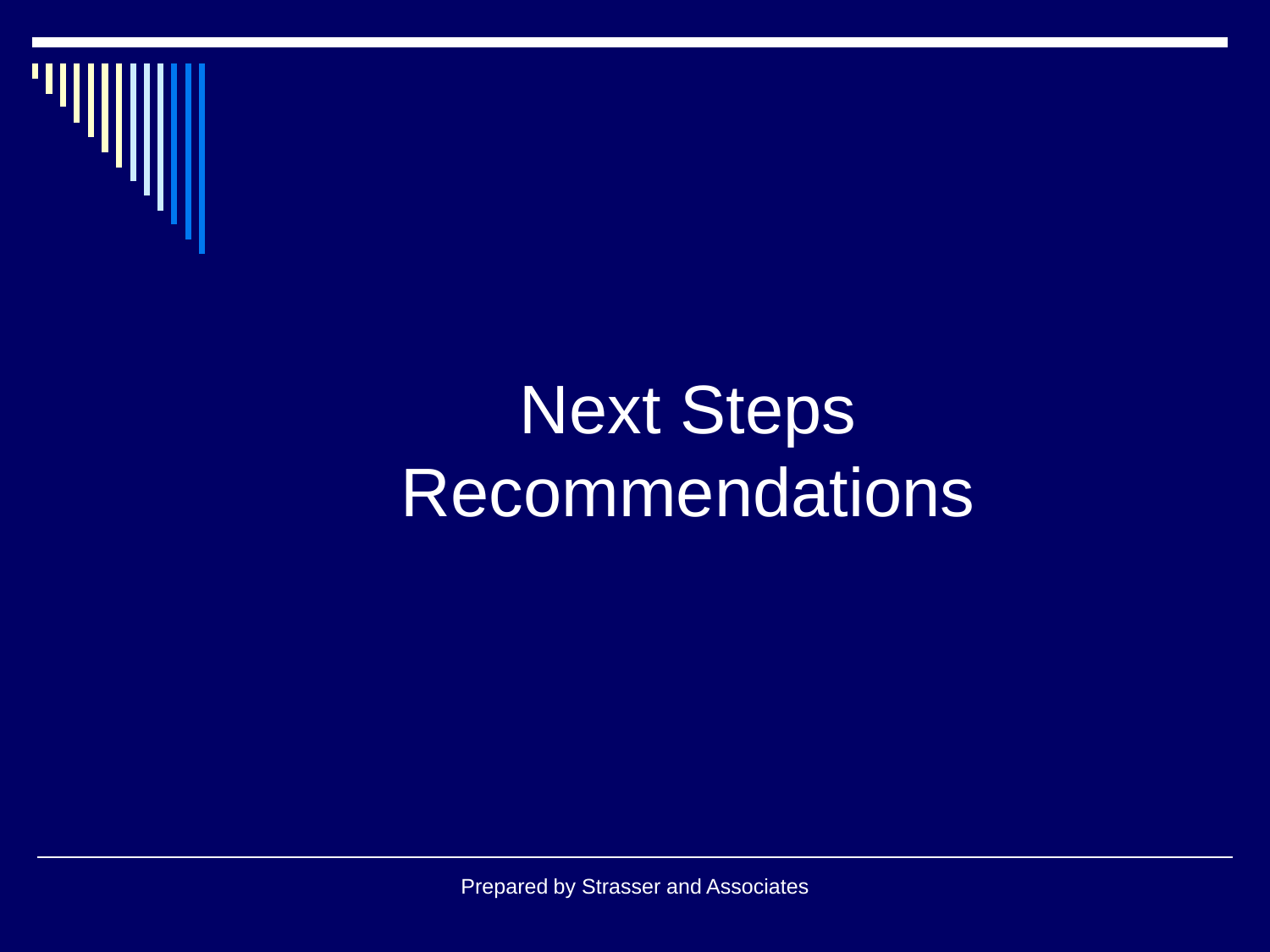$\Box$  Increase shelf space in grocery stores to include areas in the store that would fit maple syrup usage

- **Sweetener**
- Condiments
- **Baking Aisle**
- **Neat/Poultry section.**

*When visiting stores around the state other flavored products were in multiple sections of the store.*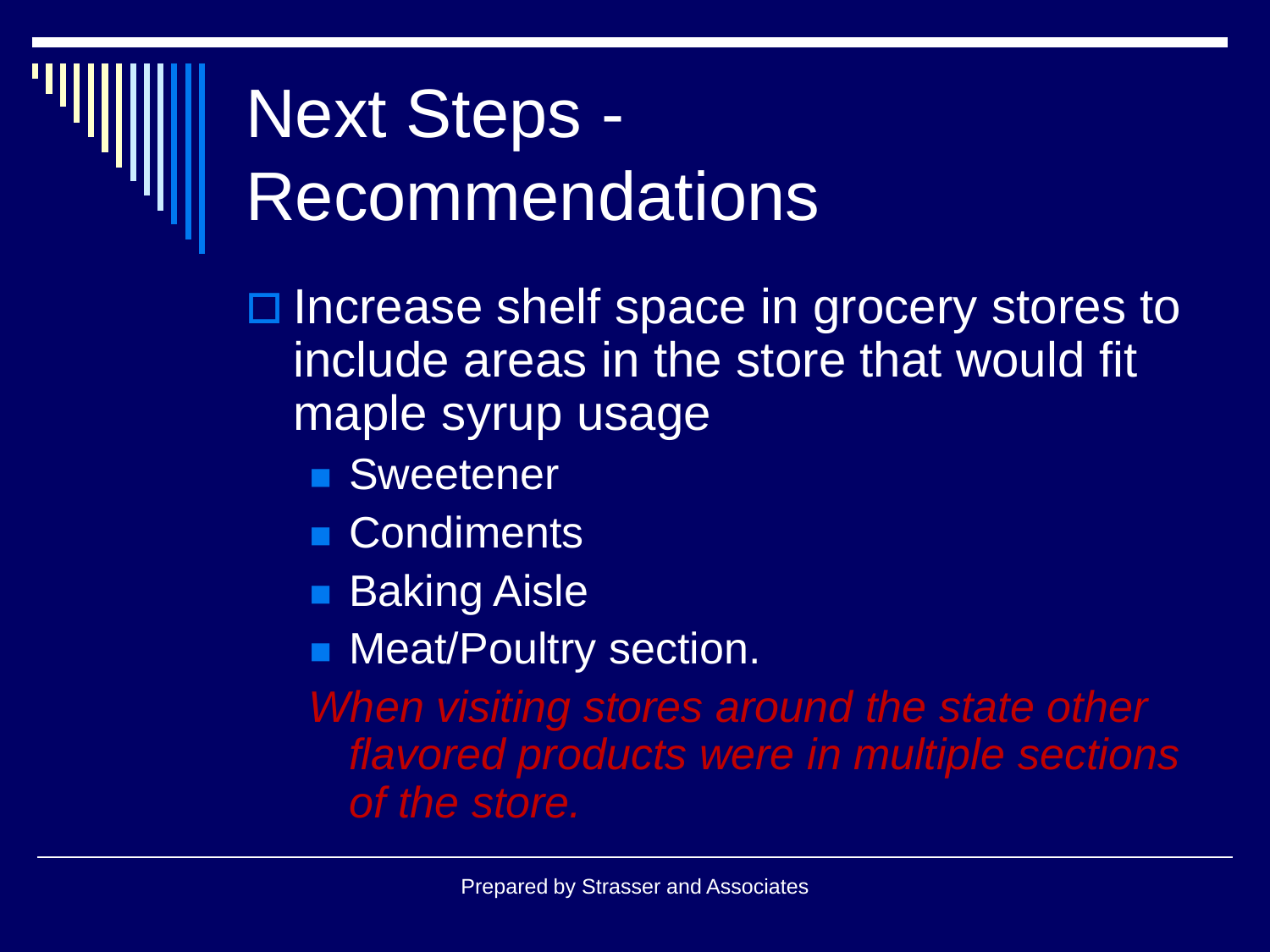□ Work with local headquarter stores, like Giant Eagle or Weis to use local maple syrup in their store brand. Currently the labels state from Canada or New York

□ Partner with PA headquarter snack food, diary meat producers to use PA Maple Syrup in their products. (Utz, Hormel, Herr's)

*This products could be marketed as PA Preferred or labeled in grocery aisles as locally sourced.*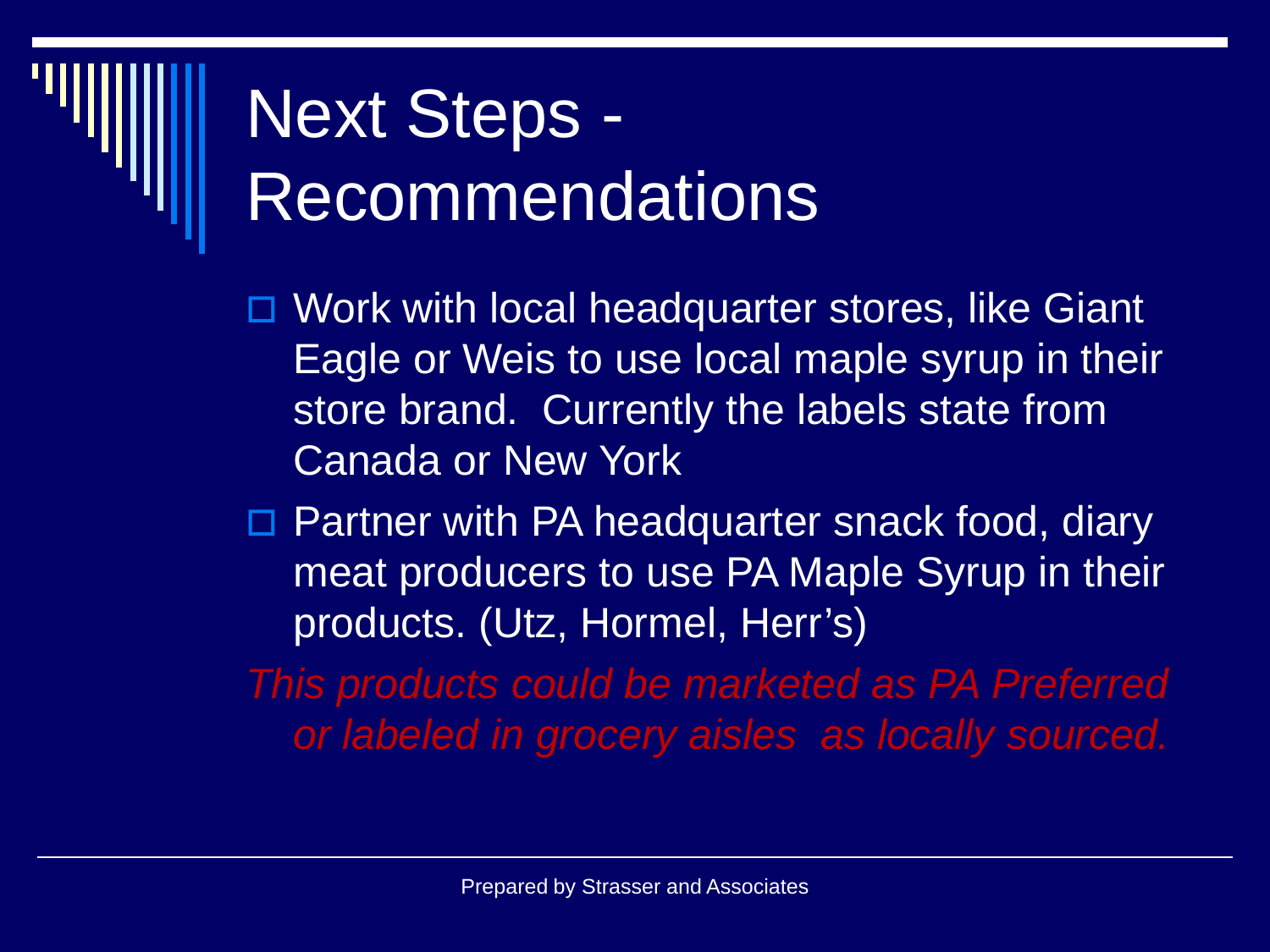- $\Box$  In-store tasting with recipes using PA maple syrup
	- **If consumers can taste the product used in** recipes they tend to purchase the product.
	- To convert Log Cabin and other processed maple syrup users real maple syrup usage "Proof is in the tasting"
	- **Strategically place recipes with ingredients** for a specific recipe. – baking, meats and fish and diary products.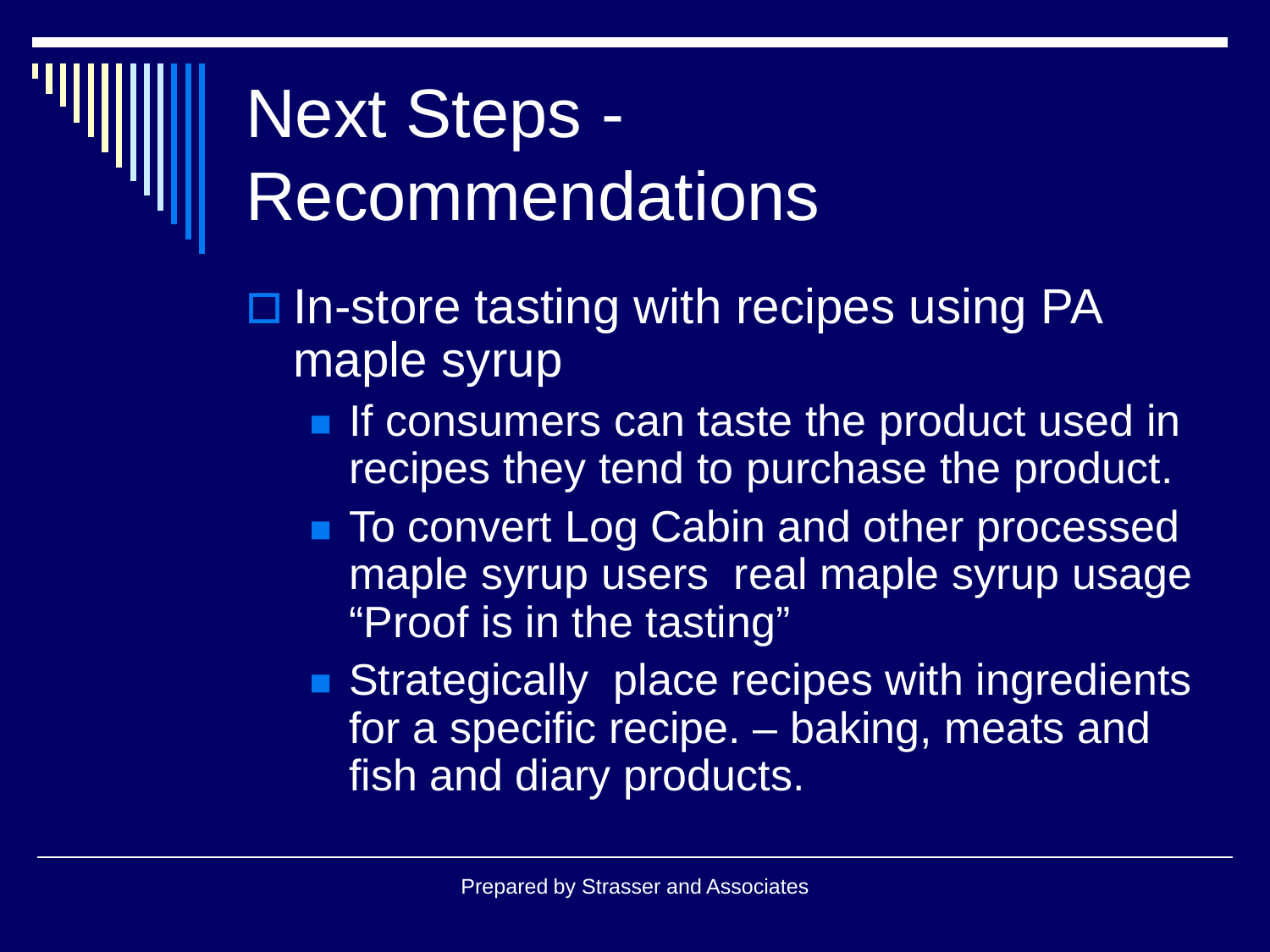- **□ Retailers that carry and showcase** products made in PA.
	- Airports in PA have stores with PA made and produced products. There was no maple syrup in Phila. or Pitts. airport shops.
	- **Smaller local retailer or specialty food** stores – right now most purchased in farmer markets or farm stands.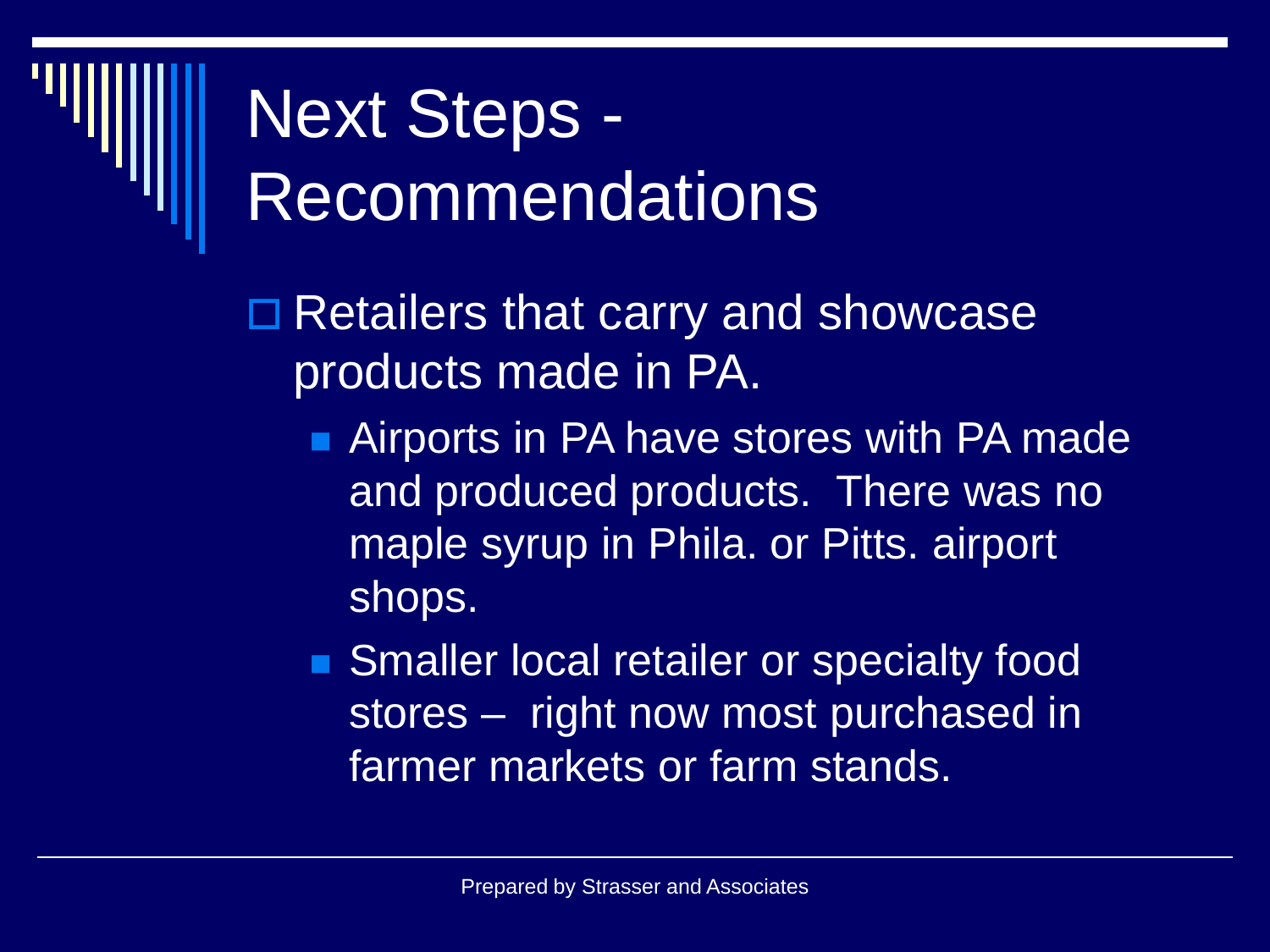- Marketing Campaign
	- Informing consumers to the benefits of maple syrup.
	- **The back story about the maple industry. Map of** where produced in PA .
	- Marketing not just for "pancakes or waffles"
	- **Promote tours or educational events about maple** industry. Many of the participants remember going on a field trip to a maple producer farm. They were not sure if they still existed.
	- Use of social media or bill boards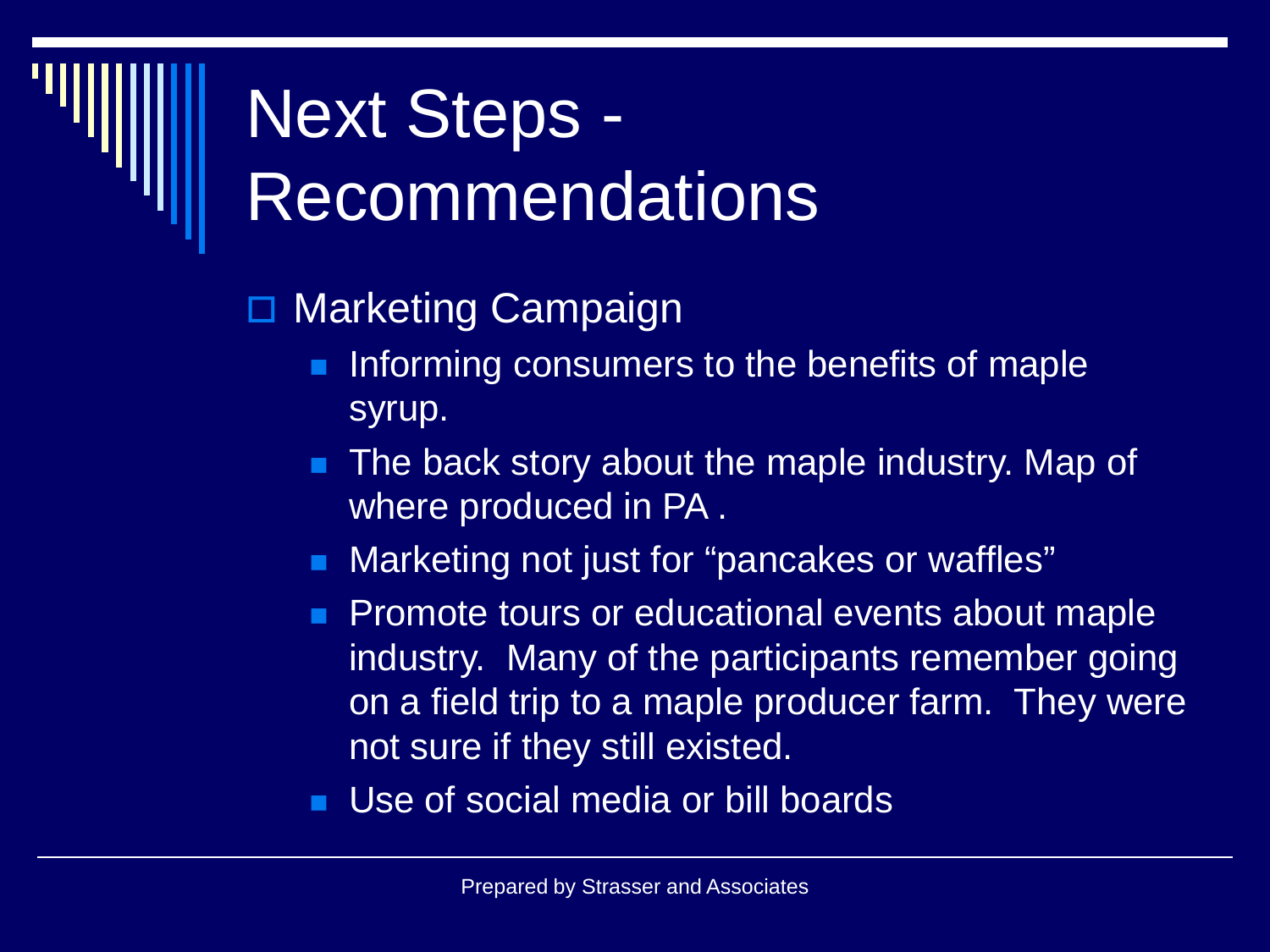- □ Business Development or Marketing Manager
	- If your budget or new grant allows the association to hire an individual to improve shelf space in store, educate consumers on the many usages of maple syrup and schedule in-store events across the state to increase awareness and product purchase the associates would see and increase in demand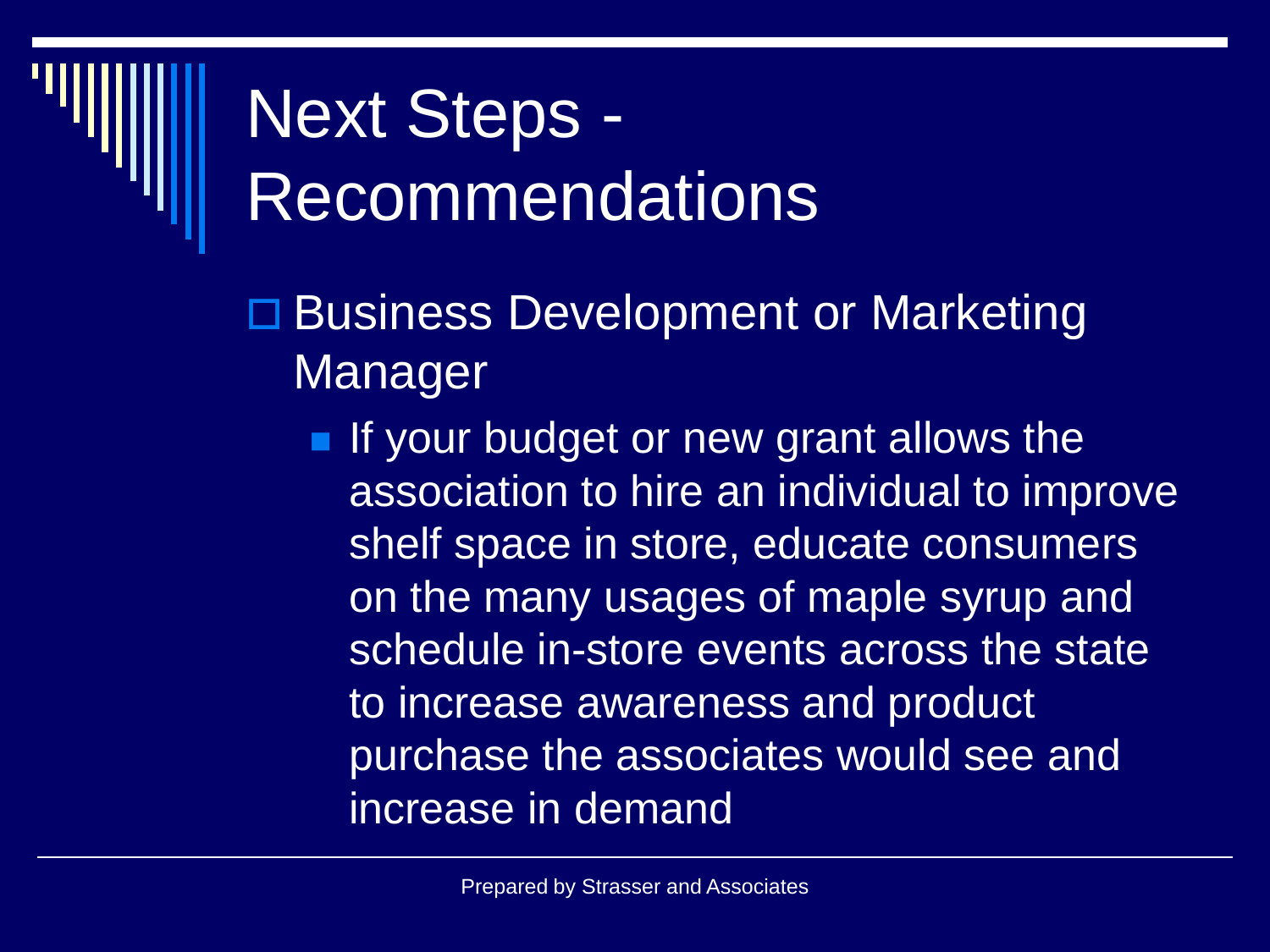- **Nork with manufacturers product** innovation teams to products using PA maple syrup. Line extension for current products.
	- Dad Hat Bourbon
	- **<u>n</u>** Hatfield Meats
	- Herr's Snack Food
	- Hershey's confection and snack products
	- WAWA private label products ice cream, coffee creamers and cream cheese